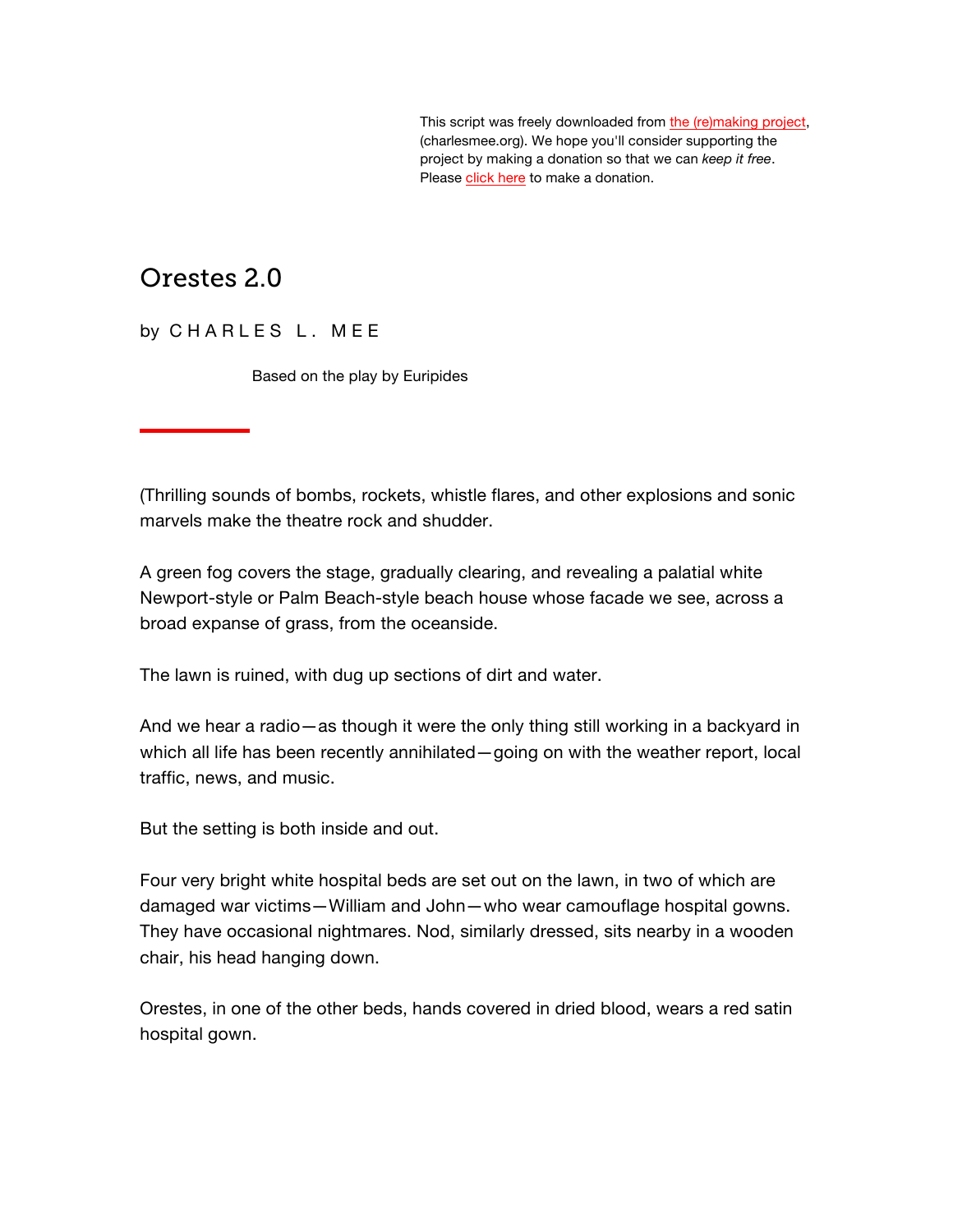There are three nurses in attendance. They wear basic black.

A person is tied up in a wheelchair with tape over his mouth. From time to time he is able to work free of the tape to speak.

A yellow police line tape surrounds the stage. The stage is lit with yellow tungsten outdoor parking lot lights. Overhead operating room lights hang over the beds. Chair and table center stage. A radio is on the table. Microphones are scattered about.

It is six days after the murder of Clytemnestra.

Electra sits at the table, smoking a cigarette, drinking coffee. Her hands are covered in dried blood. She wears an Armani-designed pink ensemble, which she hasn't changed for a week.

A forensics expert in gray suit stands downstage, pointing to a cut-up female corpse on a silver autopsy slab.)

#### FORENSICS EXPERT

White female, age 38, presented to pathology with a slashed throat.

The subject was in good general health at the time of death. Approximately 5'7", 110 pounds. Skin unremarkable. Breasts small, no masses, everted nipples. Lungs clear to P & A. Abdomen sound—no masses.

We made a circular incision with a sharp razor around the umbilicus, deep enough to penetrate the skin, then from the middle of the pectoral bone a straight, lengthwise incision to the umbilicus, and from the lower region of the umbilicus as far as the region of the pubic bone between the little mounds of the vulva. We found no abdominal abnormalities or complications of the genitourinary system.

The fatal wound to the neck was initiated with considerable force in the anterior and posterior triangles, in the levator scapulae and the scalene muscles and through the posterior belly of the digastric and the stylyhyoid muscles. The blade proceeded through the carotid artery on the left side of the head and thence through the larynx and the vocal cords and on into the cervical vertebrae where the blade lodged and remained embedded.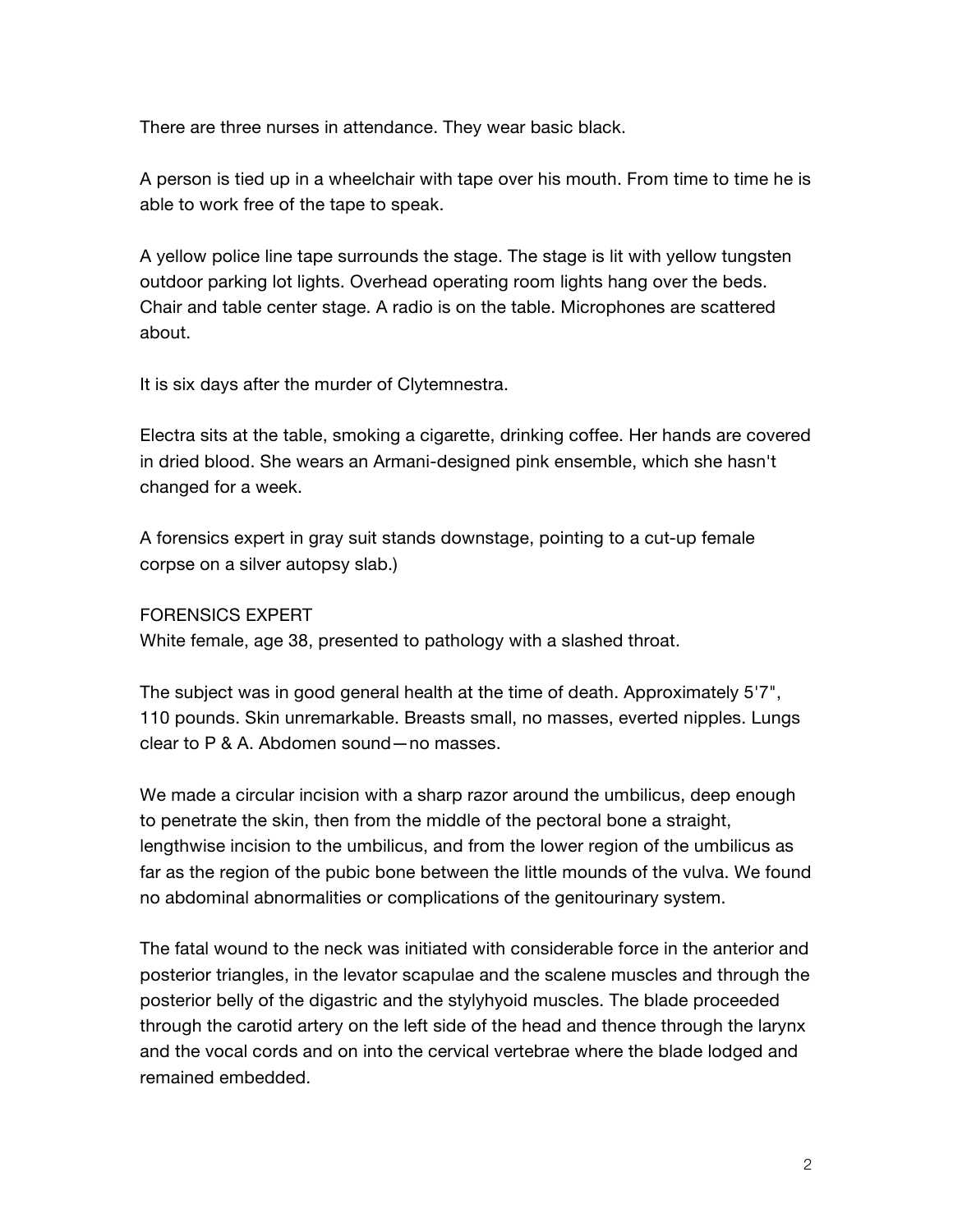Since the subject had presumably been in a warm bath, she hemorrhaged into the warm water and bled out rapidly.

The cause of death was heart failure.

#### ELECTRA

(Completely shattered and spent, having been awake for six days and nights drinking coffee and smoking cigarettes; long silence as she stares off into space; then as though speaking for the hundredth time to a jury, and/or to homicide detectives in a room at the stationhouse, way beyond exhaustion and control, or without any affect at all, taking her time; her job is to explain, make sense of it, make it cohere, and escape blame while accepting it.)

You could say: "There is no form of anguish however terrible that human beings might not have to bear."

Well. There's a way of putting things in order.

You could say: my my father Agamemnon was murdered by my mother my mother Clytemnestra when he came back from the war.

And then my brother **Orestes** murdered our mother.

This was six days ago.

And now Orestes, who would have been king, lies huddled there in bed, shivering, delirious, hallucinating.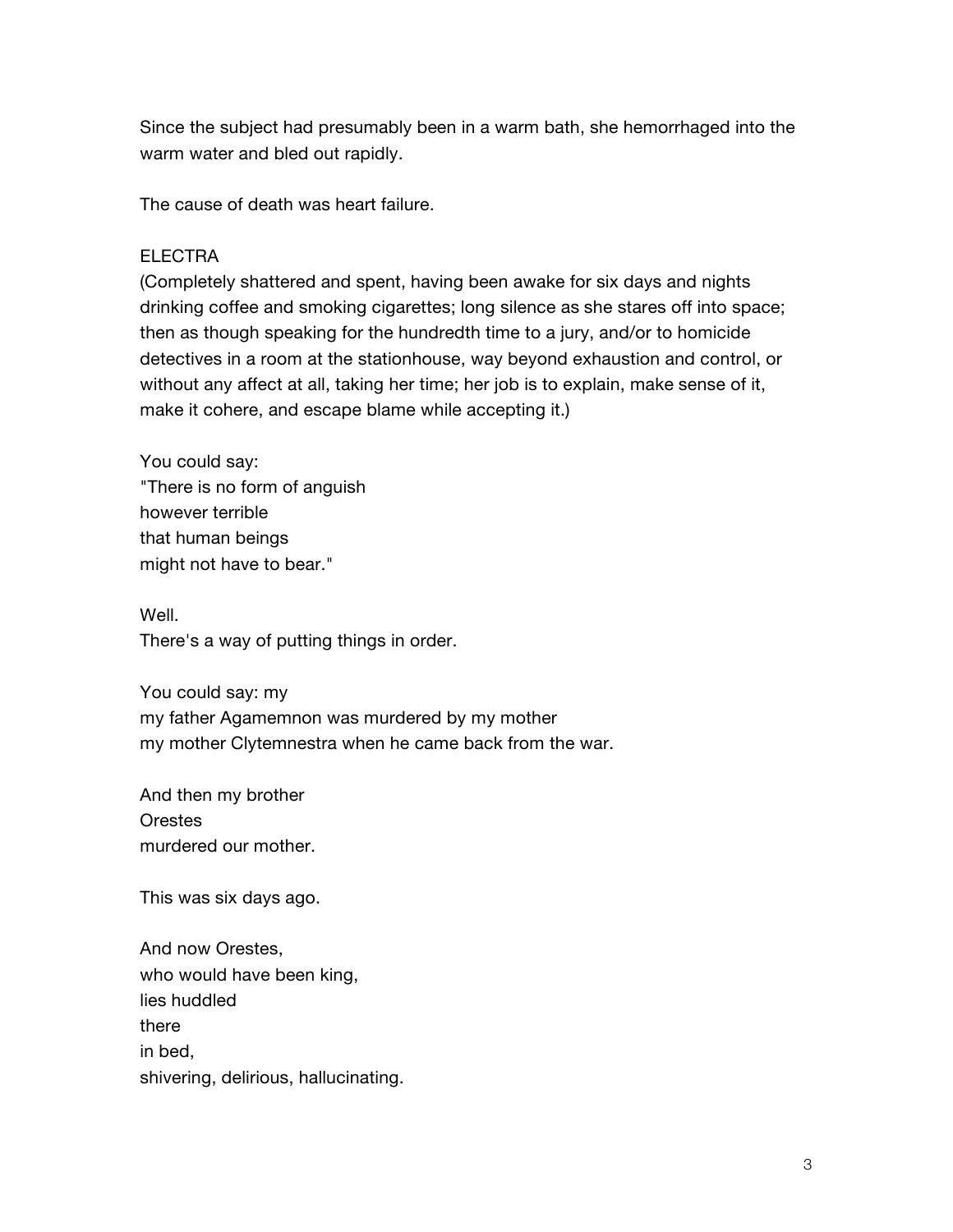(The following item strikes her as pointless and stupid.)

Martial law has been declared.

The people want to execute him for matricide and execute me with him, as an accomplice.

Because: I—encouraged him to do it. I urged him to do it.

(Offhand.)

It's a nightmare really.

Who's fault is this? You could blame the gods for horror as absolute as this. You could say:

(Long silence; the exhaustion of going through the explanation again.)

this time, this country, these people

(Exhausted—long silence.)

are somehow cursed. You could say:

(Abstractedly, as though the idea came from somewhere.)

they're held in some web of history and civilization they can't untangle, even though they made it with their own hands.

(Silence.)

You could say:

(Shrugs)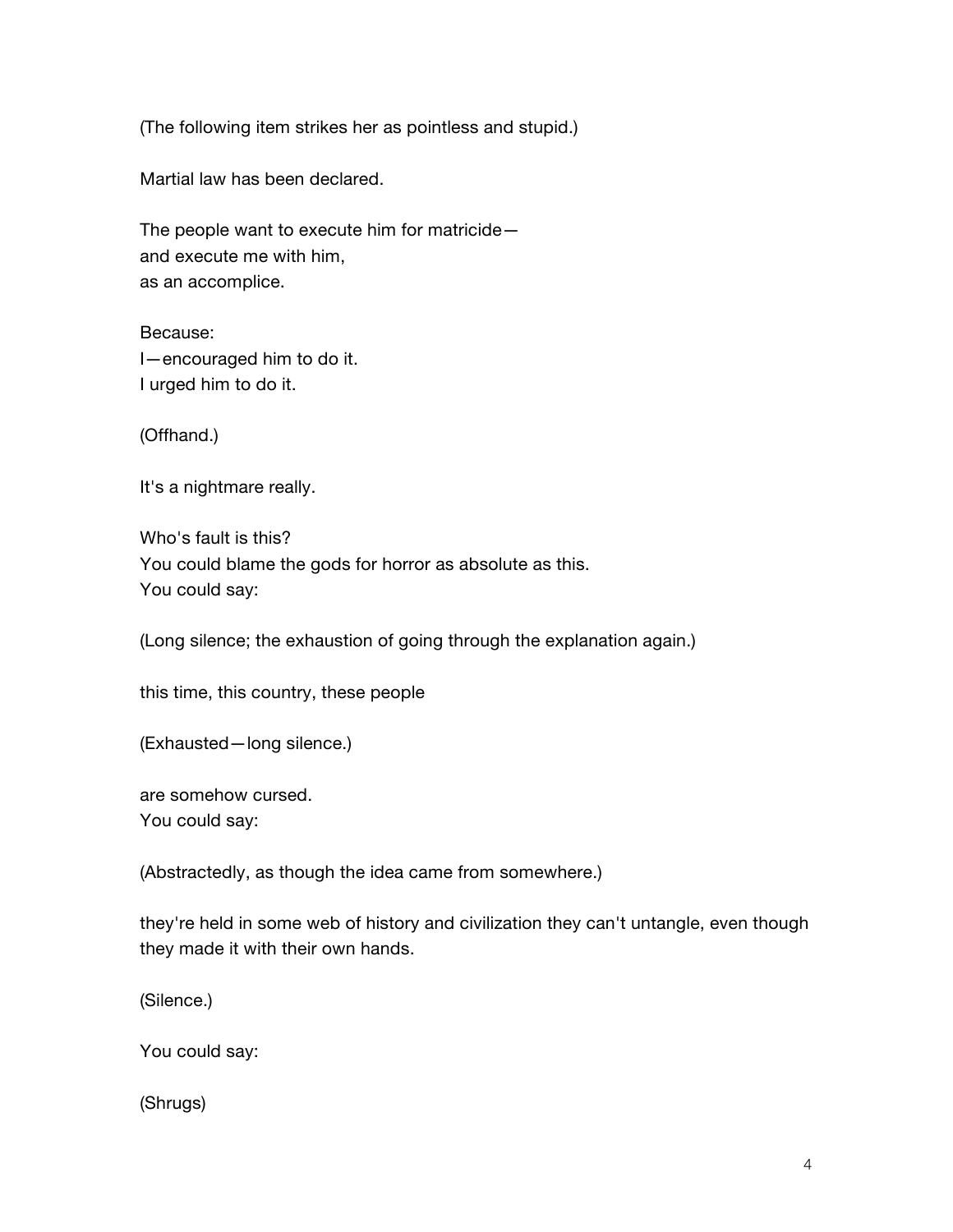it's politics.

(Silence.)

You could say:

(She begins to weep despite herself.)

these two children:

(Sobbing.)

it's all some dreadful abnormality from birth. You could say: look at the history of this family:

(Laboring to explain, as though diagramming a sentence or a family tree.)

it depends on where you start you could say Atreus—well, you could say Pelops murdered or: Tantalus, you could start **Tantalus** the son of Zeus, murdered his own son Pelops to feed him to the gods. To win the favor of the gods. Fed his son to them.

(Silence.)

Well, it's a common story.

Then after Pelops was fed to the gods, his two sons, Thyestes and Atreus, fought with one another and Atreus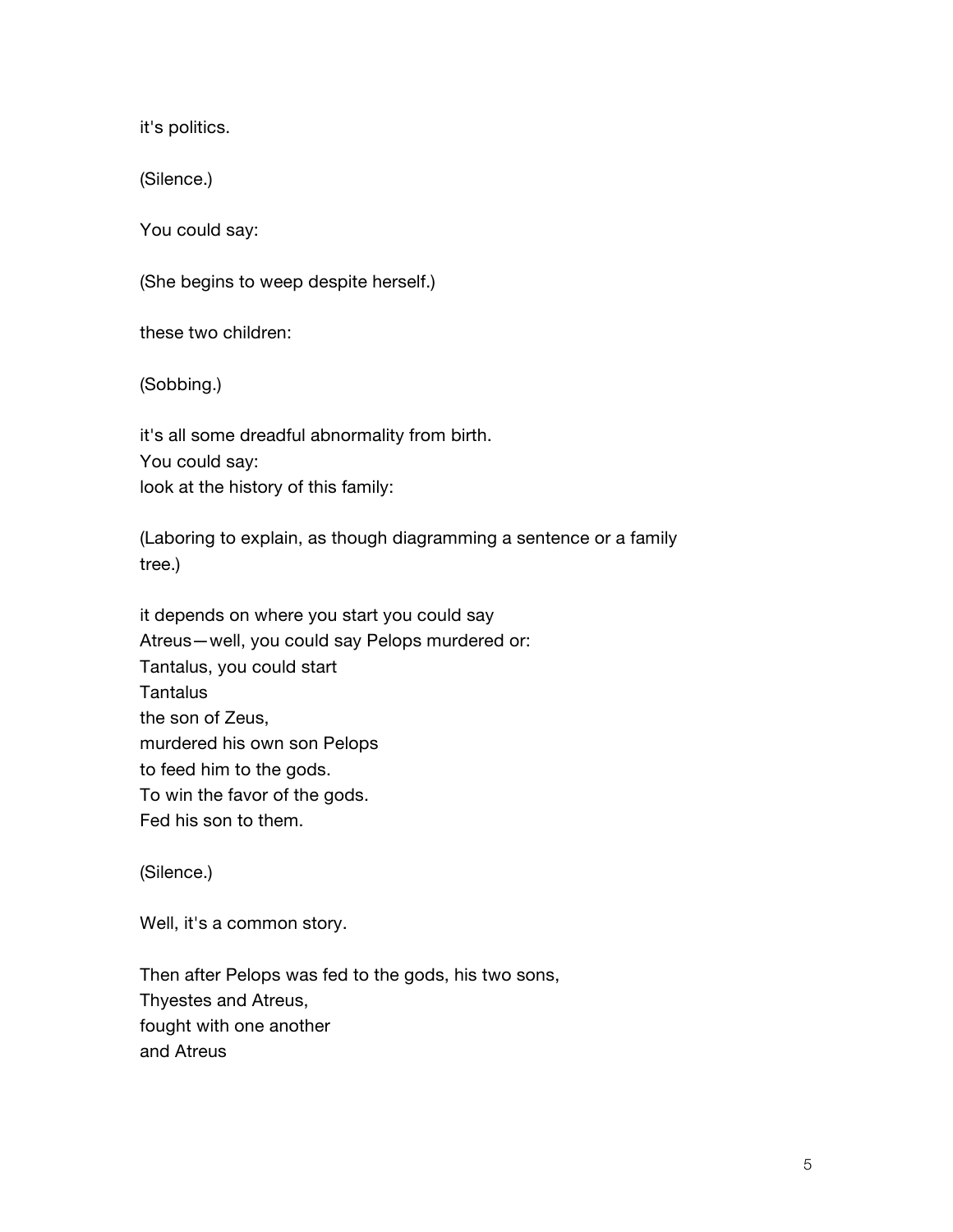killed the sons of Thyestes cooked them and served them for dinner to their father.

(Lost a little in the bloodiness of this.)

What can be said about his?

(Without interest in her conclusion, dismissing it as she says it.)

A certain need for position, a certain homicidal rage runs in this family. The House of Atreus.

I think there are some things that are close and distant at the same time: Paradise for example. The relations between a man and a woman. The course a boat takes across the water. When I travel I like the sort of luggage where you can pack a metronome, or a piece of porcelain, and know it will be safe. And when it's snowing, I like to have a visitor. A secret visitor. And as you wait for him, you wonder: did he forget?

I don't know. I don't remember.

So it's up to me to, you know, bring the family back together.

(Still in the explanatory mode, but with tears welling up.)

The House of Atreus. Atreus, by a second wife, had two sons: my father Agamemnon,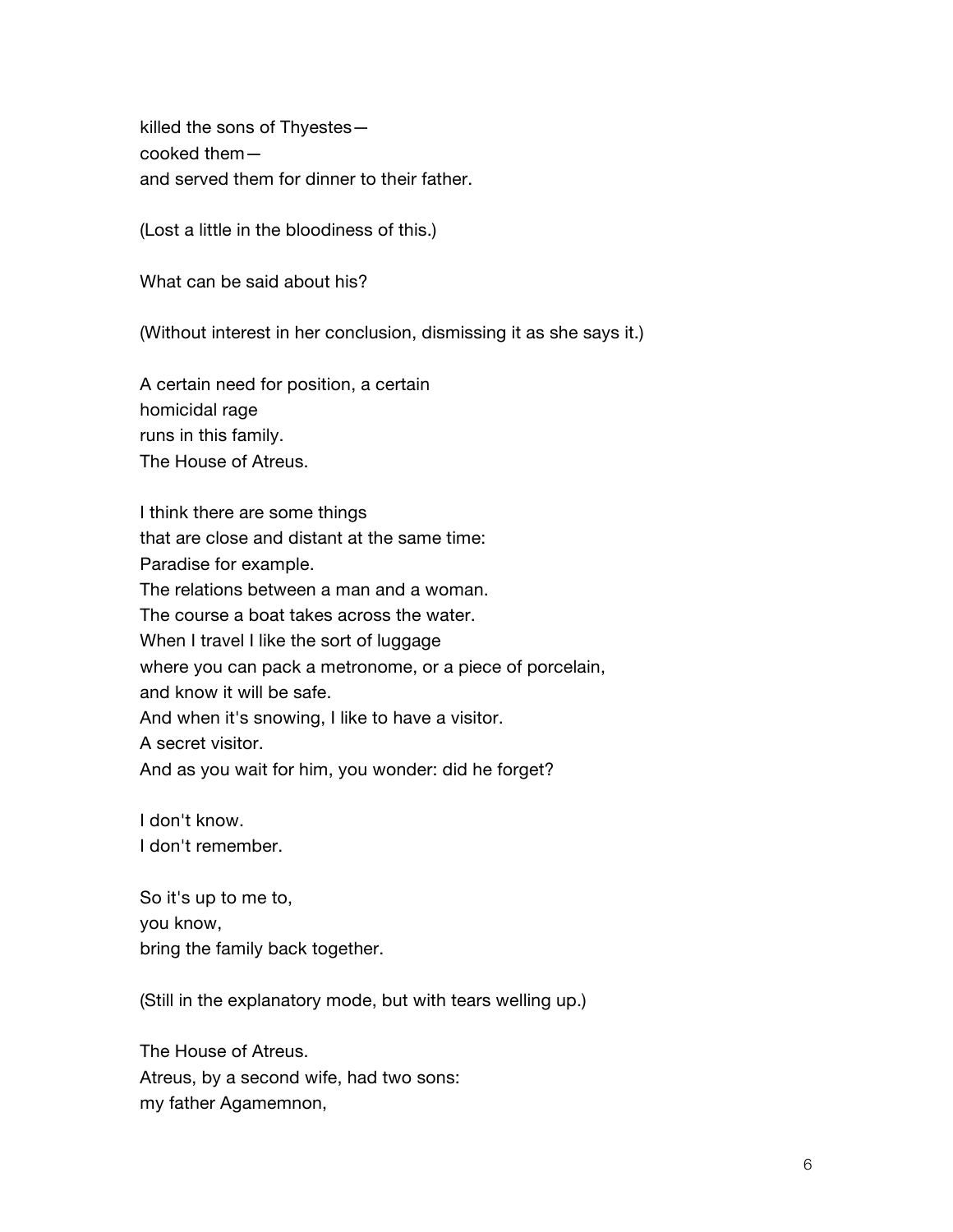and my uncle Menelaus. And they married two sisters, Agamemnon married Clytemnestra and Menelaus married Helen whose love affair was the cause...

(Stops cold for a long time—looks off in space.)

or the occasion... of the war in Troy. Because

(Struggling with this explanation, trying to remember how it goes.)

the two were brothers —and they had married sisters the one had to help the other— I don't know it seemed so at the time this was the reason that was given then it slips away it happened very quickly. Now our uncle Menelaus comes home leading the soldiers in a parade to celebrate their victory.

(With no affect at all.)

And my brother Orestes and I go to trial today

—before all the people—

to see whether we should be stoned to death or have our throats cut. Only our uncle, the hero of the war against Troy, can save our lives.

(Shrugs. Then: offhand.)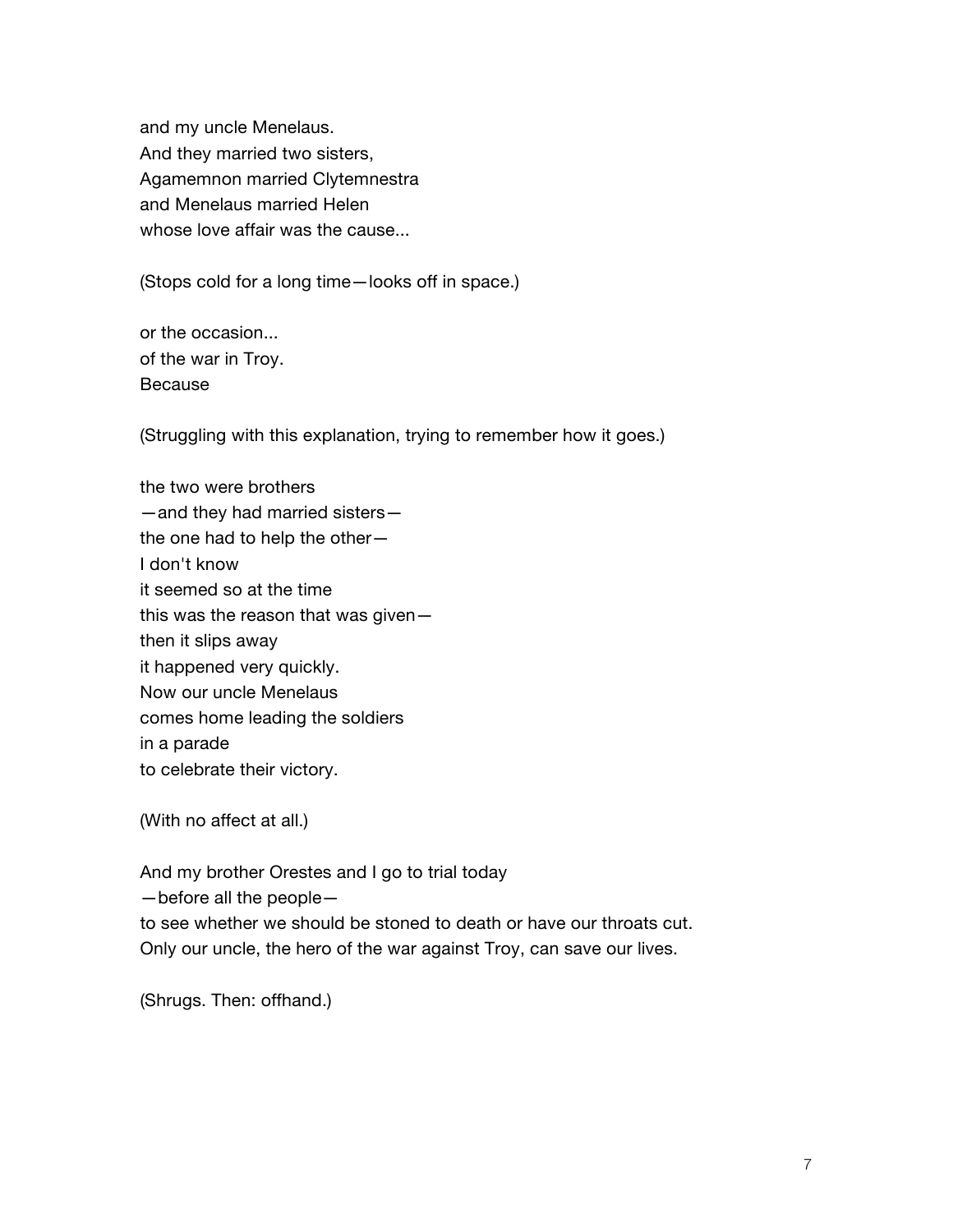Our lives depend at last on these people who brought us so much trouble, on this —man and on his "wife" Helen....

And here she is: unrepentant, untouched.

(Helen appears. She wears a canary yellow Chanel suit, carrying flowers.)

## HELEN

First of all, I cleanse my skin with products that cleanse but don't dry, products that are natural. I exfoliate my face once a week with a product that contains oatmeal, honey, and nuts. The toner I use is alcohol-free, and I moisturize all the time and use eye cream. I don't dry my skin out with products designed to clear up blemishes. This dries up your skin temporarily and sends a message to your skin to produce more oil in that area, so it just makes the problem worse. So I cleanse, tone, moisturize, and exfoliate. And I drink a lot of water. And I relax. I find time to meditate, put my feet up and do a facial mask and just think about the great powers of the universe and all that we have to be happy about and grateful for.

But Electra, my dear, here you are. I can't believe you murdered your own mother. How appalling. And you're still not married, a girl your age. Of course you've had—distractions. And your poor dear brother, how is he?

ELECTRA (Disinterested.) He's here.

HELEN (Turning to see Orestes.) Oh, my. How sad.

(Silence.)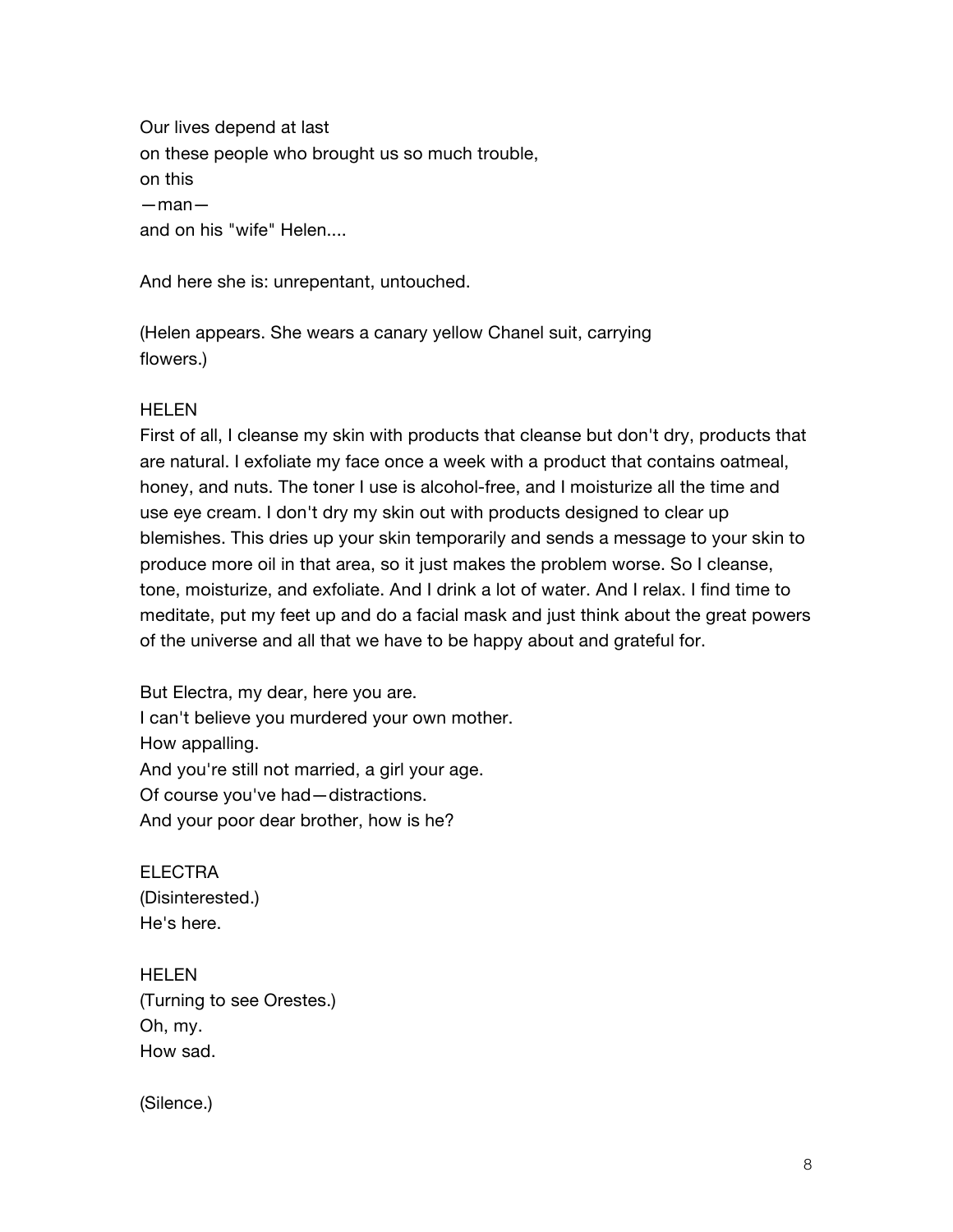Of course, you're not to blame. You're only children. One blames the gods for this sort of thing. It's up to them. I blame Apollo.

## NOD

Some people say murder is a terrible thing, but then you hear of other things that make you think murder is a blessing.

# JOHN

Sometimes the worst thing is just to be blindfolded for days on end waiting for someone to tell you why you're there. And then when they whip the blindfold off to question you, you're almost blind, the light is painful.

# NOD

I know a man who spent 27 months like that. No one else knew what he was held for.

## JOHN

Or they will bring you in, five or six men, and say: this is nothing but the introductory exercise, and they will burn you with cigarettes.

# NOD

And then, of course, if they have your wife, too, they will fondle her hair, whatever they want, while you watch. Just to show you they can do anything they want.

## JOHN

Or they can nail you to some boards, put electric shocks to your tongue and ears and penis, and you find you wake up in a pool of cold water and they start in again.

# NOD

Or sometimes they'll use drugs to induce delusions or make you writhe, you faint and fall down and hit your head on the walls and floor.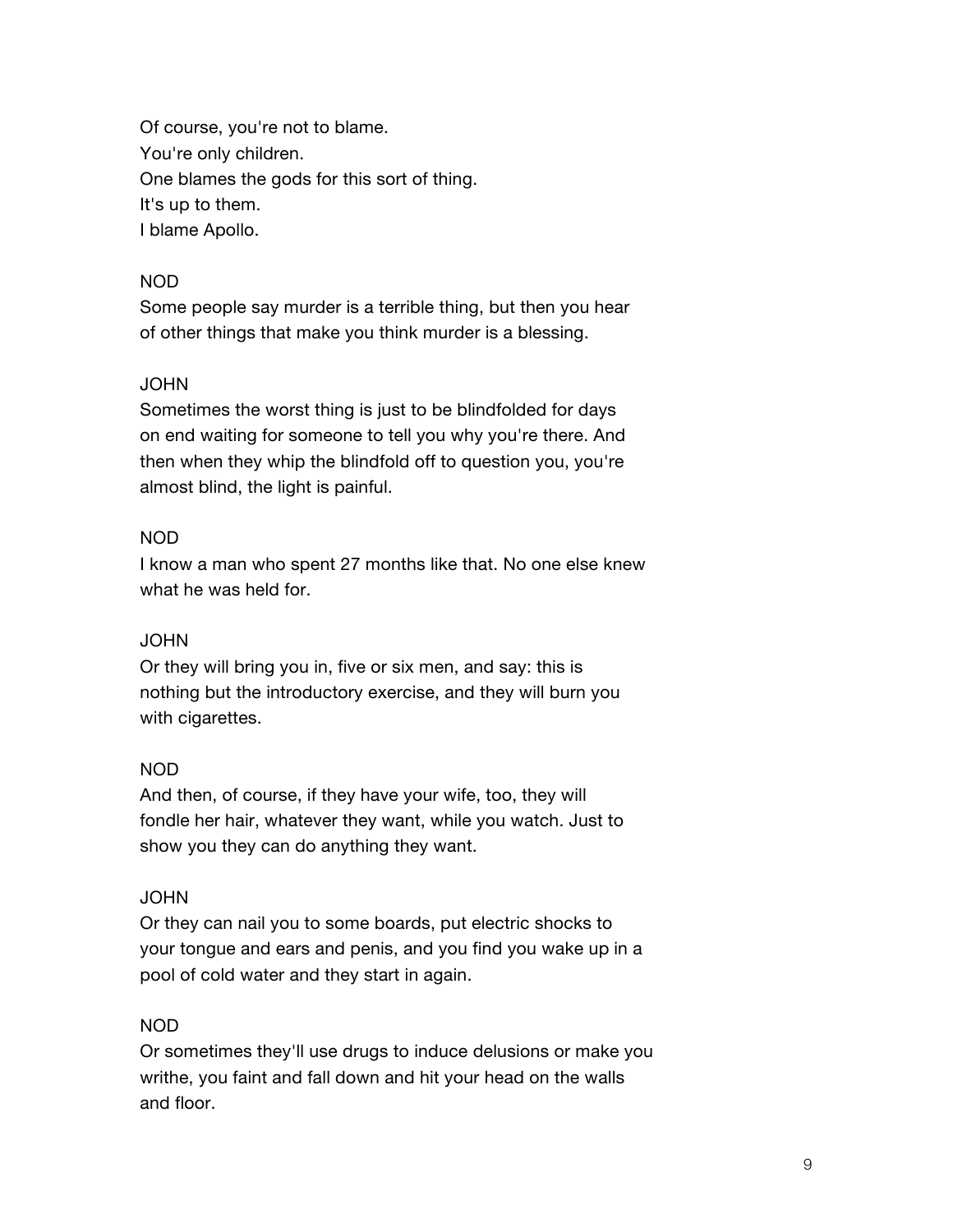JOHN It's a nightmare, really.

HELEN But Electra, dear, could I ask you a favor?

**ELECTRA** Ask me a favor?

HELEN Will you go for me to my sister's grave?

**ELECTRA** My mother's grave?

HELEN To take an offering of hair and a libation from me.

ELECTRA I couldn't bear to see my mother's grave.

HELEN Well, I can't go. I couldn't bear to show my face in Argos.

ELECTRA Why not?

**HELEN** For fear.

ELECTRA Fear

HELEN And shame.

ELECTRA Fear and shame.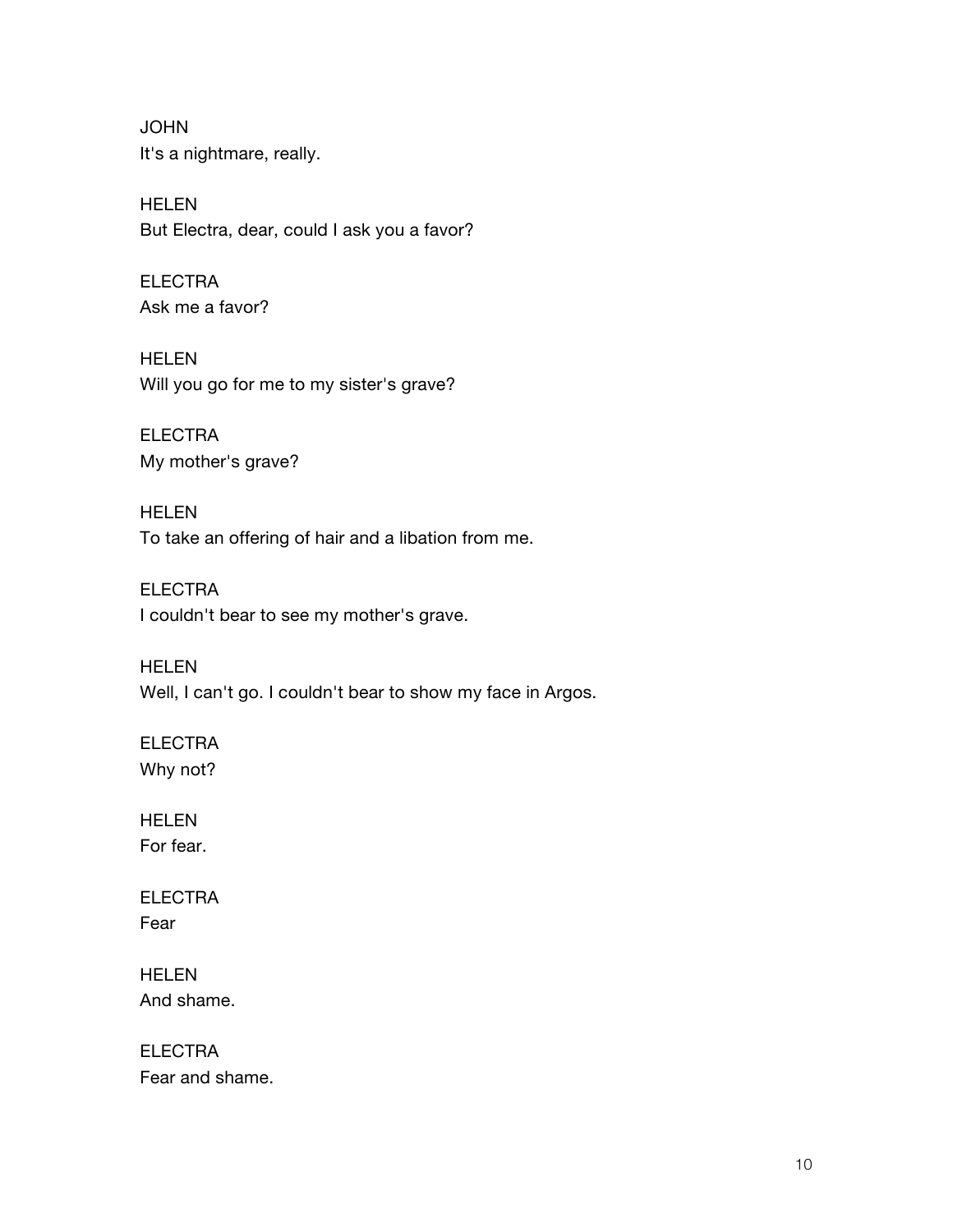Right. These are things you feel.

HELEN Well, of course I do.

(This catches Electra's attention for a moment-she comes awake)

**ELECTRA** Well, of course you do. But then you've had such—distractions. Your life abroad. The vexations of the war. Of course you're not to blame You were only children. I blame Apollo.

HELEN Apollo?

ELECTRA What could you have done?

HELEN So, yes, well, so you understand? I couldn't go.

**ELECTRA** No. Then send your daughter Hermione.

**HELEN** Send a child?

**ELECTRA** Who else? It always seems to me there's something special between a mother and her daughter.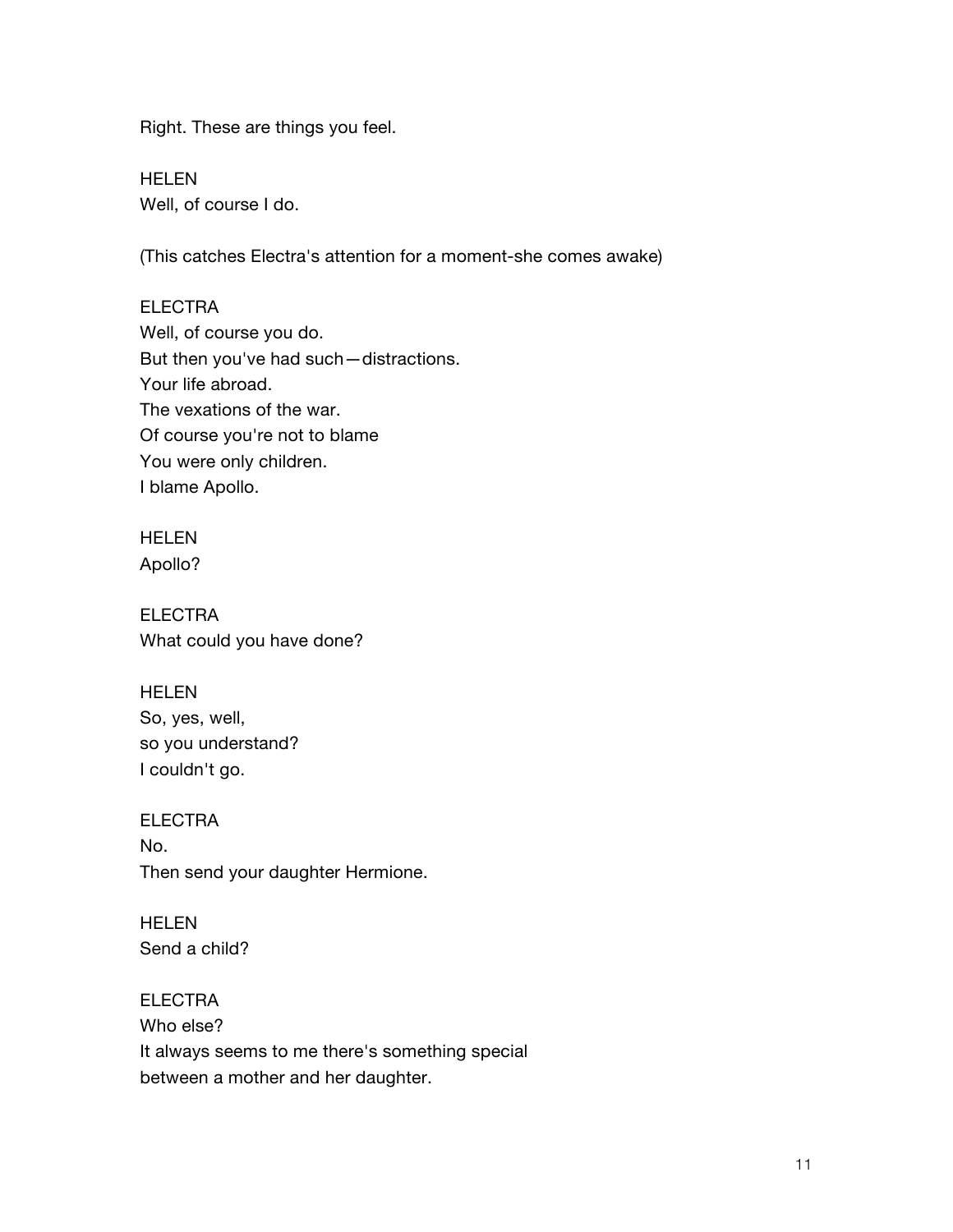HELEN (Beat—uncertain.) Yes.

(Beat—makes up her mind.)

You're right. I'll send Hermione.

(Calling out.)

Hermione, dear, come to me, dear.

(A nurse brings out Hermione, who is a doll on a tricycle She wears a white, floral Betsy Johnson sun dress with matching leggings.)

Hermione, dear, do just as I say.

Take these clippings of my hair and this libation of honey, milk, and wine and go to my sister Clytemnestra's grave. Stand right upon the heaped-up grave and say these words:

"Helen, your sister, sends these libations as her gift, fearing herself to approach your grave from terror of the mob," and beg her not to harbor unkind thoughts toward me and my husband.

(Beat—an after thought.)

Or toward these two suffering children, who really can't be blamed either.

Do you understand?

HELEN (In Hermione's voice) Yes, mommy.

HELEN There's a good girl. Go quickly now. Don't dawdle.

(Hermione exits.)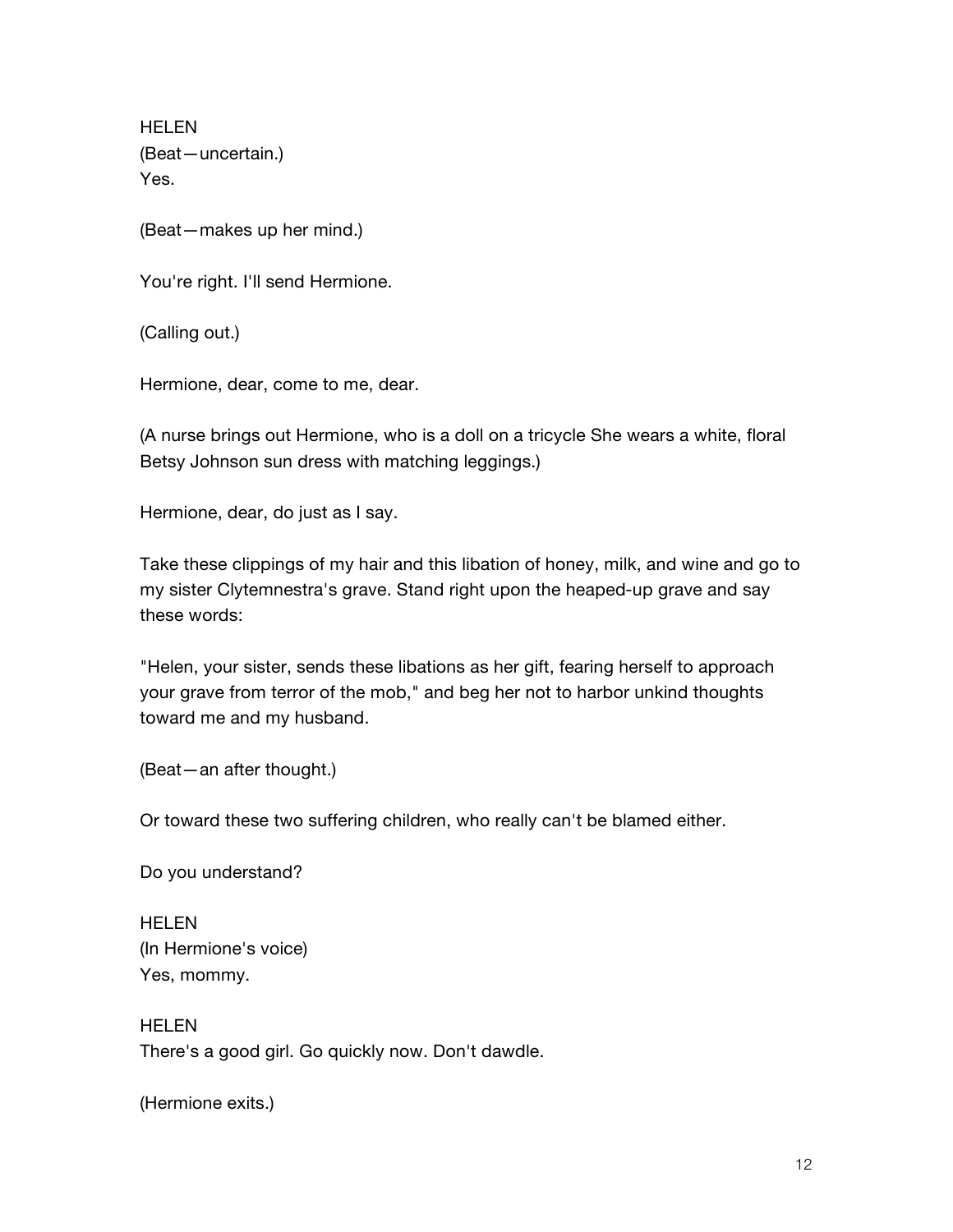HELEN (In Hermione's voice) Yes, mommy.

HELEN And come right back.

The world has become more difficult nowadays, not as it was when I was a child.

Of course, nonetheless,

(She straightens things in her purse.)

in the mornings I try to say nice things to myself, about myself, take better care of myself. And I get my eyelashes dyed—that helps—my eyebrows waxed, get a facial and get my hair done, and then I go out to lunch.

(She is gone.)

**ELECTRA** God, how vile human nature is.

# NOD

Sometimes I myself have a hunger just to let someone have it. I look around, I say: boy he really let him have it. Gee, he really got one off. And I'd like to get one off, you know, fast or slow, I don't give a fuck.

# JOHN

Sometimes you can take a man apart in a few hours. You know, like you can win a whole war in the first three hours, although it may take some days or weeks for the other guy to know he's lost it. You can just beat a man on his shoulders for two or three hours and he's really come apart even though he doesn't know it yet.

# NOD

Or sometimes you can take a woman, spend a little time with her, and send her away with a lot of pain in her breasts and wrists and ankles. Their genitals will become inflamed two, four months later; she'll start crying for no reason at all. And I have to admit, that makes me feel better.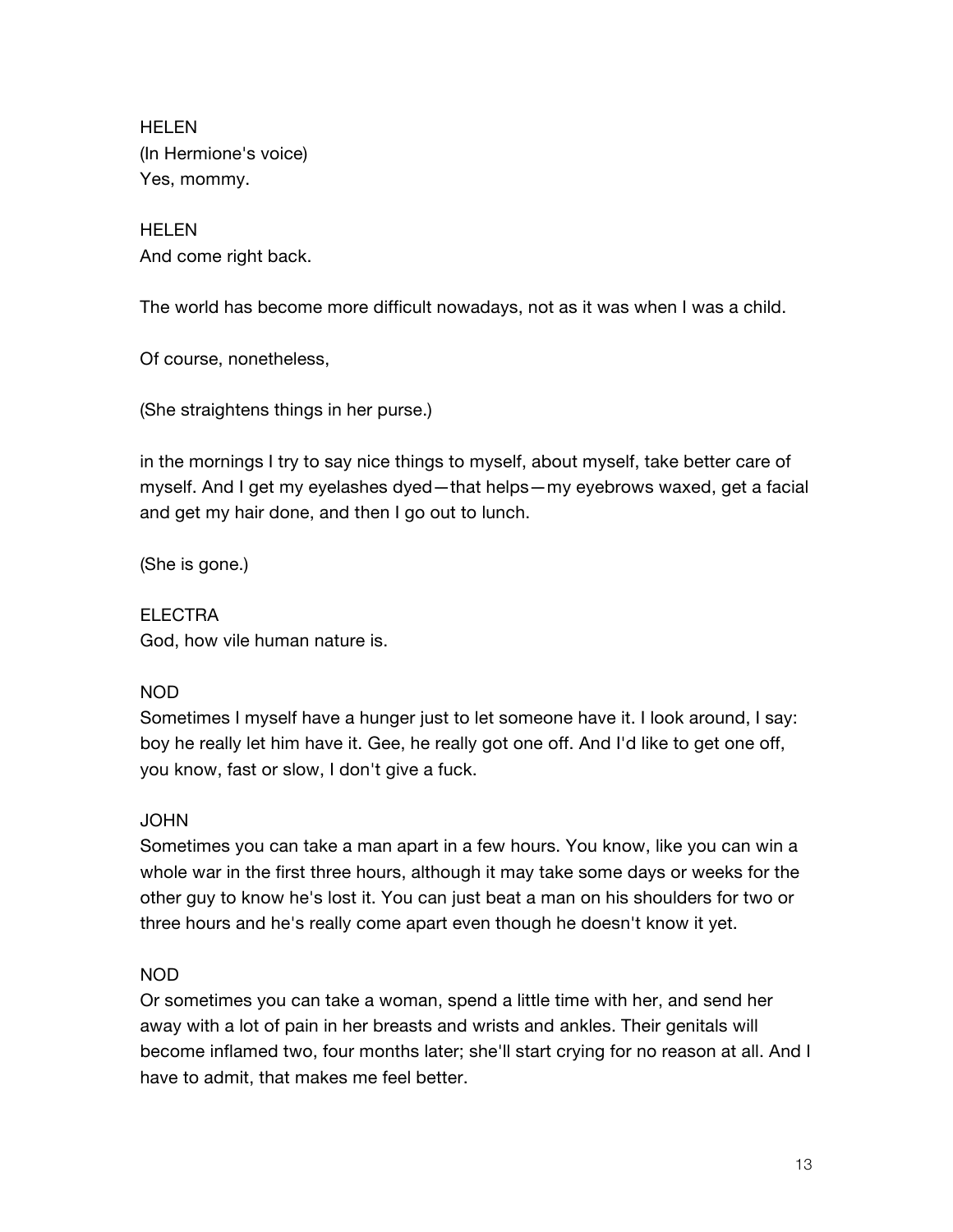(The nurses enter, fixing the beds and ministering to the victims.)

ELECTRA (Going protectively to Orestes' bedside.) Please. Don't disturb my brother.

NURSE 1 Don't worry, dear. We won't touch him.

ELECTRA Let him sleep.

NURSE 3 We'll let him sleep, dear.

ELECTRA If you wake him up, you know, he could wake up dead.

NURSE 3 No, no, no. He'll be alright.

NURSE 2 (Under her breath, to Nurse 1.) Where did she get that idea?

## ELECTRA

There are certain people who, in earlier times we might think: well, these people are confused, they can't make up their own minds in a healthy way, we must stop them. Now, we think: no, if that's their way of thinking, what right have we to say ours is superior? We may think they are confused, but they have the facts as we do and they have their own way of reasoning, and they have to live with themselves, so it's up to them, really. The same thing with euthanasia: we say, well, if a person is suffering and would rather be released from the suffering, that seems only right. And, take for instance the example of a person suffering but in a coma, a person who would decide on suicide if he or she were fully conscious, and if life in the future is going to be nothing but suffering: well, then, we say, the family ought to be able to make the decision for that person, to put her out of her suffering. We all accept that now, and I can see why. Or, take hookers. We all think that's a terrible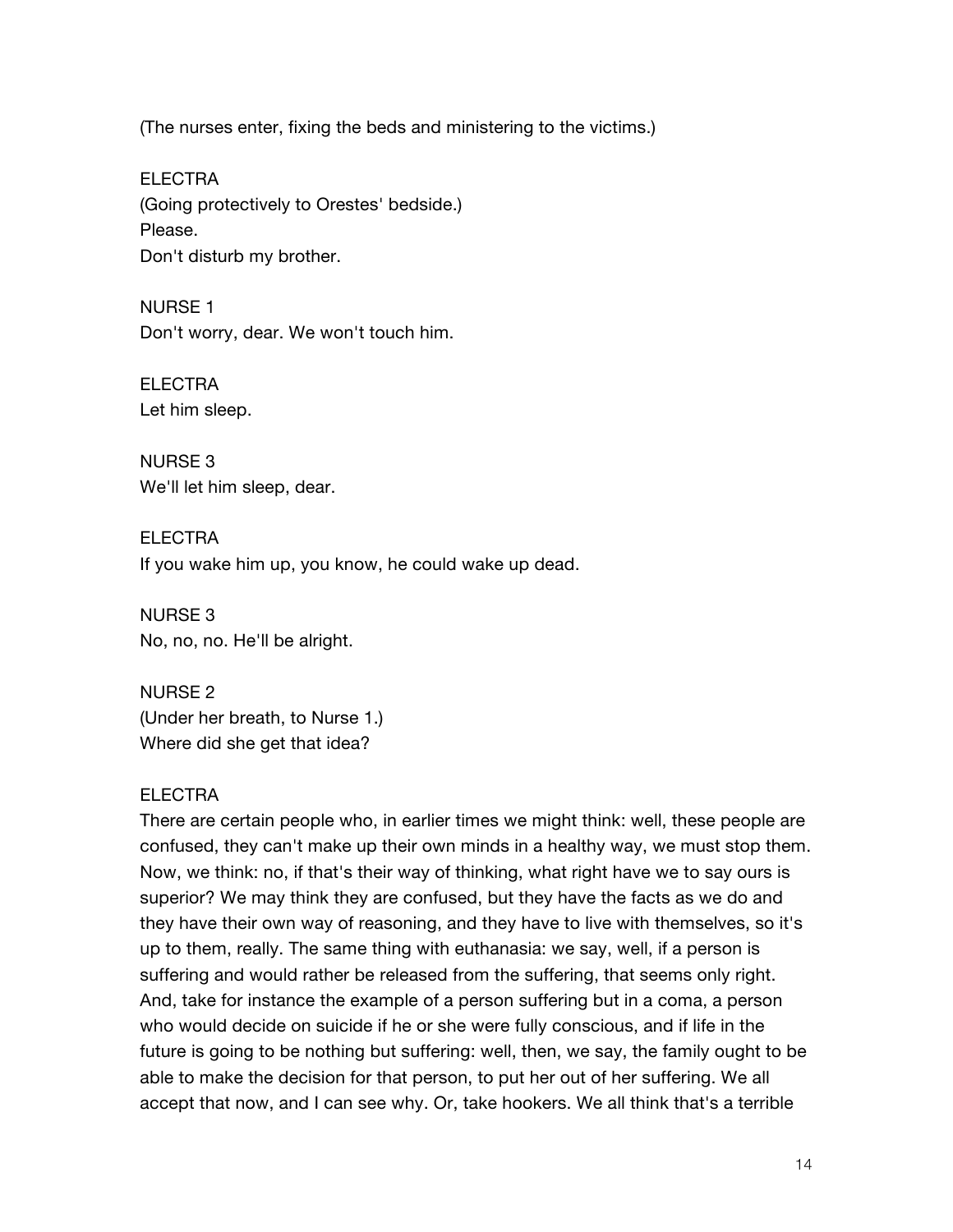thing to do, from our own point of view, but there's nothing less terrible, really, about putting your mind at someone else's service, even, when you think of it, it might be worse, but you can't despise it if that's what she has to use, you know, and not even for necessities, really, but even if she wants to use it for getting some luxuries or pleasures or comforts. And I can see the point of view of terrorists, too. I don't happen to think you can say terrorists are all bad or that their actions aren't, really, in some sense, a form of political expression, who are suffering enormously and have no alternative, no way to get what they want, usually, and it seems to me that they are really, though they may not quite know it, in the same position as the terminal cancer patient, that if they were fully conscious that they would recognize that, and that since they aren't fully conscious, we ought really to make that decision for them, just as we do for others who are in pain, because these people are in pain, this is something I know, because I've felt pain myself all these years, and I know how they feel. And they ought to be put out of their suffering.

(Orestes wakes with a cry. All the other victims are startled awake and freak out, and then subside.

This next scene between Orestes and Electra, is more than one of love between siblings; it is romantic. But it is also archaic; this is a ruined fragment of the Greek play in the midst of the modern world.)

## ORESTES

(Quietly now, speaking each word as though it were a palpable object.) Oh, sweet sleep. Sweet savior of the sick. How good it was to sleep. How I: needed it.

(Silence)

How wise the gods are, if they give us life, to give us sleep.

ELECTRA Orestes.

**ORESTES** Electra, oh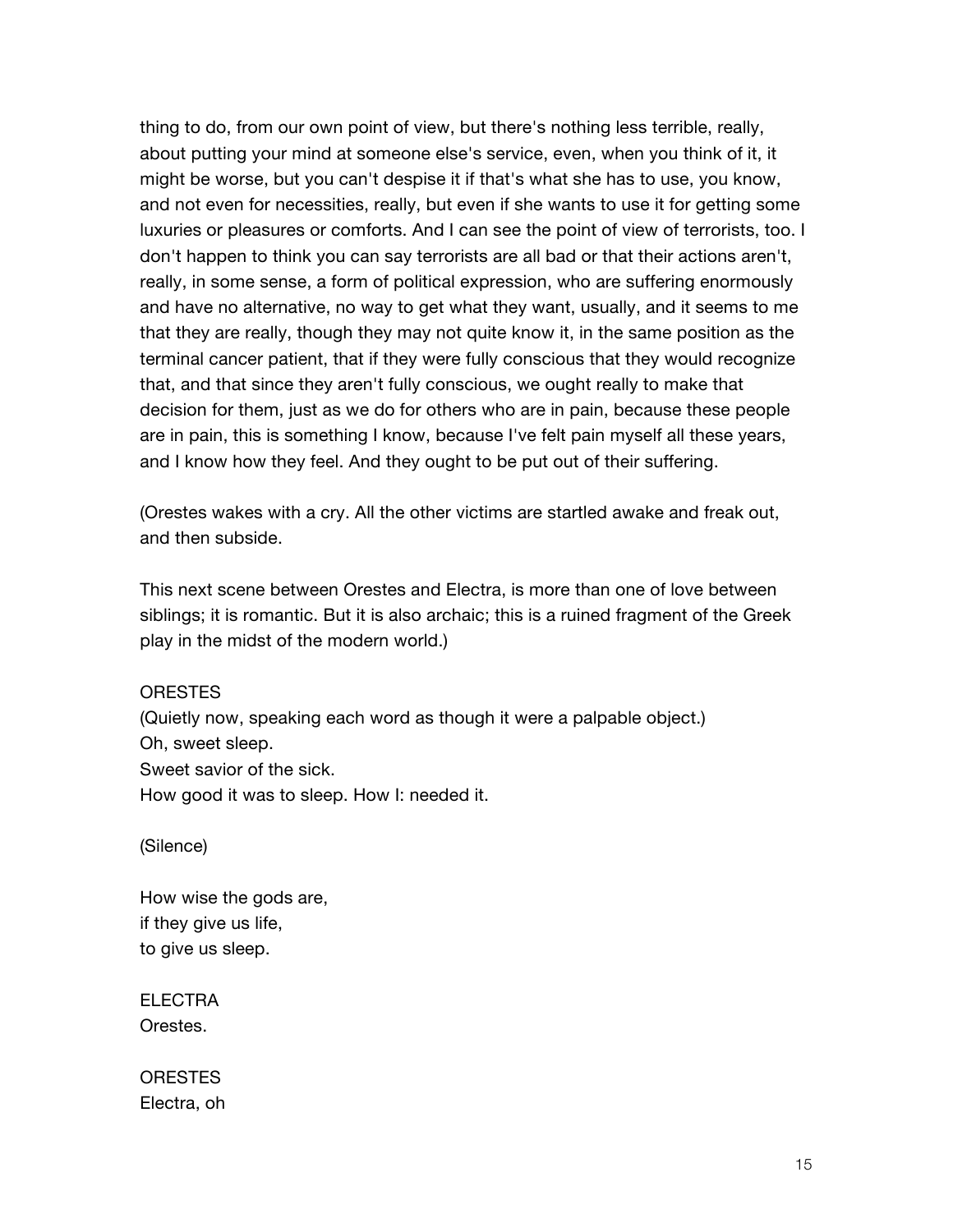my sister. Where are we now?

ELECTRA Shall I lift you up?

# **ORESTES**

Just hold me.

(She does.)

**ELECTRA** Shall I brush the hair from your eyes?

# **ORESTES**

Yes, and my lips are dry. What is this at my lips? Is this foam at my lips? How disgusting sick people are. Can I sit up? Yes.

(Looking around, wrapped in his sheet.)

Here we are, then. I don't remember. How hard it is to wake up, and wish you were asleep.

## **ELECTRA**

Orestes, listen. There is hope for us. Menelaus has just come back from Troy.

# **ORESTES**

He could save us.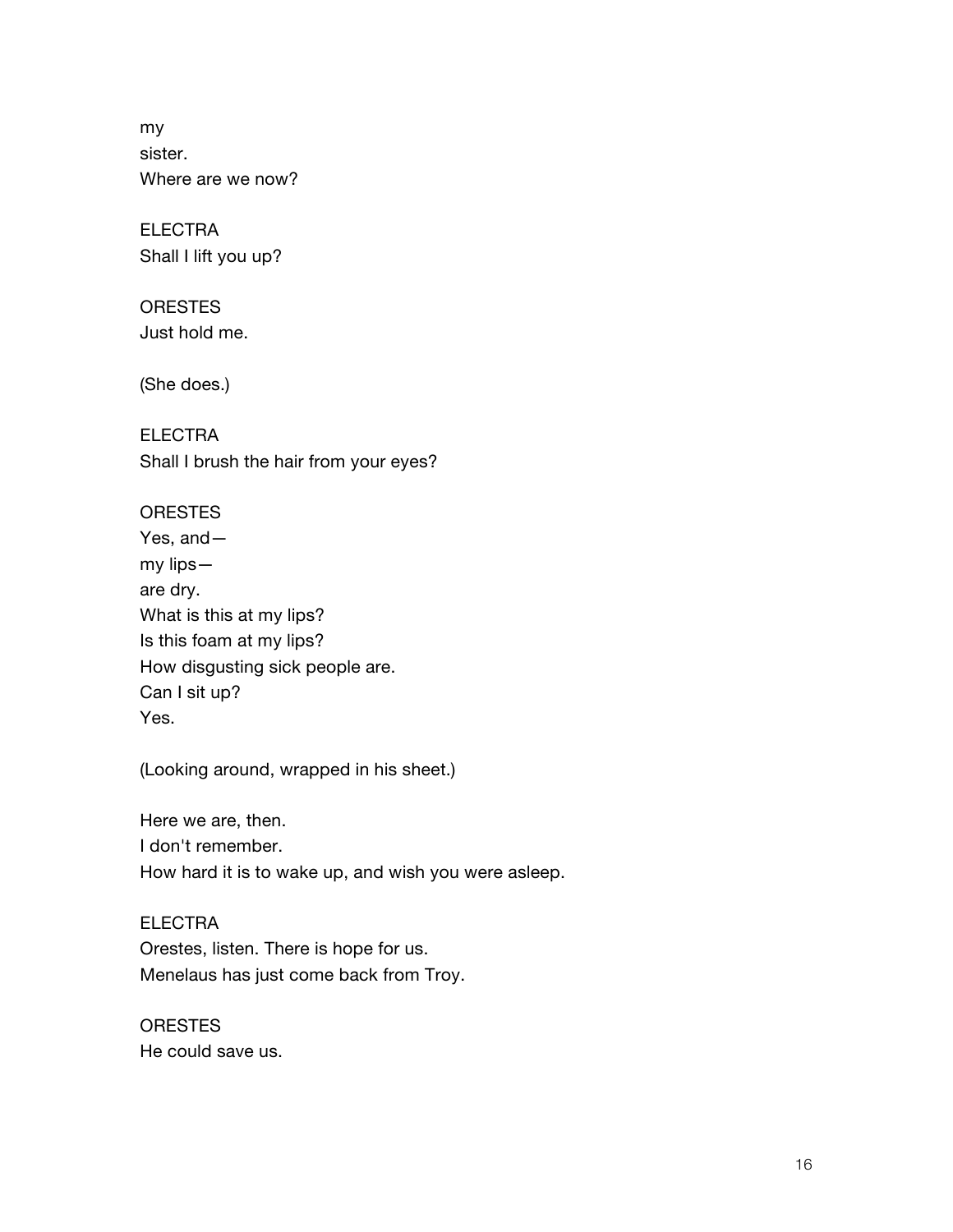**ELECTRA** Yes.

(Suddenly, explosively, Orestes freaks out, shrieking—which freaks out everyone else in their beds and they, too, yell out.)

**ORESTES** No, you fuck! You fuck!

(Trying to get something off his shoulder.)

Get these cocksuckers off me, I'll fuck you up, you bitch!

ELECTRA Orestes!

(She tries to hold him down.)

**ORESTES** Let me go!

(Speaking in a rush in the voices of nurses or doctors.)

What's that behind that crazy talk? What terrible thing have you been thinking. Sick men should stay in bed!

(She slaps him; he stops)

ELECTRA It's nothing, Orestes!

ORESTES No. Right. Thank you.

(He leans back against the headboard, still in a daze.)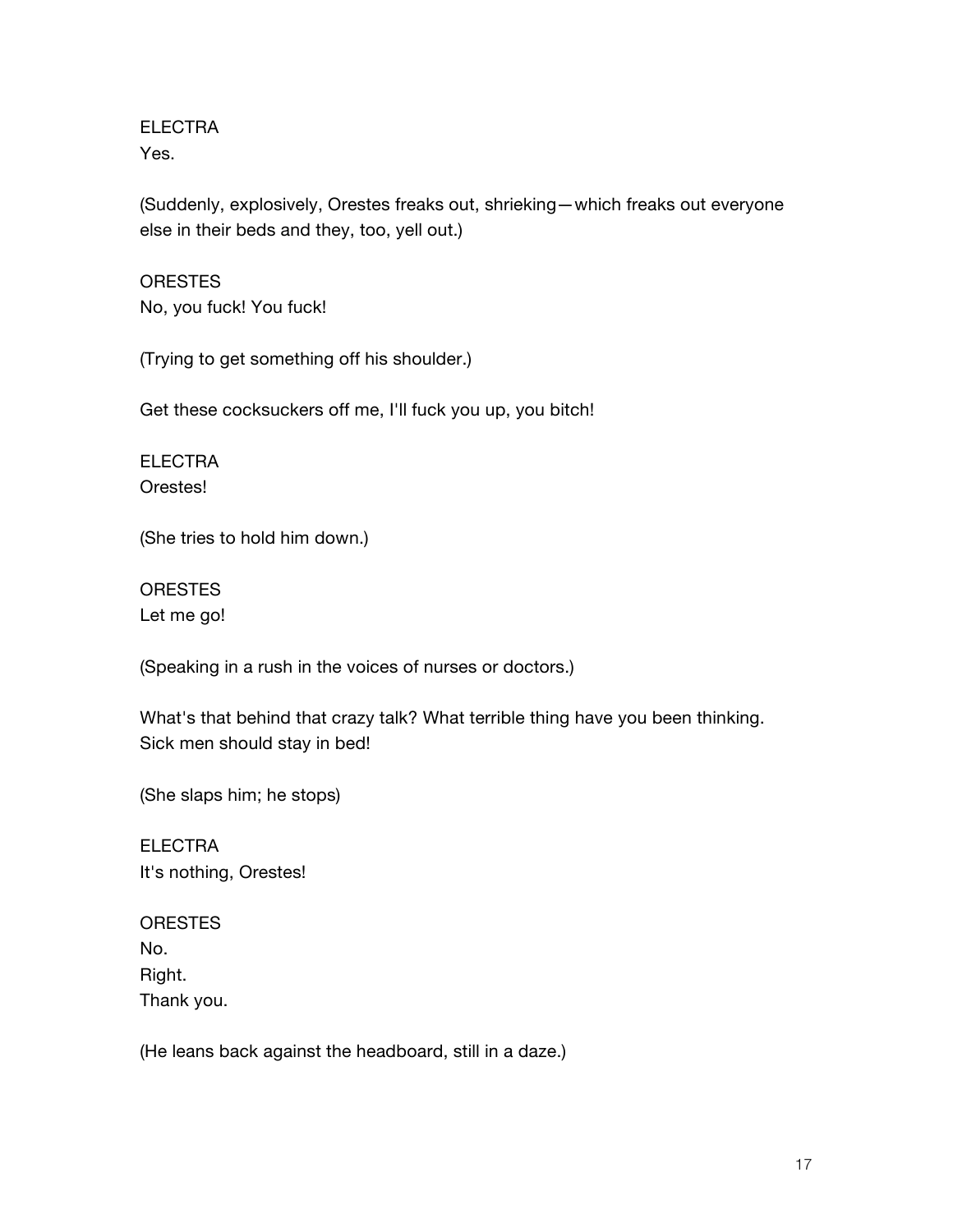Or you could say, for example, I did love her, I did love her, and I knew she loved me, even though she was in a sense you know anorexic and blonde, that kind of girl, with creamy skin, pure that kind of thing so that in the bedroom on her mattress in the dark, the candles burning out one by one, listening to music and stone drunk, you know and passed out, wasted, really, face it, I couldn't wait, I couldn't wait to get back to my own place so I finished her off fast, you know, she's chewing my lips and panting and her hair is all wet I'm thinking this is a witch, this is a witch, I hate these fucking people with their faces all twisted like they've gone totally insane you find yourself hacking at them hacking at them with the butt of your hand, she says to me, you're seeing someone else, I said I am not, this is a fucking lie, that's not true at all, she says swear it, I said I do, she said you're fucking lying you can't use the bathroom, and it's dark, it's freezing out the fucking car won't start, the cigarette lighter is broken that's when I slam the butt of my hand into the dashboard I say goddam you fucker goddam you fucker and she reaches over and touches my leg, that was her mistake, I saw it, just my forearm I saw it moving through the air but it was too late then, so I pushed her out behind the diner with the garbage cans, it seemed a good place at the time.

(The archaic style is restored.)

ELECTRA There's nothing here, Orestes.

#### **ORESTES**

No, It's just: my mind goes off from time to time.

(Electra, with the help of the nurses, eases him back down; he lies back, breathing heavily.)

ELECTRA Oh, god, is he going to be helpless now until they come to kill us?

(Her eyes fill with tears.)

ORESTES What's the trouble?

## ELECTRA

These are nothing but—shadows in your mind, Orestes. They'll go away.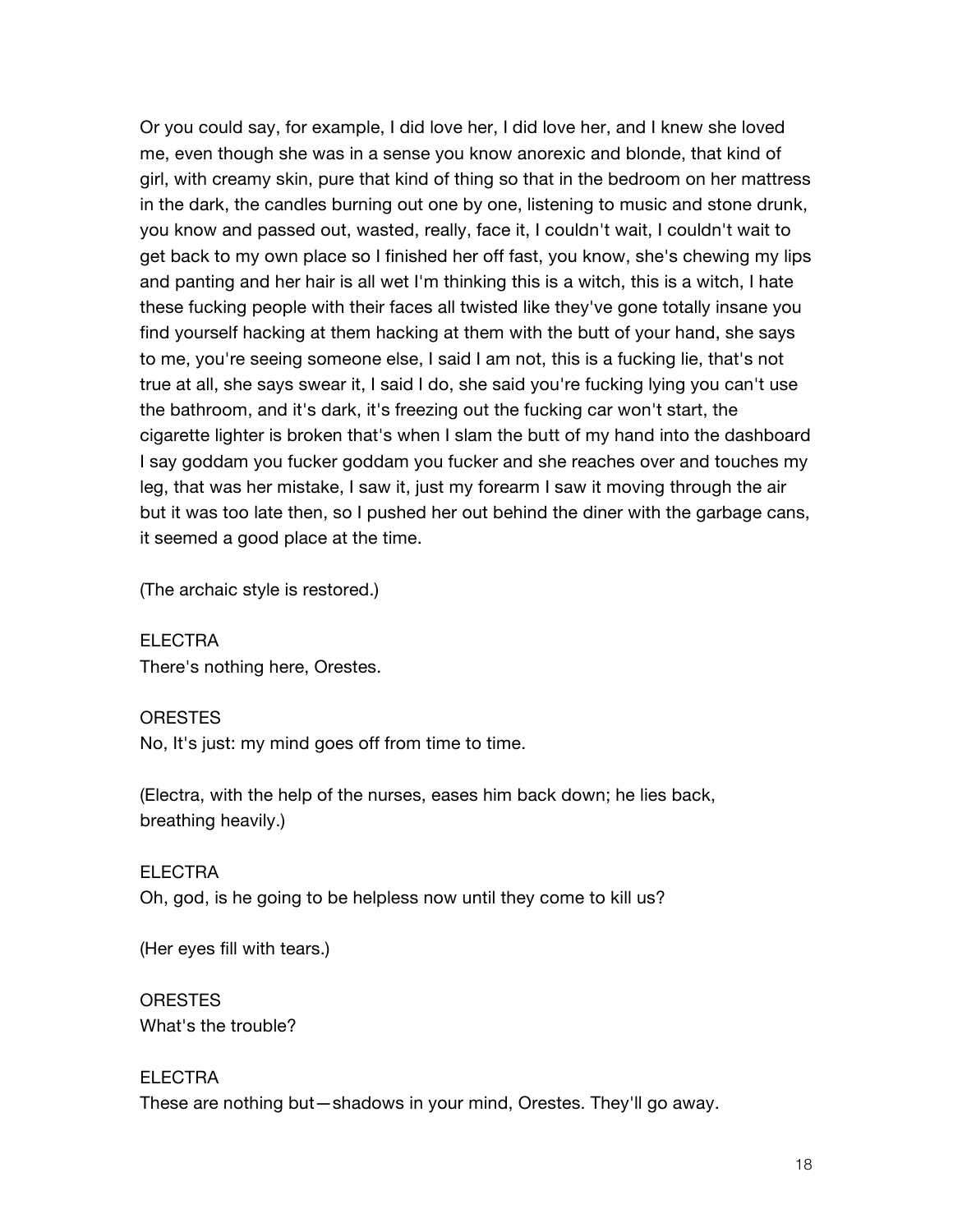### **ORESTES** Yes.

#### **ELECTRA**

I'm sorry, Orestes. Here you are like this because of me. I think of nothing now but if I could just save you, my brother. I'm the one to blame. I don't care. There's nothing to be done. If only I could save you, Orestes, that's all I'd want.

#### **ORESTES**

No. No.

You talked about it,

but I committed murder.

That much is clear.

So much is gone—

or things I didn't see—

but there are moments cut—incised in my mind—

my mother's eyes, so lost.

A servant's scream.

My mother's eyes...

And what was the point?

I can't remember.

Our father is dead still,

And now, over and over,

the thought keeps coming back to me,

if I had asked my father

what it is I should have done

he would have told me

not to harm our mother.

Now there is nothing that can redeem what we have made of our lives.

But never mind. Don't cry. We'll help each other.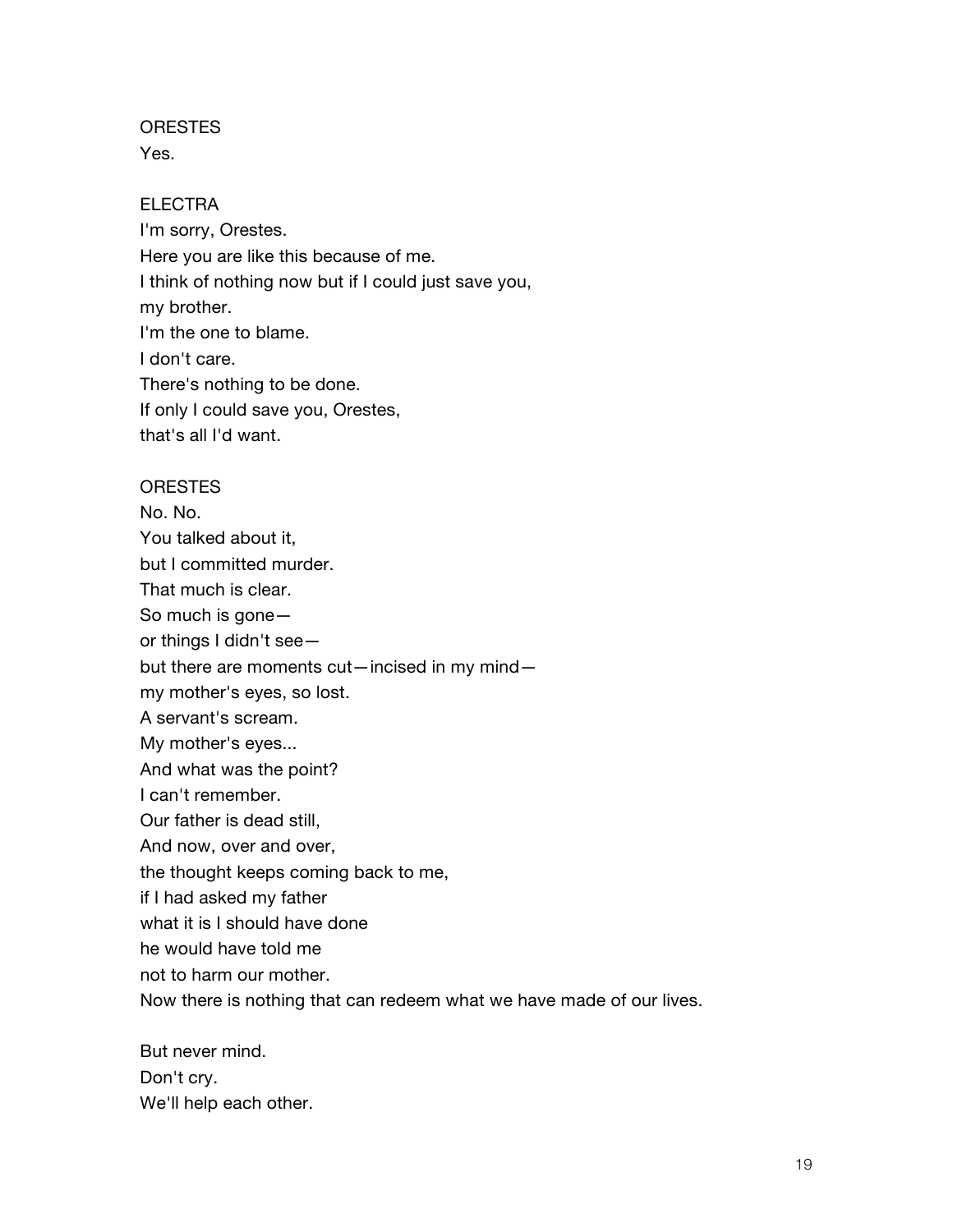I don't blame you. I wish you'd never spoken to me. But I don't blame you. I don't know. It's a nightmare really. It's in our blood. We've been so close to one another since we were born, all our lives. But you should go, you need your rest. Just stay with me.

My sister.

(He sinks back on his pillow delirious; he will be delirious through to the end of the play, white-faced, dizzy, ill and perspiring.)

Ladies should never fall in love. They become stars no one can ever reach. To look taller they cut their heads off and stand on them.

They carry their breasts in gunny sacks and unbutton their nerves at night in front of vibrators staring at pictures of bearded men.

Some fall in love with foreign accents and dark vowels. You see them late at night in taverns, talking with dangerous criminals. Late at night, their voices are small animals waiting to be fed

(He closes his eyes.)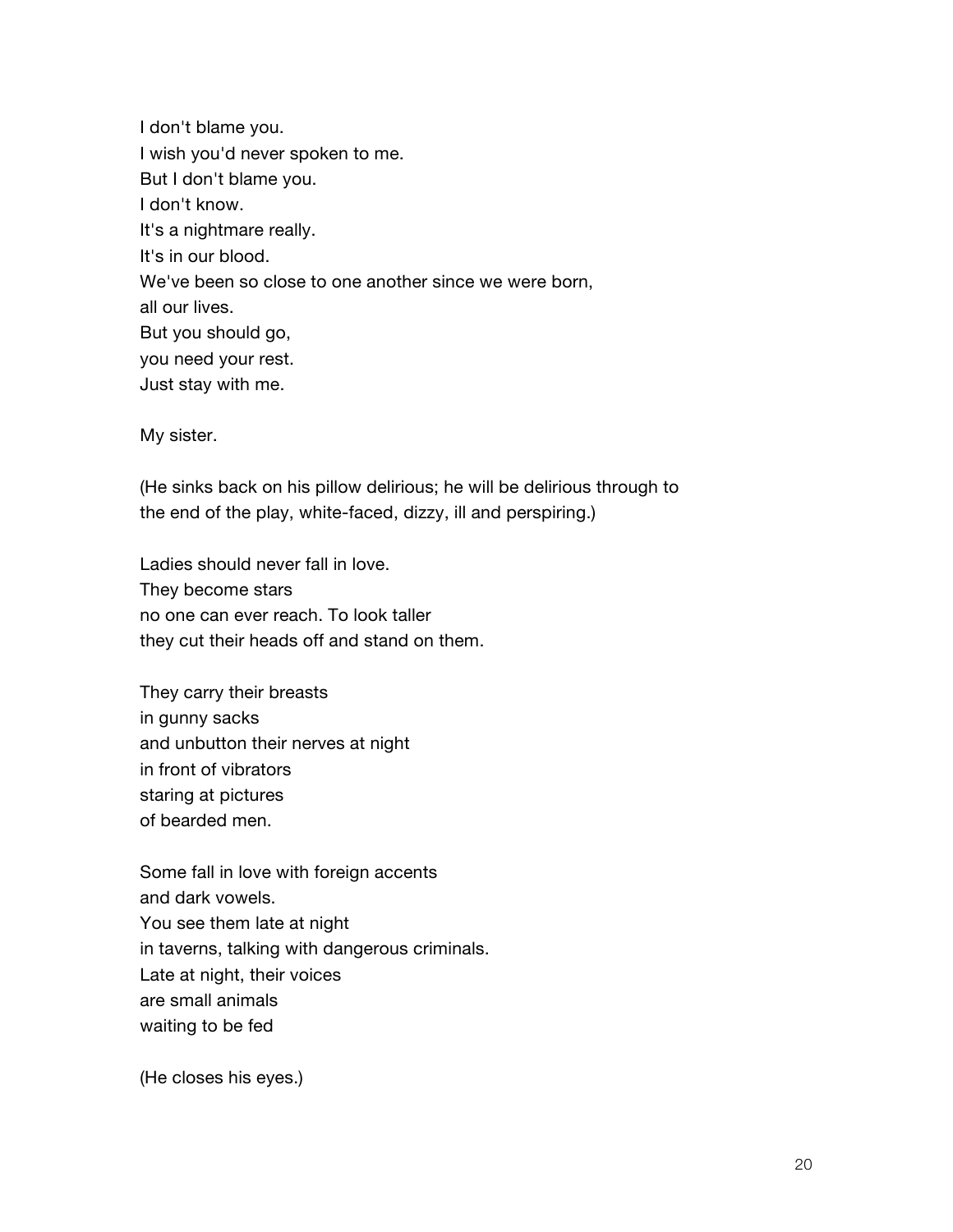ELECTRA I could never leave you, Orestes. We're bound together now as we never were. I wouldn't have it any other way.

(The phone rings)

ELECTRA Hello?

**FARLEY** (Voiceover.) Electra, is this you?

**ELECTRA** Yes.

(Beat.)

Farley?

**FARLEY** Yes!

# ELECTRA

I was hoping you would call. I've been thinking about what you said.

And I'd just like you to explain about conjunctions a little more, because I think I'm having some kind of trouble with mine.

FARLEY

Well, if you have too many conjunctions in your natal chart, as I think you do-is that right?—

**ELECTRA** Yes.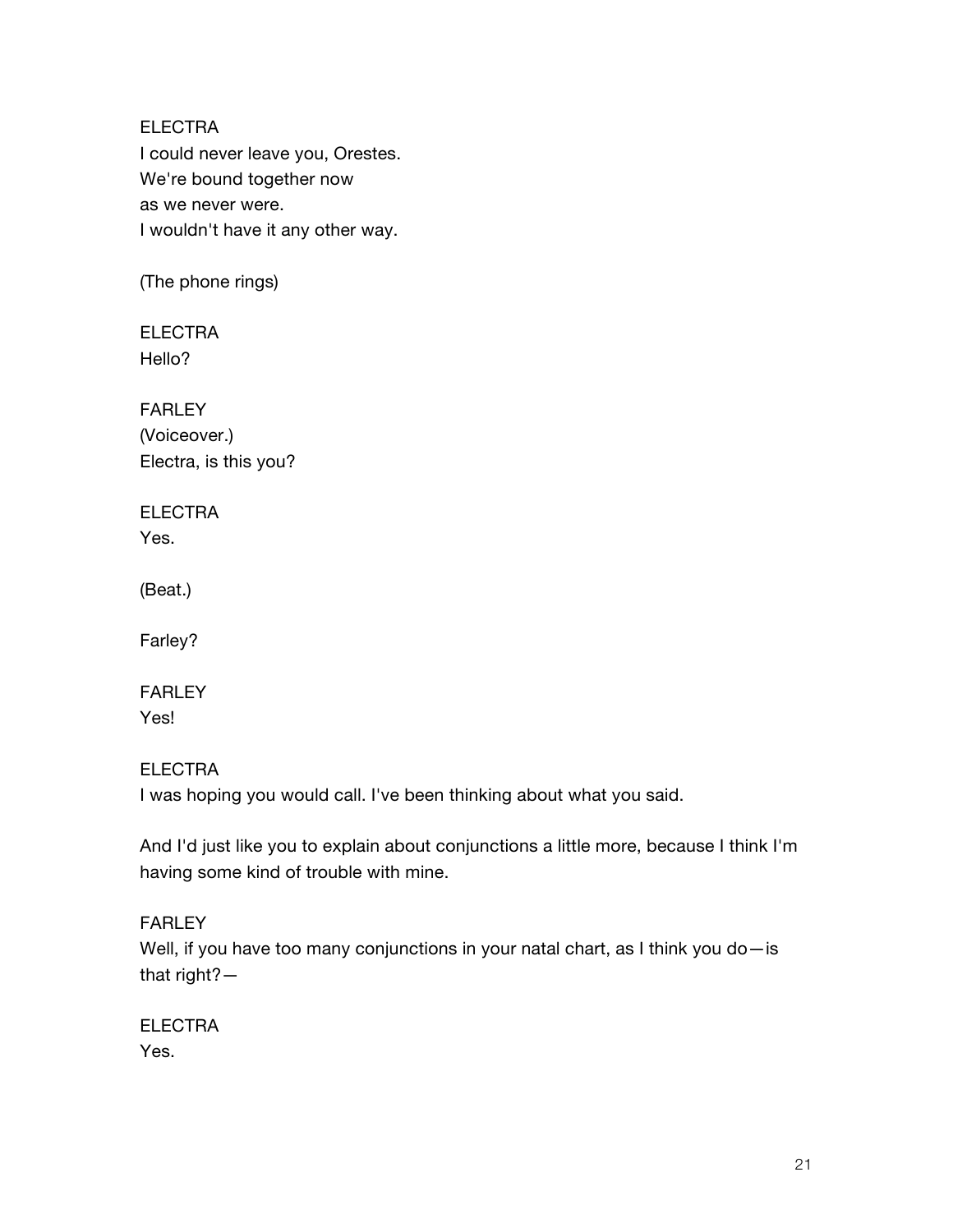**FARLEY** 

Right. Well, then you often live with a fog or a veil. Remember the basics: a conjunction is where two planets come very close together in the sky. For example, conjunctions with Mars or Saturn can be very painful and confusing, especially if these two planets themselves are conjunct.

ELECTRA I see. Farley? FARLEY Yes.

ELECTRA Farley?

**FARLEY** Yes.

ELECTRA Can I ask you a question?

**FARLEY** Sure. Go ahead

ELECTRA (Fearfully) What if I had Jupiter in my natal conjunction. You know, would that mean something about my mother?

## **FARLEY**

Wow. Well, there you would be adding expansion, philosophy, travel, and foreigners to the mix. So oftentimes if you add Jupiter you'll be pushing the panic button on the other planets, because of the expansion aspect, you know you could be pushing the button on sex or whatever. Or say you have Jupiter conjunct with Mars, you'd be in for some very heavy duty macho aggressive or hostile stuff. Because astrology is a science of combination. See what I mean?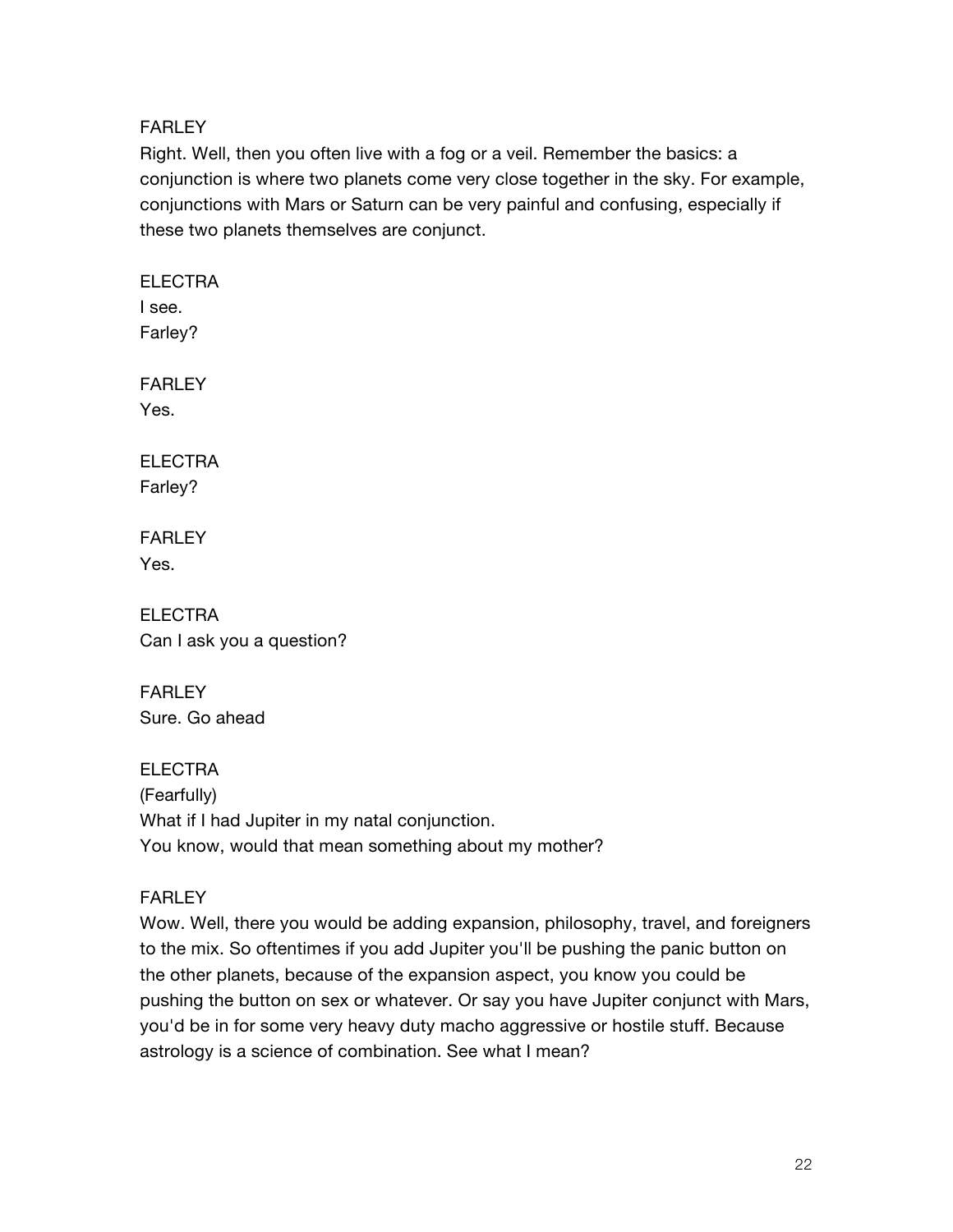ELECTRA Yes. Thank you, Farley.

FARLEY OK!

(She hangs up, starts to leave.)

ORESTES Electra?

ELECTRA You rest. I'm right here.

(Sits back down and after a moment speaks distractedly—at first as though consoling Orestes, then to herself.)

I think that what happens is that we are put in places and situations in time, either Cleopatra on her barge, or someone in the galley rowing the barge, or out in New Guinea or in a space colony. We know where we're going, or we feel it, so it's not something we dwell on.

There was a time I might have had a life of many choices. You might say: well, what choice do you have? Being a woman of a certain position and so forth, so much seems given. And yet some people do have the privilege, the wealth, all those things to do anything they want to do. You think, well: if you had been born in some other country, under other circumstances, you might say you had no choice. But you, let's face it, the life you have will be the life you make.

And then you think: can this be true? This is not what I had in mind at all. Or at least I didn't think I did.

(Orestes is asleep; she exits. The nurses play mah jong. One of them hums a lullaby-like song. They speak an occasional phrase over the game. One of them turns on a radio, and we hear a warm, quiet voice on a radio talk show.)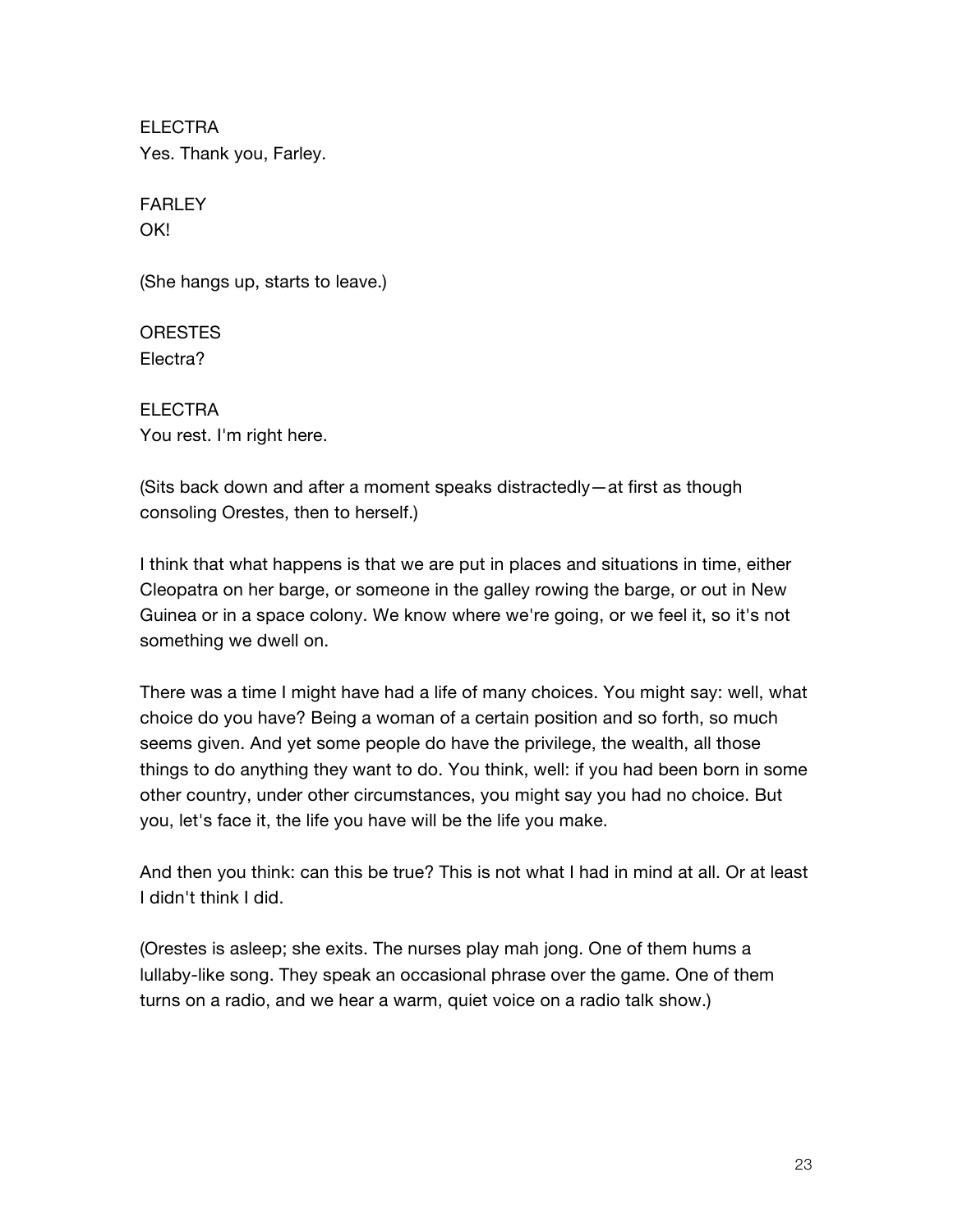RADIO VOICE I think sometimes how nice it would be to go someplace like Sulawesi

2ND RADIO VOICE Right.

#### RADIO VOICE

and spend some time among the orchids have drinks brought up by native women or drive along the country roads, past the goats, and spend some time on the beach.

2ND RADIO VOICE Unh-hunh.

# RADIO VOICE People say they have good surf, and the natives on the seashore are always so much more easygoing that's what they always say. You could spend some time fishing off a charter boat, look at the boutiques, the bars and dive shops,

2ND RADIO VOICE Right.

#### RADIO VOICE

shop in their markets for peppers, see the local farmers with their machetes stuck in their belts, their daughters working at the cheese press.

2ND RADIO VOICE Yes, I know just what you mean.

# RADIO VOICE I like an airy room, where you can hear the roar of the surf, get a nice burn by day, cool off at night.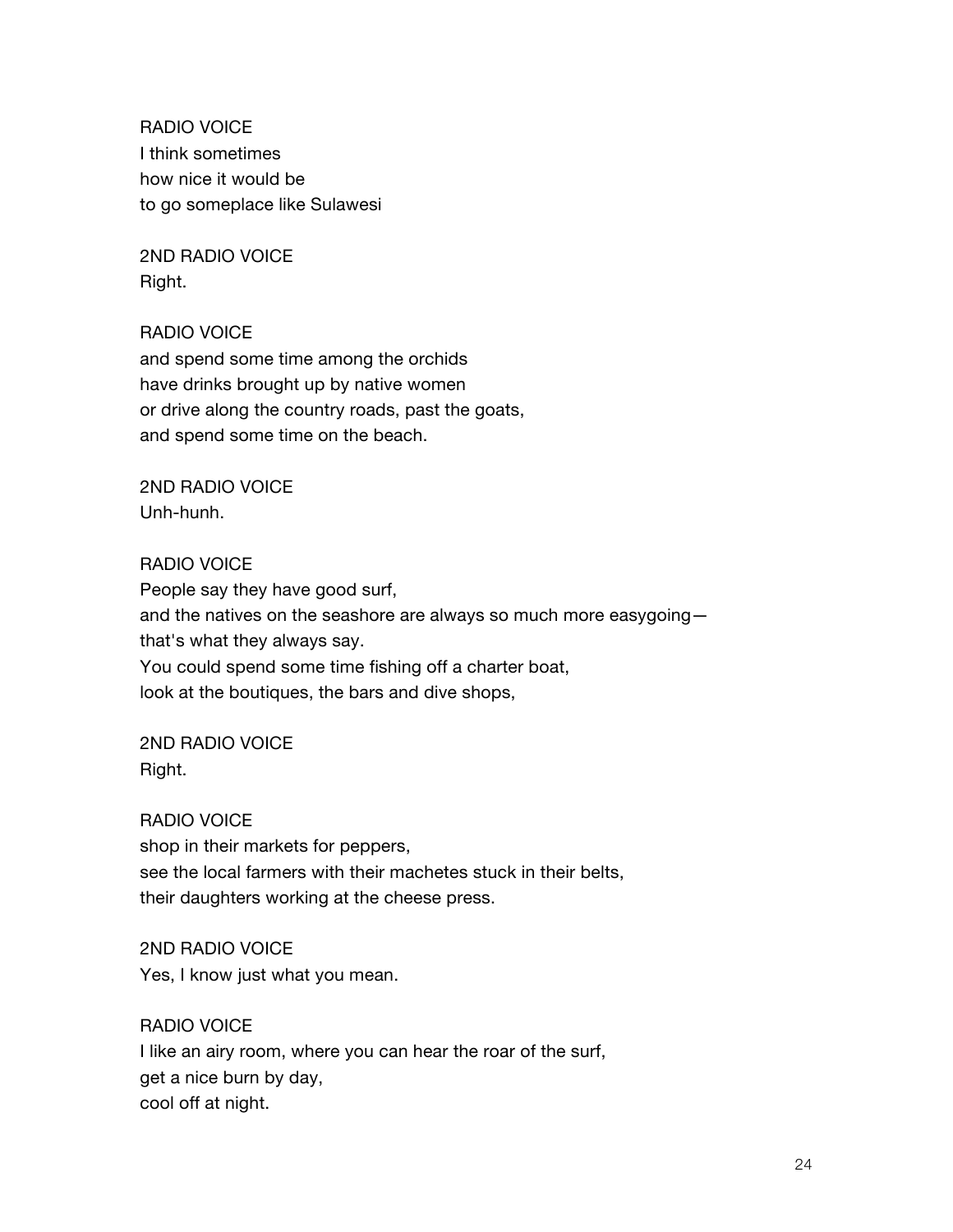This is the reward of hard work, after all; if you can't enjoy the pleasures that you've earned, what's the point of earning them at all?

(An explosion of static and then cheers and applause over the radio, and another radio and/or hand-held amplified bullhorn cuts over the first.)

But here he is now, just coming into sight, Prince Menelaus, who returned from Troy last night and entered the city this morning.

(Enormous cheers and a riot of static. Menelaus enters. A man in a trenchcoat enters with him, stands at a distance, moves occasionally to be not too distant from him. Once again, there is a formality here, an archaic manner if not language, that is a ruined remnant of the classical world.)

# **MENELAUS**

Thank you. We're happy to be home. Happy to be home. Helen and I had a pleasant journey home. And I couldn't be happier to be here. And, at the same time: sad, of course. The news of Agamemnon's death reached us on our journey back...

## TAPEMOUTH MAN

(Having worked free of the tape.)

Pedaios, son of Antenor, struck with a spear behind the head at the tendon, piercing straight on through the teeth and under the tongue, cutting off the power of speech learned at the knee of Theano who reared him carefully even as her own children;

Phereclus, son of Harmonides the smith, struck in the right buttock, the spearhead passing through the bone and into the bladder so that he dropped, screaming. to his knees, taking with him his father's knowledge of how to fashion intricate things with his hands;

Robert Gilray, dropped by artillery fire coming from the left, entering his body and beginning there its dark explosion, obliterating the standing crowd that each week watched his swift run across the playing fields of Chatham;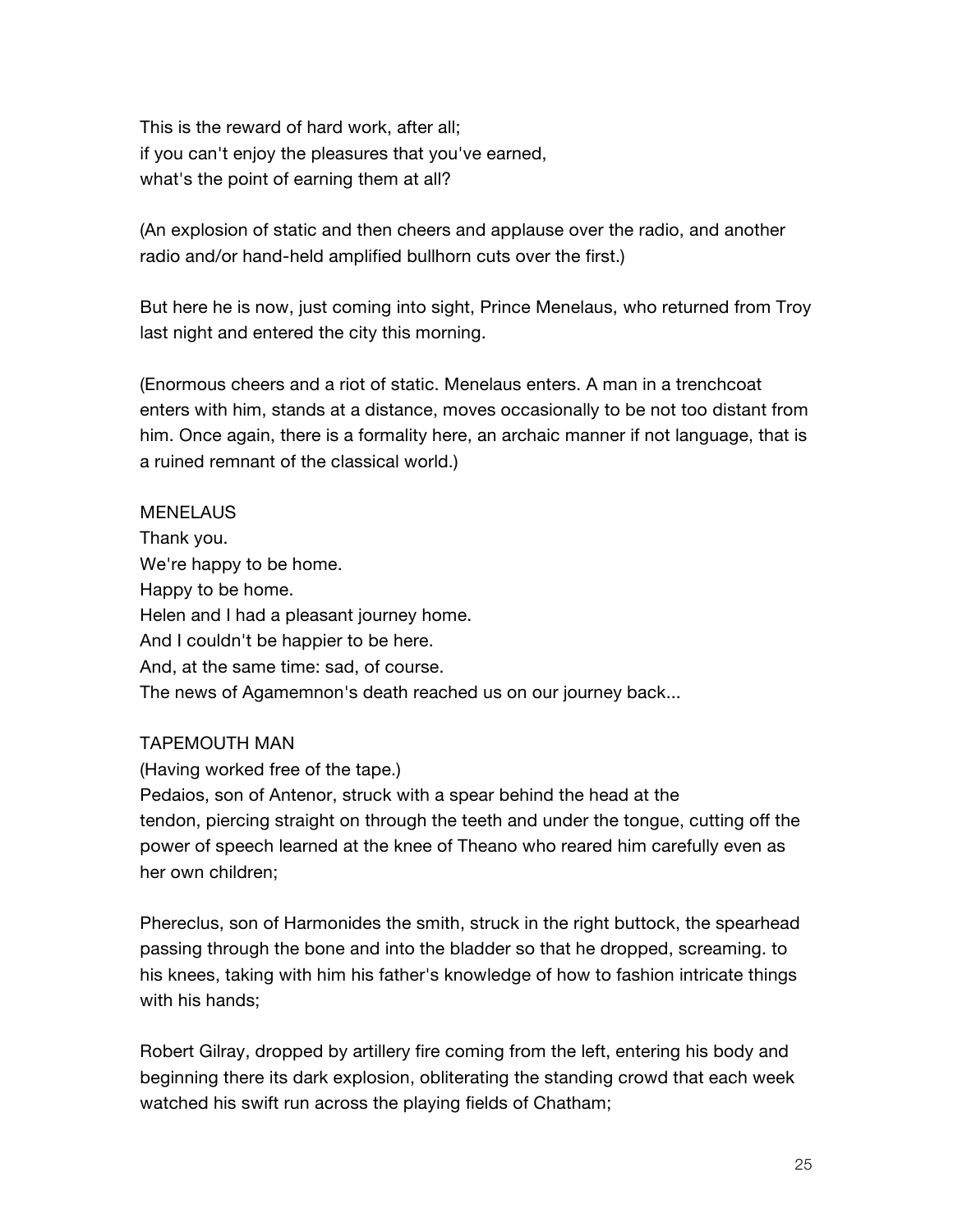Manuel Font, around whose fragile frame the fire closed in, burning into his skin, skull and brain, even into the shy corners where he studied at school; shells and missiles, unmaking the terrain where pianos could be played and bicycles could be pedaled, unmaking customs, manners, knowledge, classmates, comrades, schools...

**MENELAUS** Who is this?

(The Nurse slaps the Tapemouth Man, stopping him, and she puts the tape back over his mouth with the help of the trench coat man.)

**MENELAUS** But where is our nephew Orestes? We've come to comfort him.

**ORESTES** Here I am, uncle.

(He lurches from bed, staggers forward toward Menelaus.)

But first, before I tell you what I know let me hear you say you'll save us. She did nothing wrong, and I...I was driven to it by demons I don't understand.

(He falls at Menelaus' feet, grabs his foot, which Menelaus gently tries to extract.)

**MENELAUS** (Involuntarily, under his breath.) What a disgusting sight.

**ORESTES** Oh, uncle. Is my appearance offensive to you?

**MENELAUS** Well: you look like death. That matted hair. Those filthy clothes. What's this on your hands? Is it blood?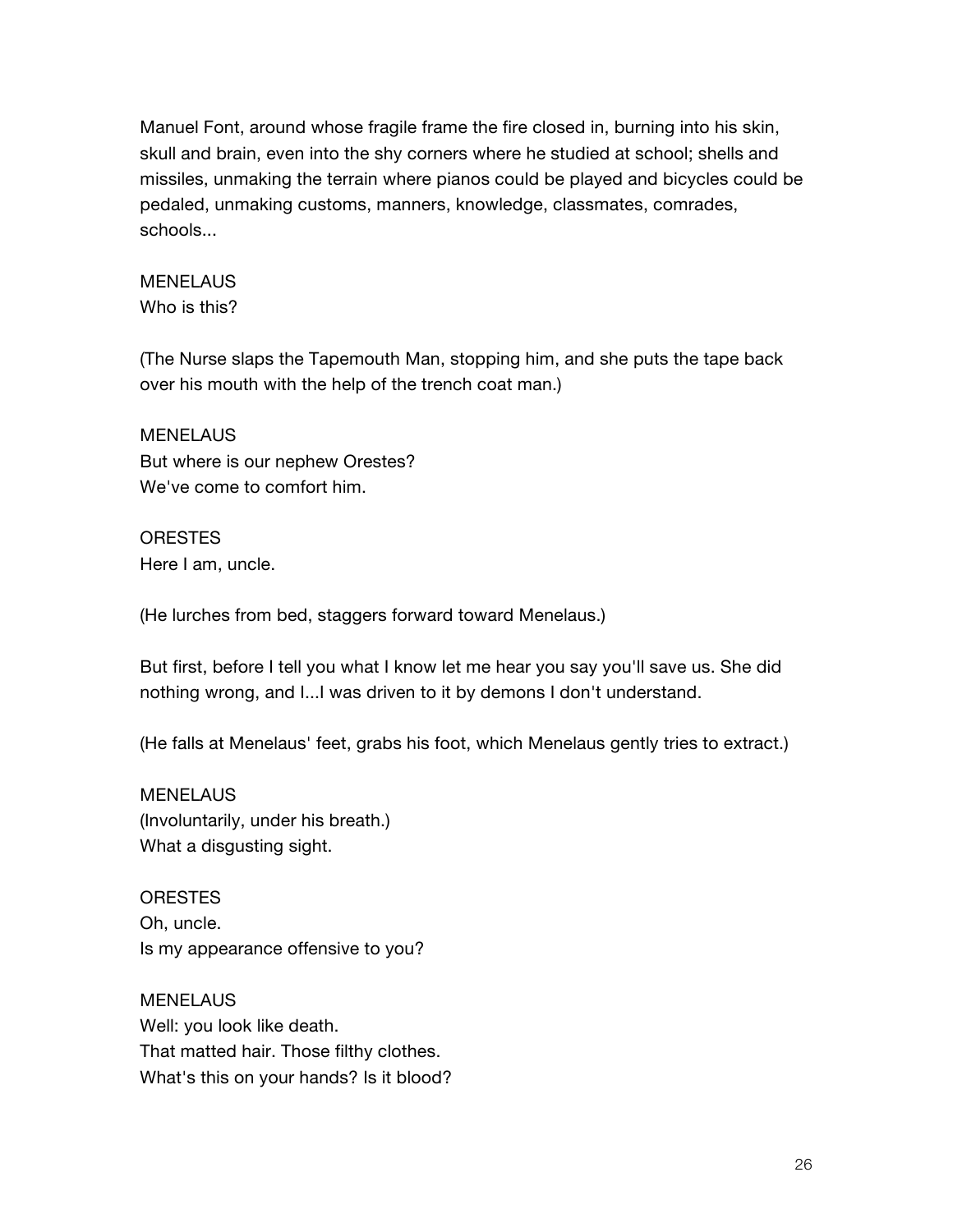#### **ORESTES**

We are blood relatives, you and I. And each of us, in our way, is responsible for spilling some. Are your hands clean?

(Takes Menelaus' hands and turns them over.)

Don't let looks deceive you. We are soul-mates you and I. At home and abroad. And this is how a man looks these days if his conscience is still alive.

**MENELAUS** This is not at all what I'd...

#### **ORESTES**

I'm sinking deeper and deeper into a world of remorse and madness. There's no bottom to this.

**MENELAUS** Of course there is. What nonsense. When did this come on?

#### **ORESTES**

I was at my mother's grave. I put a handful of dirt on her fresh grave. And all at once I was surrounded by these phantoms. Three women, black as night.

**MENELAUS** (Stopping Orestes.) That's enough.

NOD Sluts!

**MENELAUS** What's this?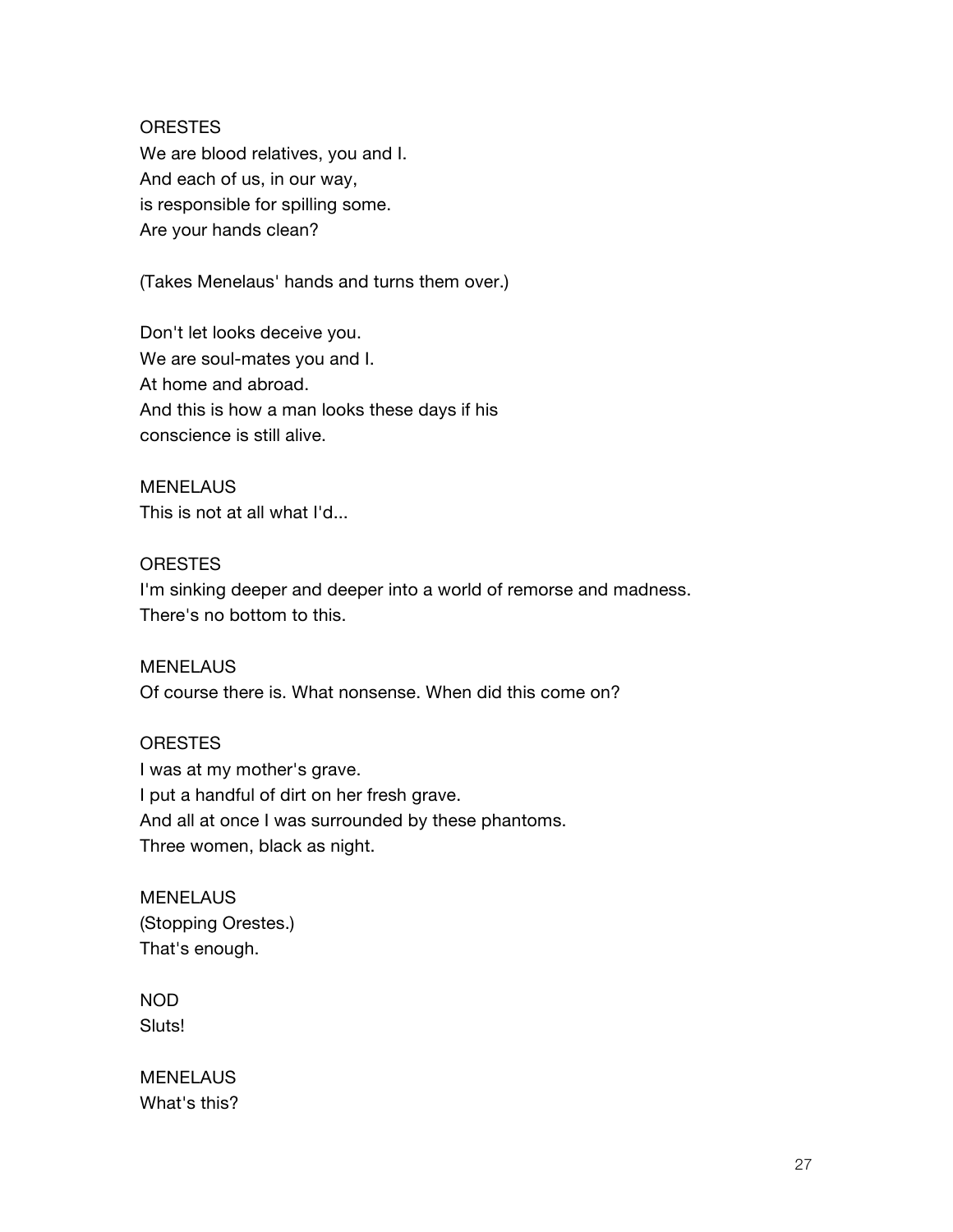JOHN The sluts!

**MENELAUS** Who are these people?

## **ORESTES**

These are my fellows. You may speak in front of them just as you would speak to me in private.

**MENELAUS** So these Furies pursue you. Well and good. But how do you stand with the people?

**ORESTES** They shun me.

**MENELAUS** Who are your worst enemies?

**ORESTES** Everyone.

**MENELAUS** What's their plan? Have they a plan?

**ORESTES** They vote today to sentence us.

**MENELAUS** Either banishment or death.

**ORESTES** They've ruled out banishment. They vote whether to stone us or cut our throats.

**MENELAUS** Things have gotten far along. You should run.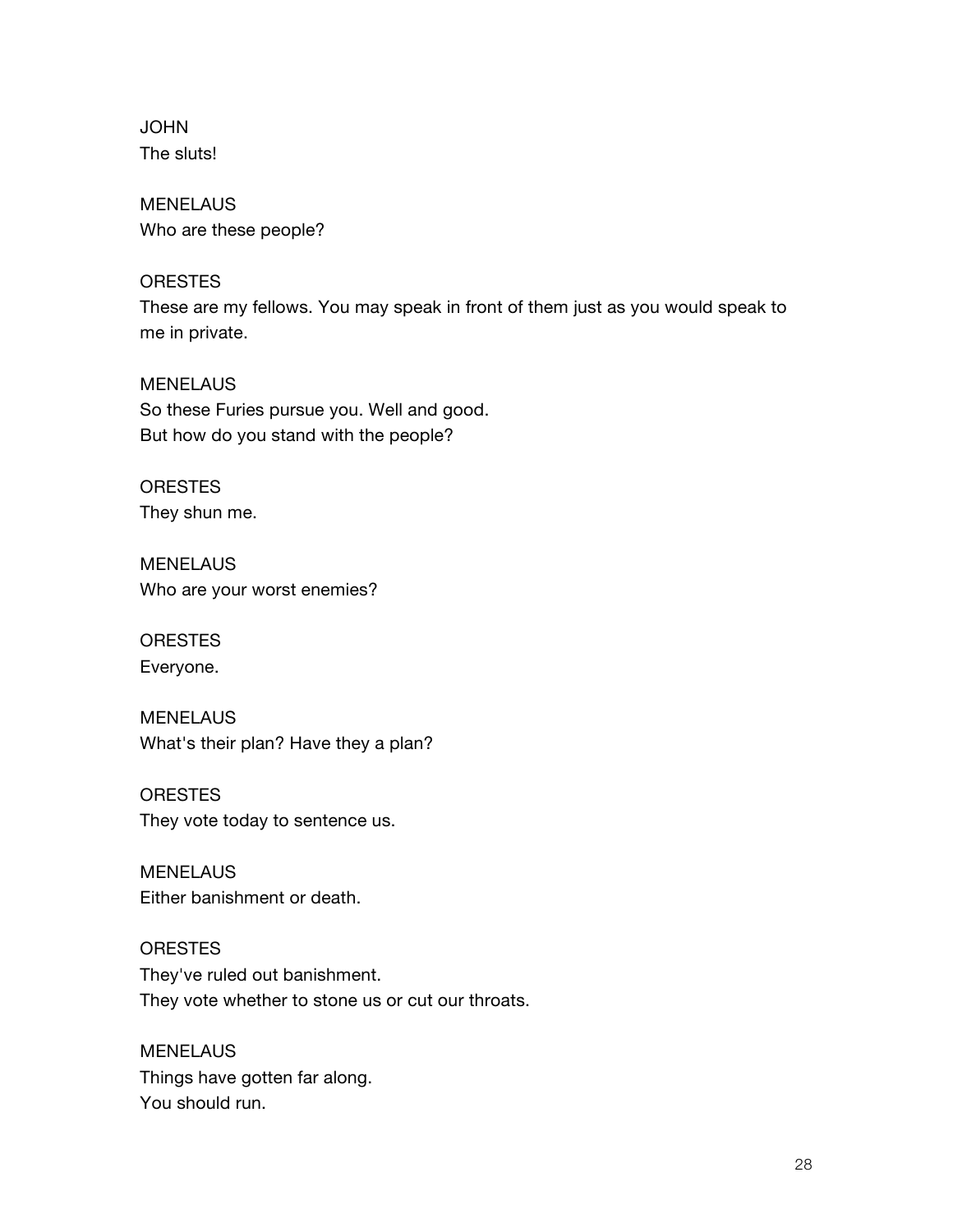**ORESTES** The city is surrounded by armed men.

**MENELAUS** Armed men. How many?

**ORESTES** Enough to ring the city.

**MENELAUS** A private army?

**ORESTES** No. All the citizens of the city, all armed.

**MENELAUS** I see. They're all against you.

**ORESTES** I don't feel well. A little dizzy.

NURSE 1 Here comes Tyndareus, all dressed in black,

NURSE 3 in mourning for his daughter Clytemnestra.

**ORESTES** Oh, no, this is the end for me. My grandfather, in a rage. My grandfather, who once considered me his favorite. Now wants me dead.

(Tyndareus enters.)

**TYNDAREUS** Oh, is this boy here? I hadn't supposed you kept company with matricides, Menelaus. How very liberal-minded of you.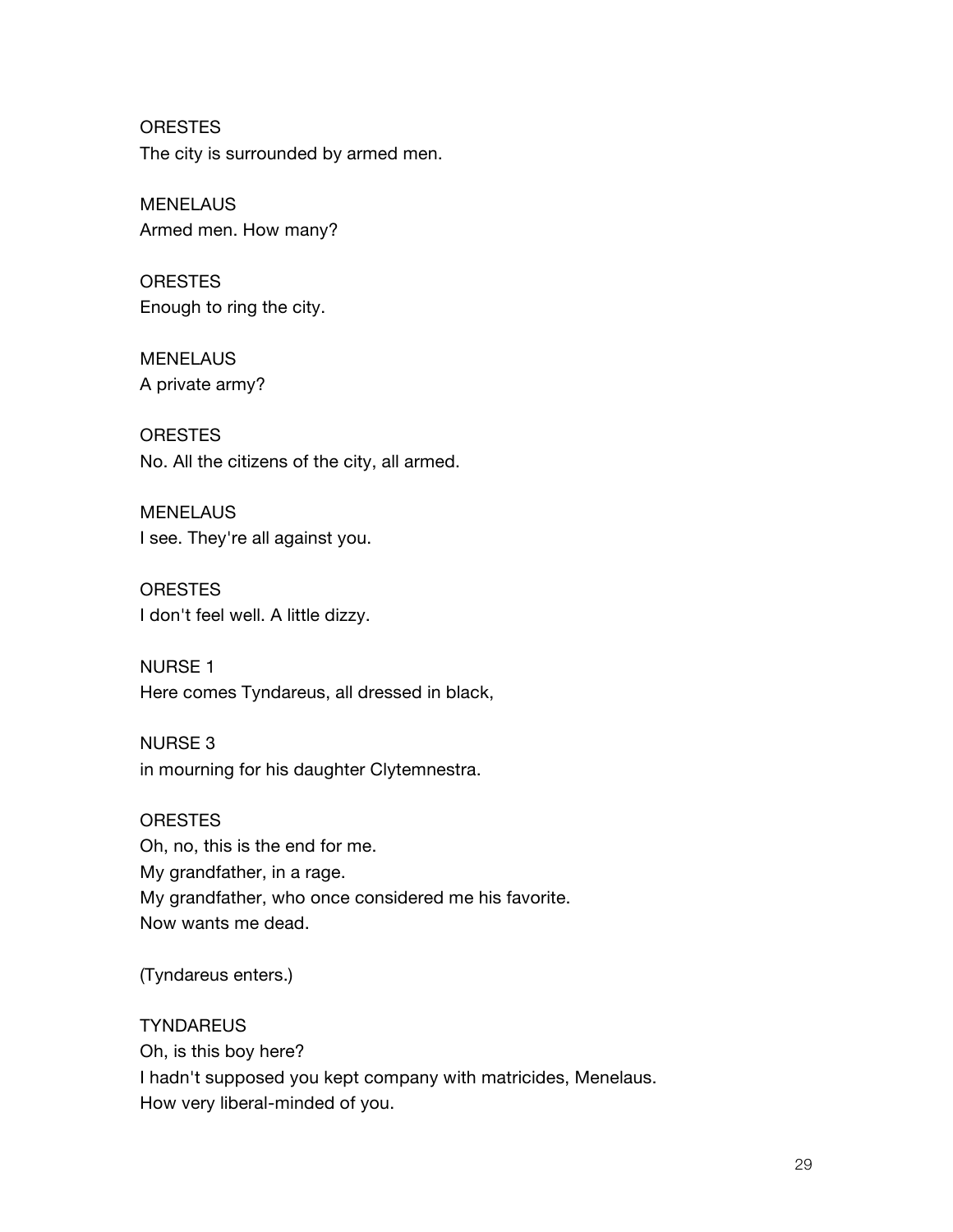**MENELAUS** He is my kin.

#### **TYNDAREUS**

He was my kin, too. And loyalty is to be admired to a point. But blood ties are broken when a boy spills his mother's blood, even if that mother was herself a barracuda. Draw distinctions, Menelaus. Make judgments.

#### **MENELAUS**

These things are never quite so simple.

#### **TYNDAREUS**

Oh, yes, they are. One doesn't try to govern another man's imagination, another man's emotions, another man's personal preferences, idiosyncrasies, indulgences, passions, tastes, whims, so long as they do no harm to the bodies of others; but, as for actions, these we govern all the time, and should. This is what it is to be a man, and nothing else.

#### **ORESTES**

Grandfather, if you would speak to me...

# **TYNDAREUS** (To Orestes) If I would speak to you, how should I speak?

I know one mustn't use certain expressions these days, among your generation. One mustn't call people barracudas, for example no matter how they behave.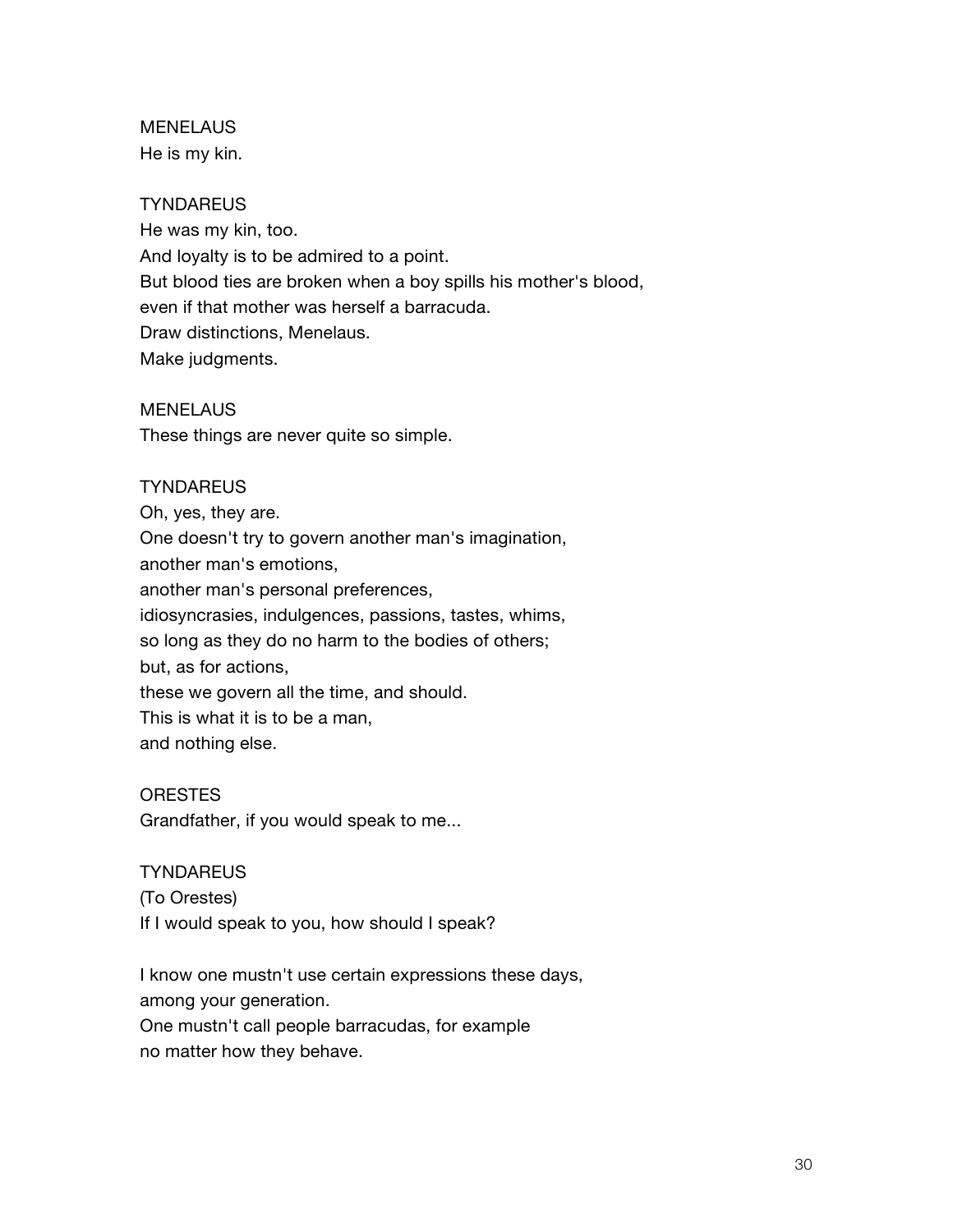Shall I apologize? This was your mother, after all, my daughter, even if she was a slut.

But one mustn't speak this way, I know. For this is rude and might offend one's feelings.

(He takes his time)

There are words these days, I know, that cause a certain pain like "slut" or "sweetie" or "dear" or "peg leg," or—"watermelon."

There is some quality of magical thinking in this, a certain "primitive" turn of mind, if I may use the word, that seems to fly to the belief that if one disposes of a word, one disposes of all the dreadful or disagreeable things that have become attached to it.

So that if one simply doesn't use the word "articulate," in referring to a certain sort of person who is articulate, as though a certain sort of person's competence with language were an exceptional matter, then the exceptionality of this articulateness will disappear.

Or, if one will eschew the word "community," in speaking of a group of people, as though that group shared a monolithic culture in which they all acted and thought in the same way, then one's language would not create ghettoes in which these groups are constrained to live. One should never refer to the black community, for example, or the gay community. One should refer, rather, to the black residents in a southside neighborhood.

Then, too, one ought not to say "oreo" in reference to black Americans who have abandoned their culture, or refer in a similar fashion to Asians as bananas or Mexicans as coconuts.

One ought not to say "illegal alien," when one has available such vocabulary as undocumented worker or undocumented resident.

One ought not to use the expression "qualified minorities," as though minorities were in general unqualified.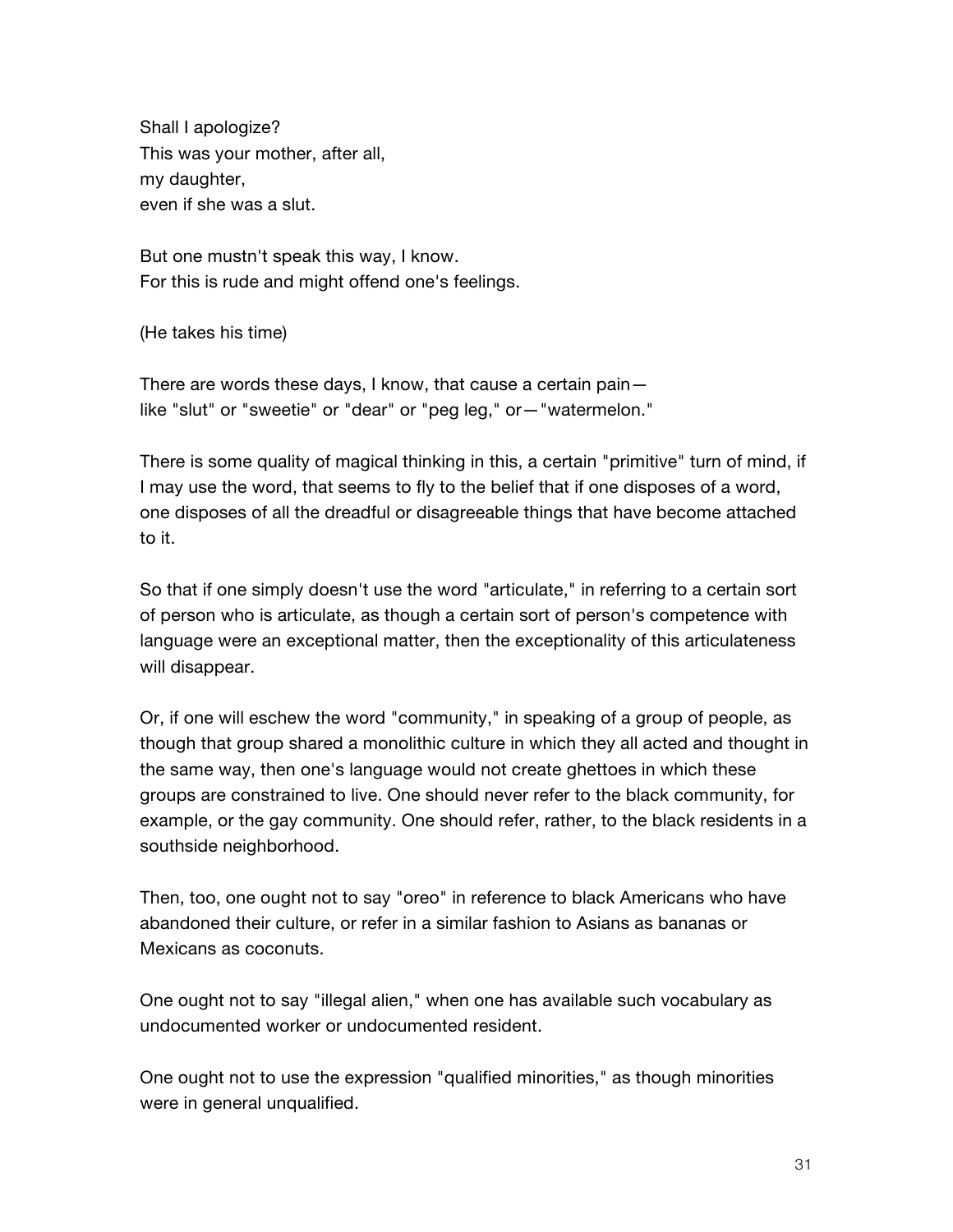One ought not to use the word "swarthy."

One ought not to say "blonde and blue-eyed" unless one is prepared to use the expression "brown-haired and brown-eyed" as an expression of equal attractiveness.

One ought not to say "inscrutable" in speaking of an Asian.

One ought not to say "Dutch treat," as though to say the Dutch people are cheap.

One ought not to say "fried chicken," under any circumstances as I understand it.

One ought not to say Jew–or I should say that some people prefer the expression Jewish person, and in any case that the word should never be used as a synonym for stingy. And that it should always be used as a noun, never as a verb.

One ought not to say buxom or fragile or feminine or pert or petite or gorgeous or stunning or statuesque or full-figured or in any other way refer to the physical attributes of a woman.

I can accept all this with equanimity.

And yet, one can commit murder and find the words to justify it.

This is your sort of civilization, then. It speaks nicely and behaves barbarously.

Indeed, it thinks that speaking well, putting a nice face on things, will transform the very stuff of life on earth.

No, no, no. You've come unhinged. You've lost your bearings altogether. You've assaulted the very foundations of your home. You've forgotten who you are, where you come from.

You remember nothing: not your parents, nor the values they held dear, not your country, nor the polity it once held in its grasp, or at the very least aspired to, not your history, nor your religion, nor even the most rudimentary tenets of ethics or gentleness.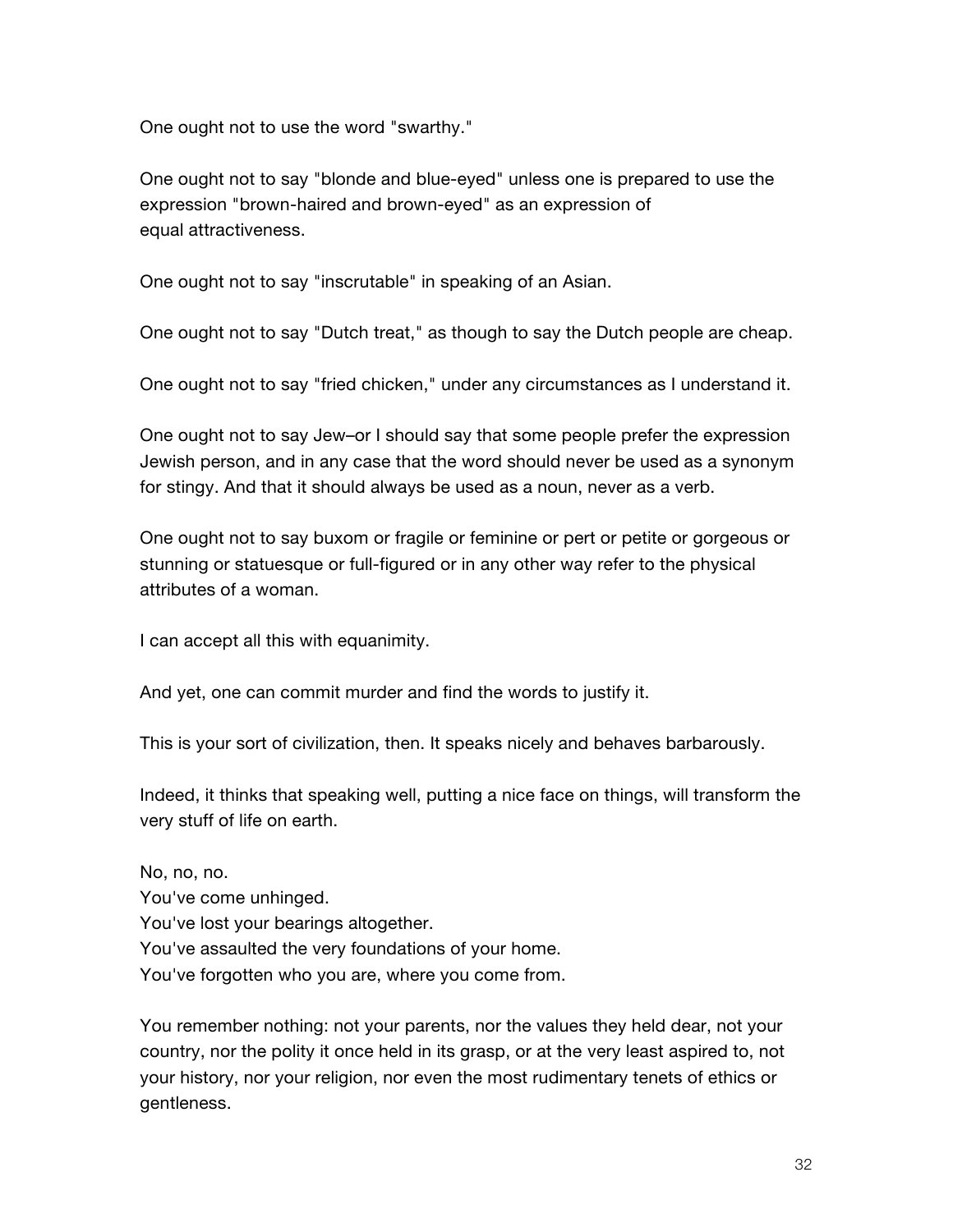And this is what you ask me to give my blessing to. No.

#### (To Menelaus)

As for you, Menelaus, I don't expect some form of civil behavior from a man who has just returned from rendering an entire civilization into a smoking ruin, while his own home sinks in rot and violence, husbands murdered by their wives, mothers murdered by their sons, sleeping children shot through bedroom doors. I know of a boy who poured kerosene on a derelict and lit him on fire and burned him to a crisp, not thinking he, the boy, had done anything wrong. That's the value they place on human life in the world that boy comes from. And soon enough such boys will fill your neighborhood. You flatter yourself that you are an old-fashioned sort of man, but you've no idea what it is you ought to be old-fashioned about.

And I will tell you this: for the murder of my daughter, I expect the murderer to suffer the punishment of the state. No more. No less. That's what I mean by a civil society. I'll hold you responsible. Let us begin there to put the world to rights.

(Tyndareus leaves.)

## **ORESTES**

This is a hard man, my grandfather.

**MENELAUS** Upright.

**ORESTES** Hard.

**MENELAUS** Strict.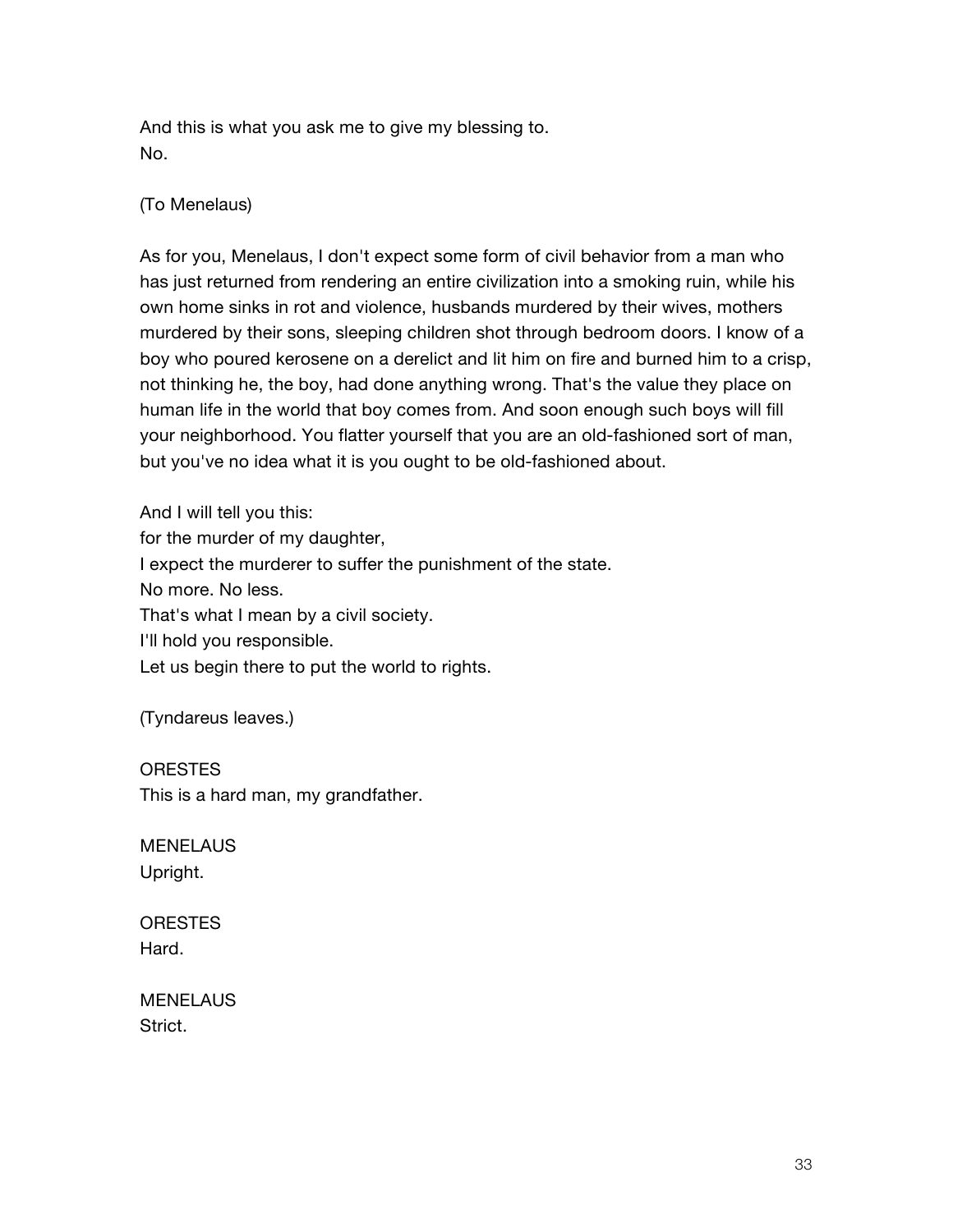**ORESTES** But what could I have done? It's not so simple, as you say.

I killed my mother. But, from a certain point of view, this is no crime at all, since I was duty bound to avenge my father-to whom my mother had been unfaithful when he was fighting for our country.

Was her wrong meant to go unpunished?

If all women thought they could get away with murder, where would we be then?

Are we to live from now on in fear of our own wives, no longer safe in our own homes?

You might say, I should have appealed to the civil authorities. But where are the civil authorities?

To tell the truth, civil society lies in ruins.

(Throwing in every argument he can think of: sick, frantic, over the edge, mopping his brow of perspiration.)

I've sent out a warning. I've set a precedent. In a certain sense, I should be rewarded.

I've done a service to my country, just as you have, Menelaus, by going to war against Troy.

It is exactly the same. Exactly.

When the law will not come to their rescue, when there are others so reckless or unscrupulous or evil that they disregard all law and all ethical restraint, then men do their duty.

That's what it is to be a man.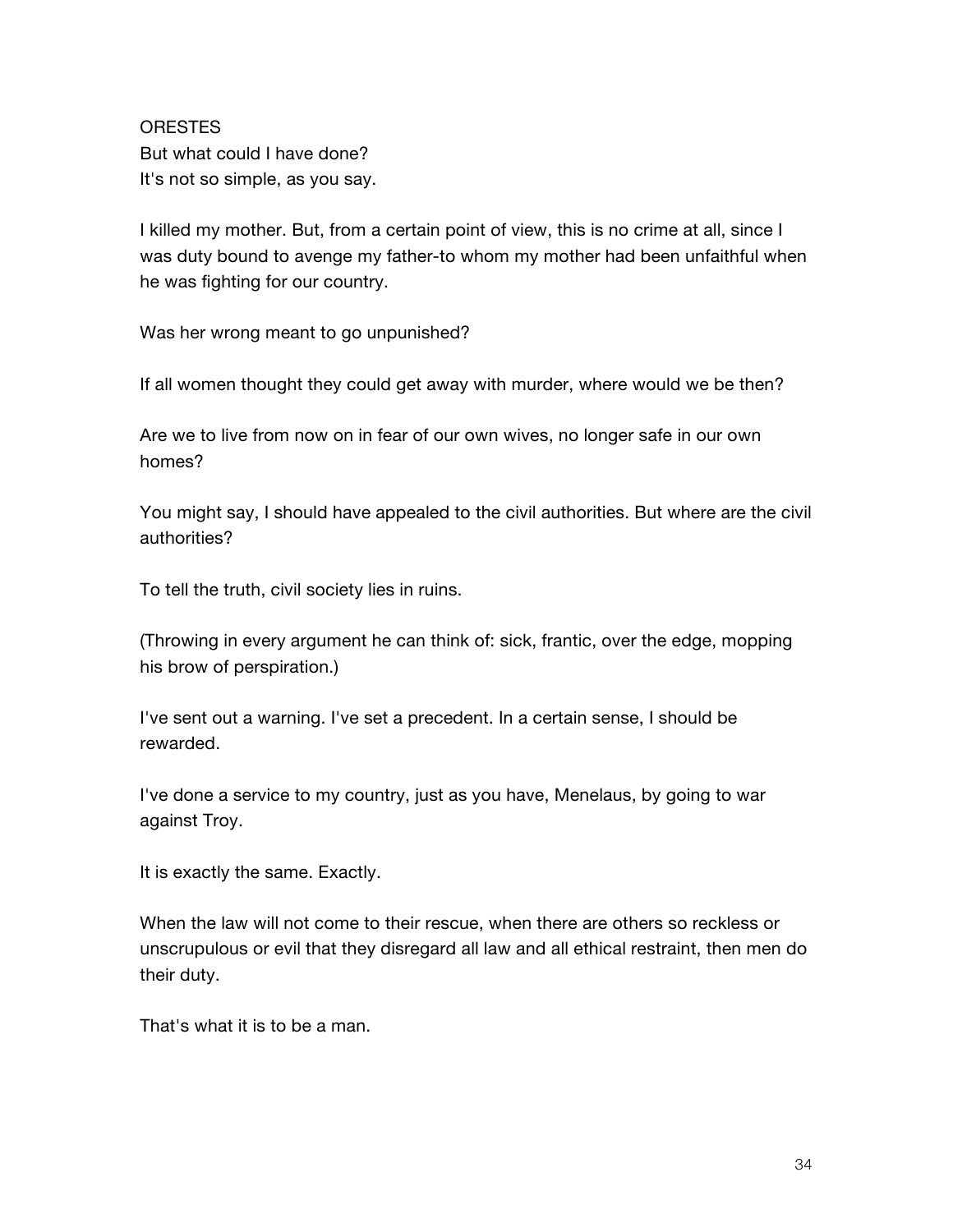Not to be paralyzed and disarmed by the complexity of all human affairs, but to work through a thicket of moral ambiguity, and then, with all due humility about the rectitude of one's own acts, nonetheless, to act.

Or else the world is left to sink of the weight of its own uncertainties.

Wallowing in crimes that go unpunished, sucked down by wrongs left unresolved, adrift in a world that feels sick because no one can decide what should be done or whether what it is that can be done exceeds the cost of doing nothing. I should be forgiven and rewarded for what I've done.

**MENELAUS** Orestes, my son, count on me. Because for you, personally, I have such a high regard. And also because I recognize it is my duty to lend a hand to any kinsman who's in trouble if the gods provide the means.

I only wish I had armed men at my disposal, to move in forthrightly with a show of force not use it, mind you, necessarily, but show it and put an end to this.

As it is, unfortunately, as you know, I've returned with my followers exhausted by their ordeal to find, in fact, I'm not so popular even here at home.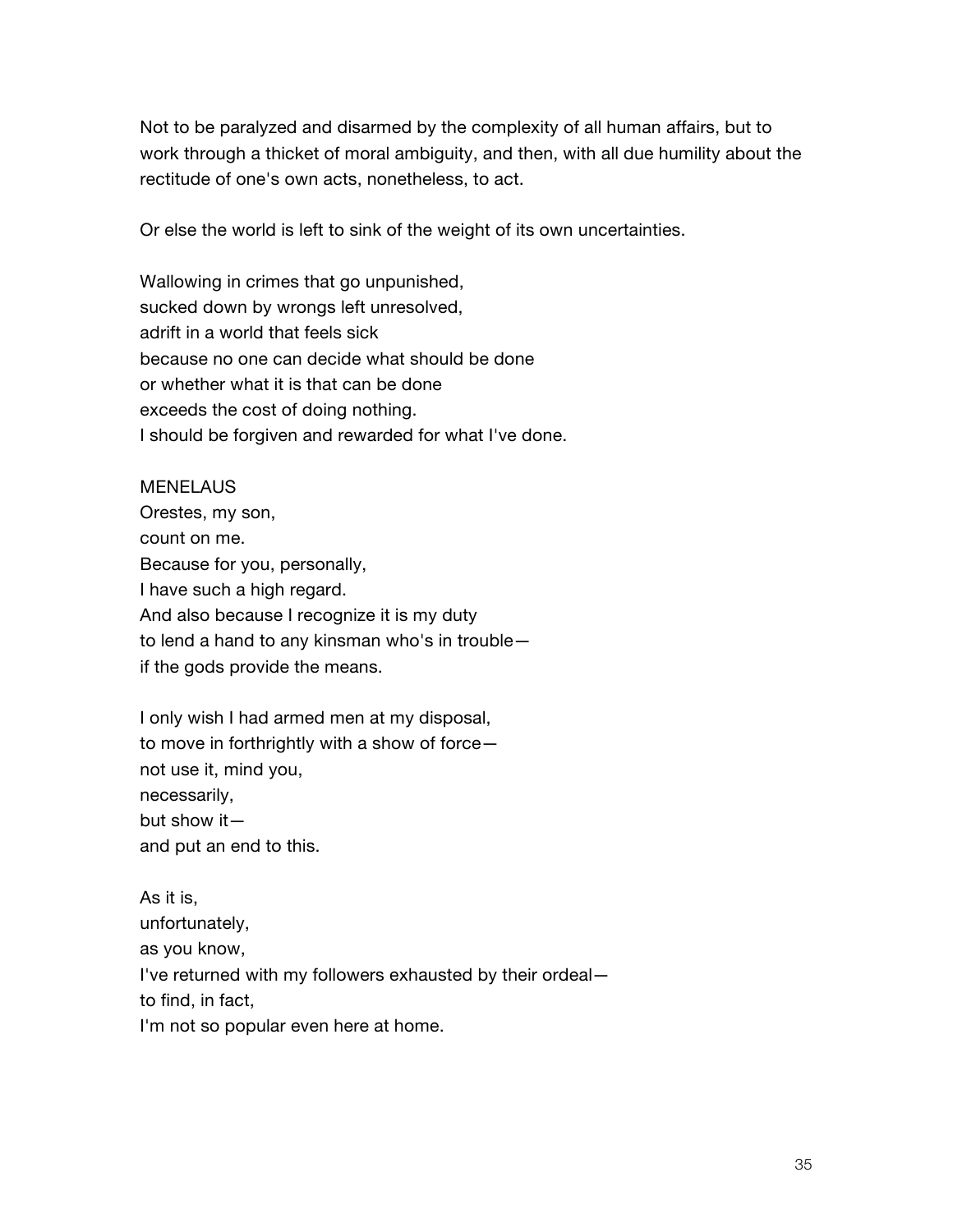And so, I think it's clear, to imagine we might rely on force, or even an appearance of force, would only be illusory.

But, in any case, in a situation like this, I've often found, one much prefers to rely on suasion. The power of the word: never underestimate it. And of patience. Of letting things just take their course. Of tact, and a sense of timing.

Because, when the people get swept away by some passion or other, they're like children.

It is often hard to get their attention, let alone to change their minds.

But if you just let them get it out of their systems, it passes like a summer storm and soon enough they don't even remember what it was that so upset them.

This is the civil way.

The skilled public man, like the skilled sailor, trims his sails in a strong wind, and wins more by yielding than he ever can by force.

One must be attentive, of course.

Put in the right words where it counts, when it will do the most good, as I certainly will do for you. This is nothing that a little skillful politicking cannot put to rights.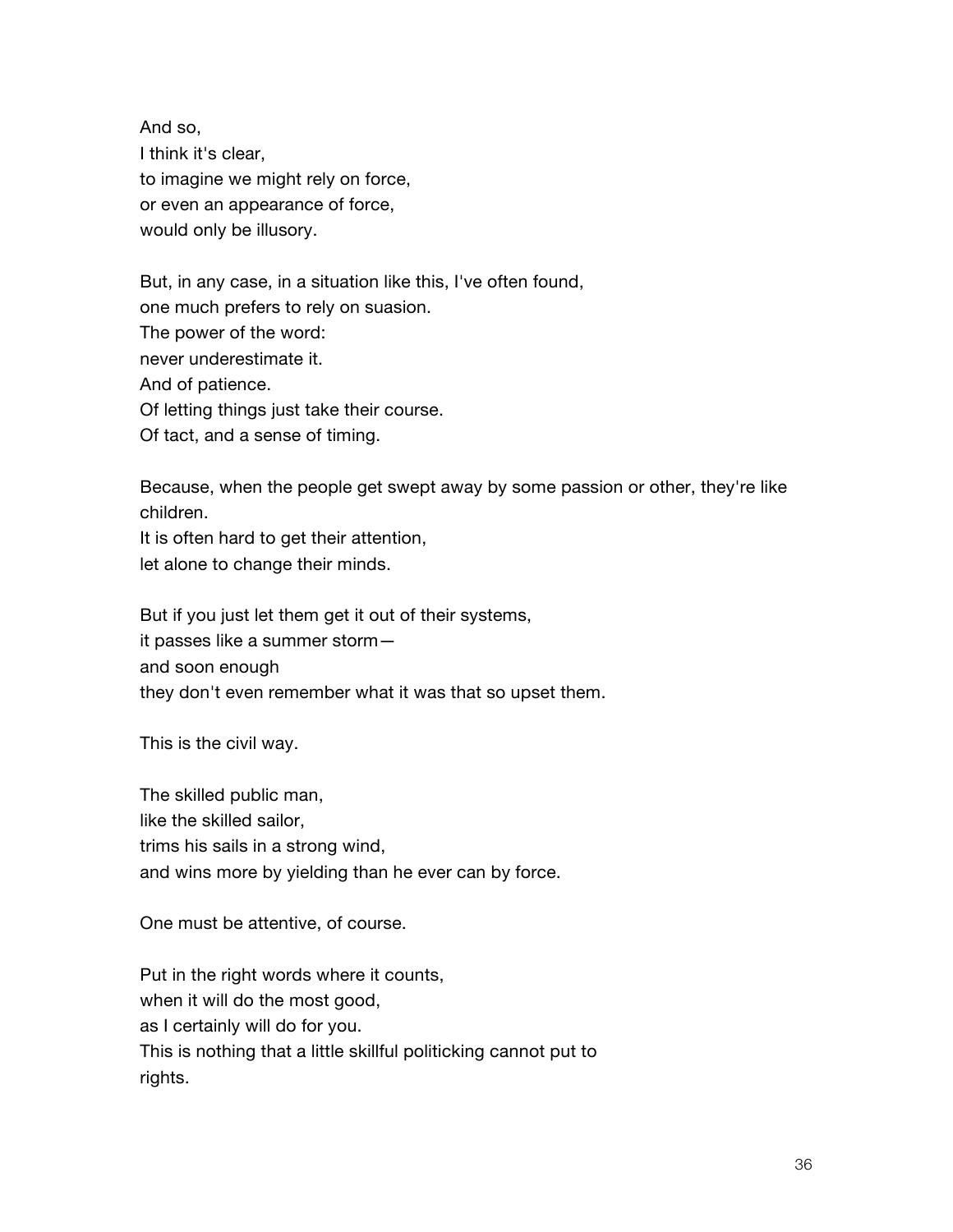(He gathers himself to exit.)

Shore things up. Have some feel for the shifting mood, what people need, what sorts of things they'll frankly trade, what's important to them and what isn't, what price they put on loyalty,

(He begins to walk out, talking.)

whether they demand it or can demand it or let it slide and miss their opportunity. Give shape and purpose to the formless urges of one's countrymen.

This sort of thing is second nature to a statesman, but we all can learn from the behavior of those we see in the public eye, their lives may seem remote sometimes, even as though their behavior had nothing to do with us, and yet, if we watch them closely we sometimes learn a thing or two.

(He's gone)

**ORESTES** Slime!

#### WILLIAM

(Rising in his bed, speaking for the first time)

One time I looked through a telescope and saw the words: "two of each of anything, one facing toward the other, put up as mirror images, to mark and mock a terminus."

This sign I saw by the edge of a brown lake lit by carbide lanterns, and in the shallows of the lake I could make out a crablike fish that stirred the surface now and then and released some bubbles that bore up the stagnant smell of swamp.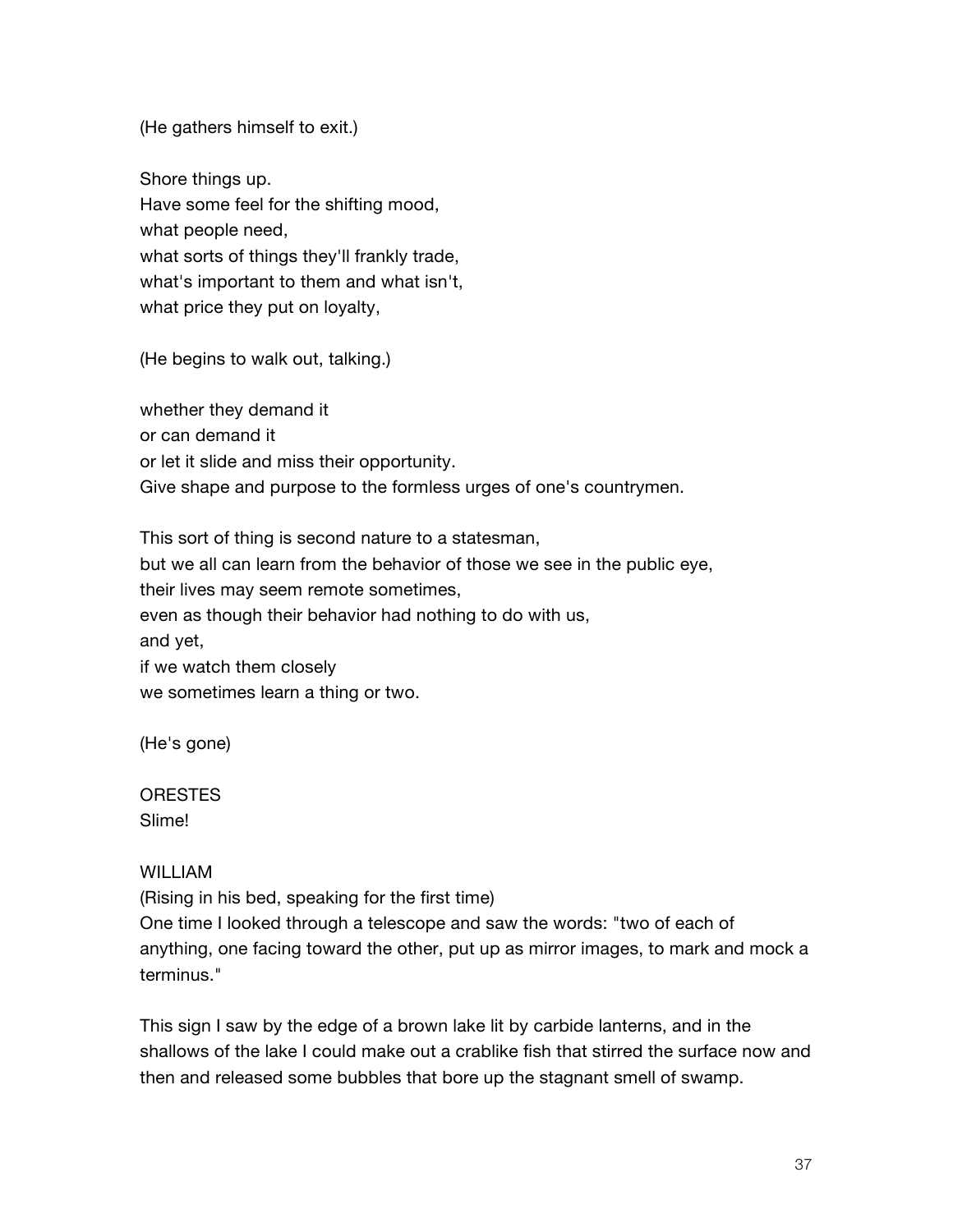This was a soldier's camp.

One of them stepped forward and handed me an old Webley .455.

We were standing in front of what seemed to be an old abandoned barracks. They lived there permanently, these soldiers, guarding a shack surrounded by razor wire. They welcomed me, opening a path right through the wire, unlocking the door of the small cabin. As I filed in through the door with them a terrible stench, of some unknown origin, filled our lungs. I was overcome with nausea, and the captain said to me: welcome home. It's a nightmare, really.

(The phone rings; Orestes answers.)

**ORESTES** Hello?

FARLEY Hello?

**ORESTES** Hello.

FARLEY Hello, Orestes.

**ORESTES** Yes.

FARLEY This is Farley. I know your sister. I've talked to you before.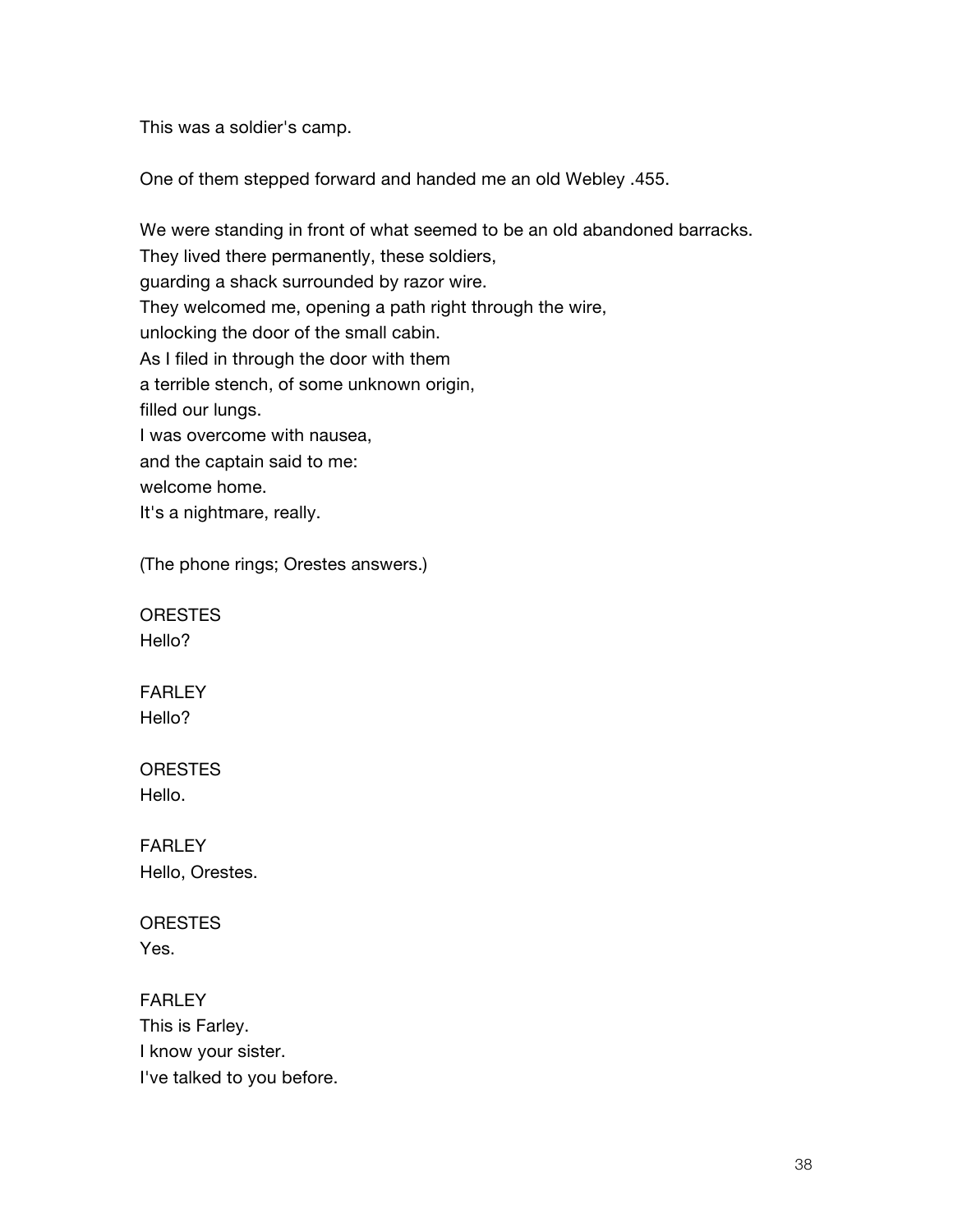**ORESTES** Yes. Yes. I'm not feeling well.

**FARLEY** Do you wish I wouldn't bother you?

ORESTES No, no. I'm glad to talk to you.

FARLEY I thought you might be thinking of making a decision—in fact, of taking an action.

**ORESTES** Yes, in fact I was.

**FARLEY** Well, I might have some advice for you.

**ORESTES** Well, do you?

# FARLEY

Yes. I do.

You know, we're about to enter into a moon wobble, and I always tell people, if you plan on undertaking anything new of a major sort—not just daily living, buying and selling that kind of thing, but if you're thinking of buying a new home, buying a car, any new business, any new enterprise, this is something you definitely ought to do before a moon wobble, because, you will hear people tell you that you get a 10 to 15% disappointment rate for new projects during a moon wobble, but in my experience some people get up to a 50 to 70% disappointment rate. Do you know what falling in love can do when it happens in the middle of a moon wobble?

**ORESTES** No.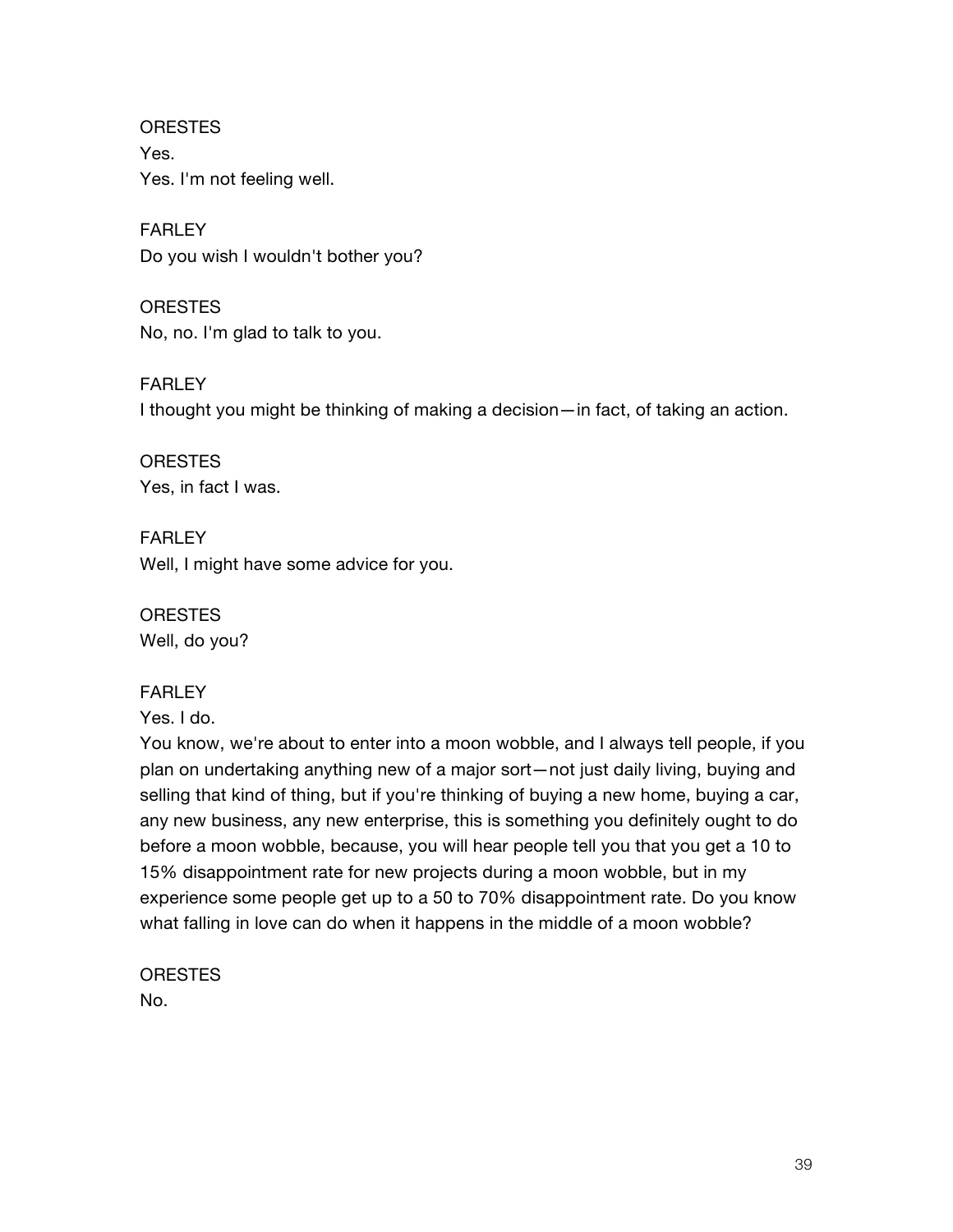**FARLEY** 

Well, I don't recommend it. These are very, very karmic times. Do you want to test the universe? I don't think so. So I advise people to act before the wobble occurs. So, if I were you, I'd act before the end of the month. Okay?

**ORESTES** Right. Right. Thanks for your advice.

(He hangs up. Pylades enters. He wears cobalt blue, Jean Paul Gautier suit with silver threads, powder blue shirt and a hand painted silk tie. His hair is slicked back. He wears an earring and smokes Gitanes cigarettes.)

PYLADES Orestes. My friend. What's happening? I saw the crowds coming through the streets.

**ORESTES** (Hyped up; speeding.) It's over. Menelaus has stabbed me in the back.

PYLADES You talked?

**ORESTES** Yes, I'd better run for it now.

PYLADES Did you talk to him?

**ORESTES** (Angrily.) Yes. Patience—caution—rot. I don't remember. And that bitch Helen is in my house. I don't know. And then Tyndareus.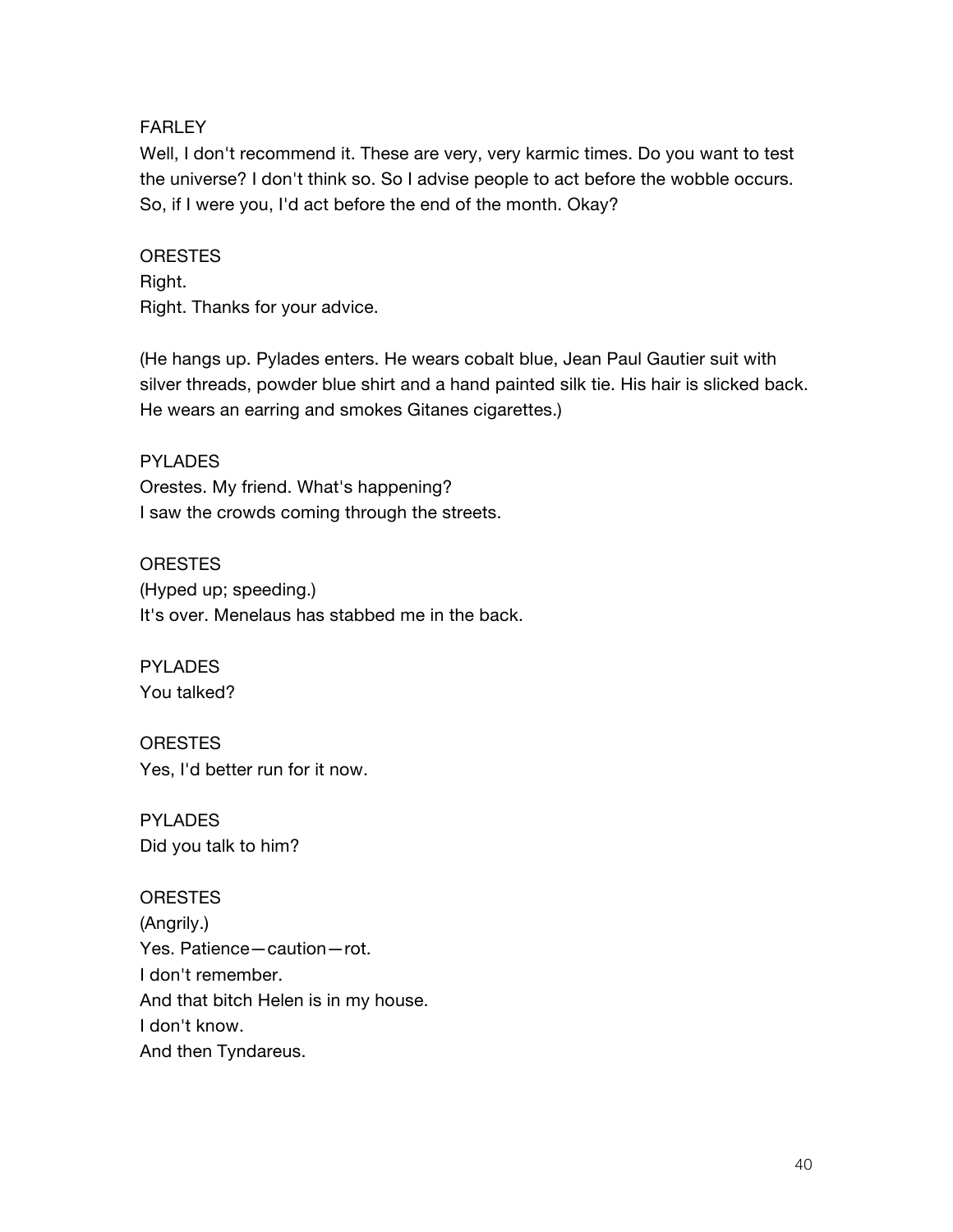PYLADES He was angry.

**ORESTES** Right.

PYLADES Refused to help.

**ORESTES** I don't know.

PYLADES Well, as matters stand —

**ORESTES** I don't remember.

PYLADES the city under siege.

ORESTES Right.

PYLADES Armed men.

**ORESTES** Right.

PYLADE S in all the streets.

ORESTES (Impatiently.) Yes!

(Silence.)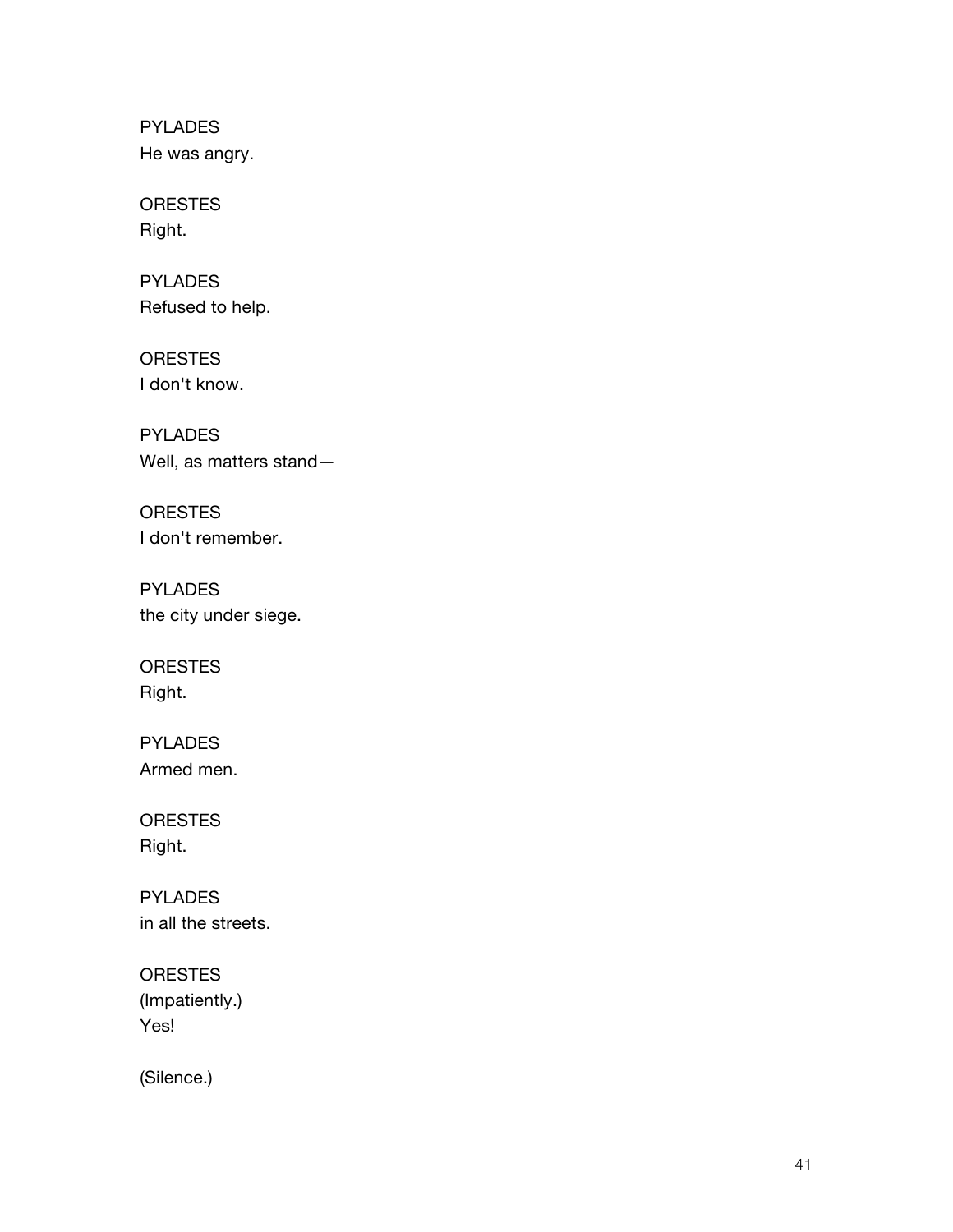PYLADES We're surrounded.

**ORESTES** Well, I'm surrounded.

PYLADES Well. I'm ruined, too, really.

**ORESTES** What?

PYLADES My father threw me out.

**ORESTES** For what?

PYLADES Aiding and abetting you.

**ORESTES** (Beat.) I'm sorry. You should run for it.

PYLADES I'm not a runner. And, you know: I wouldn't leave you now.

**ORESTES** I never meant to drag you in.

PYLADES Drag me, Orestes. Drag me. I'm in it with you.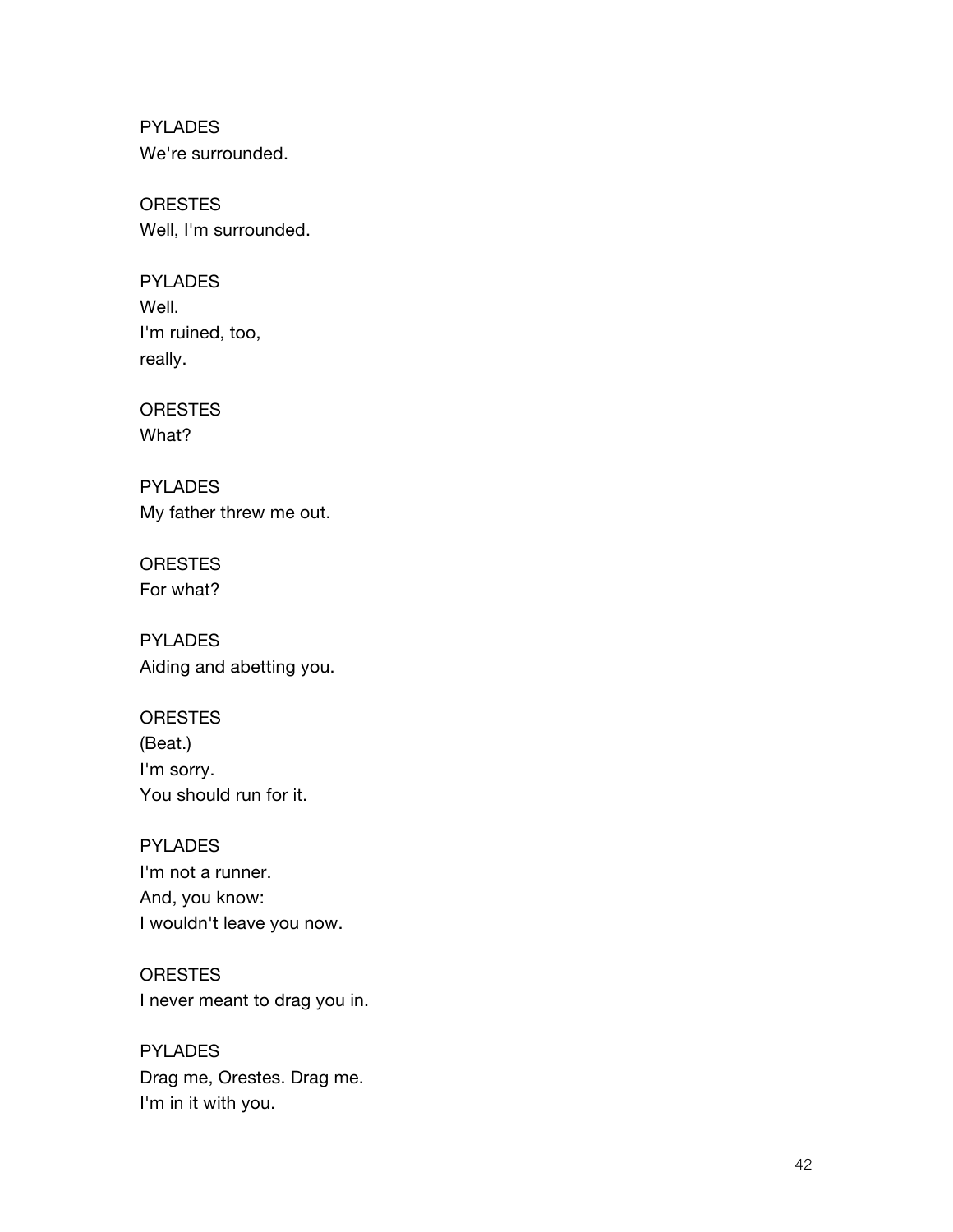I'm your friend. I always thought: spending time with you. Getting to know some good people.

(A smile and a shrug.)

Let's face it.

We've shared some friends. Women.

Not that I'd do anything, you know. Not that I'd swallow blood. Not that I'd make candles out of human fat. Not that I'd suck the juices from a corpse. Not that I'd stick my tongue in an old man's anus. Not that I'd cut off a man's cock and let it grow out my ass.

But, we have a history together.

You know.

(We hear a song. Electra appears upstage wearing what appears to be an old cocktail dress of Helen's. They are silent for a moment and then, throughout the following dialogue, Electra sings.)

**ORESTES** Yes, well, the time has come to run.

PYLADES I thought you were the kind of person who would never run. And leave Electra behind? Not even speak in your own defense.

**ORESTES** Depend on the system of justice, you mean.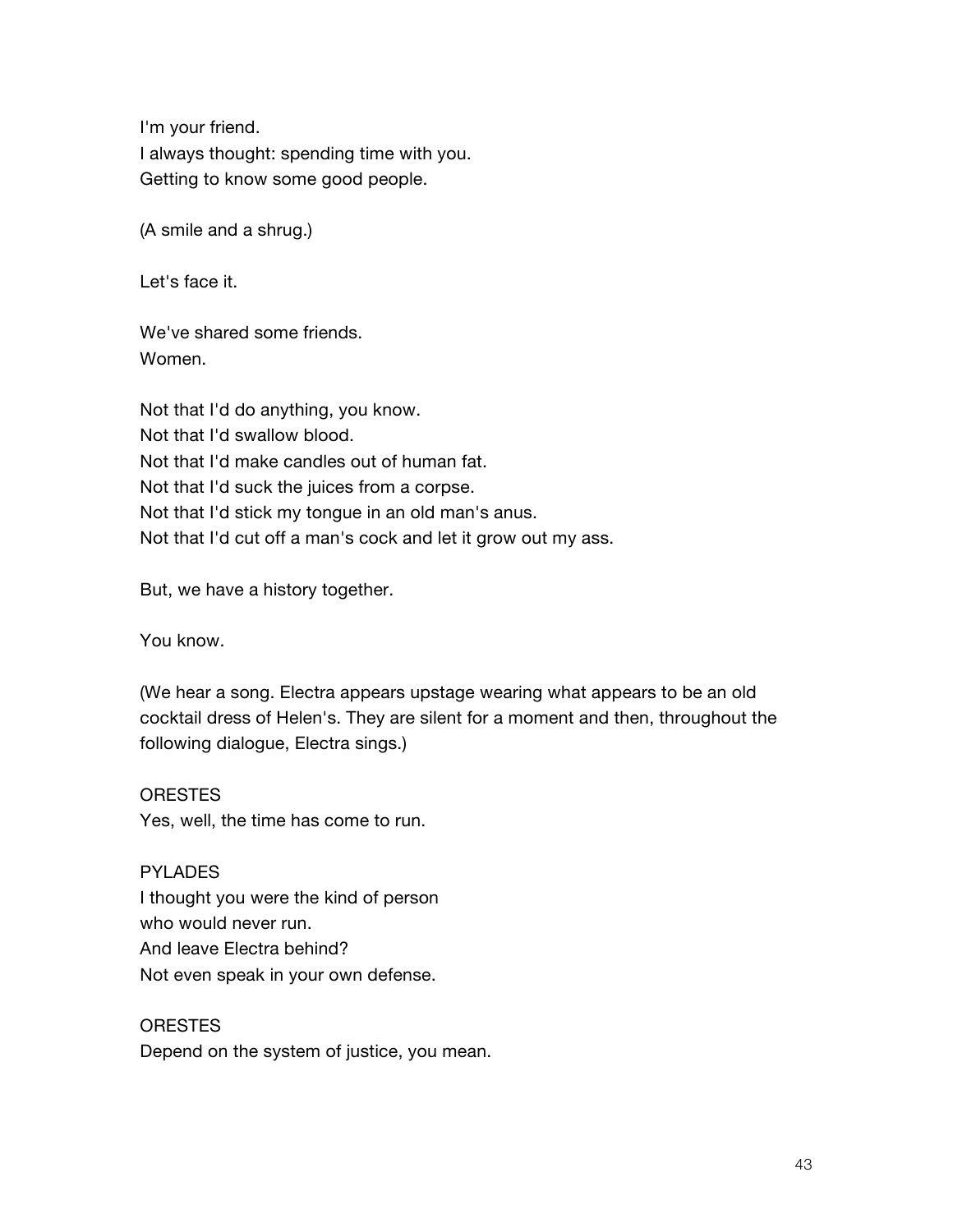PYLADES

People from a certain sort of privilege....

#### **ORESTES**

Must be immune.

## PYLADES

Yes. Or able to make a case on its own merits. If you won't argue for yourself, you know, at the very least you can save Electra. You can make the point that you acted entirely alone. Am I right?

**ORESTES** Right.

PYLADES Is that right?

#### **ORESTES**

Yes. And not just wait here for their word, not die cringing, without speaking a word in my defense.

(Calculating.)

You're right.

(Looking at Electra.)

Should we bring Electra with us?

PYLADES No. Leave her here. You don't want her volunteering to share the blame. The court is gathering now. There's no more time for talk.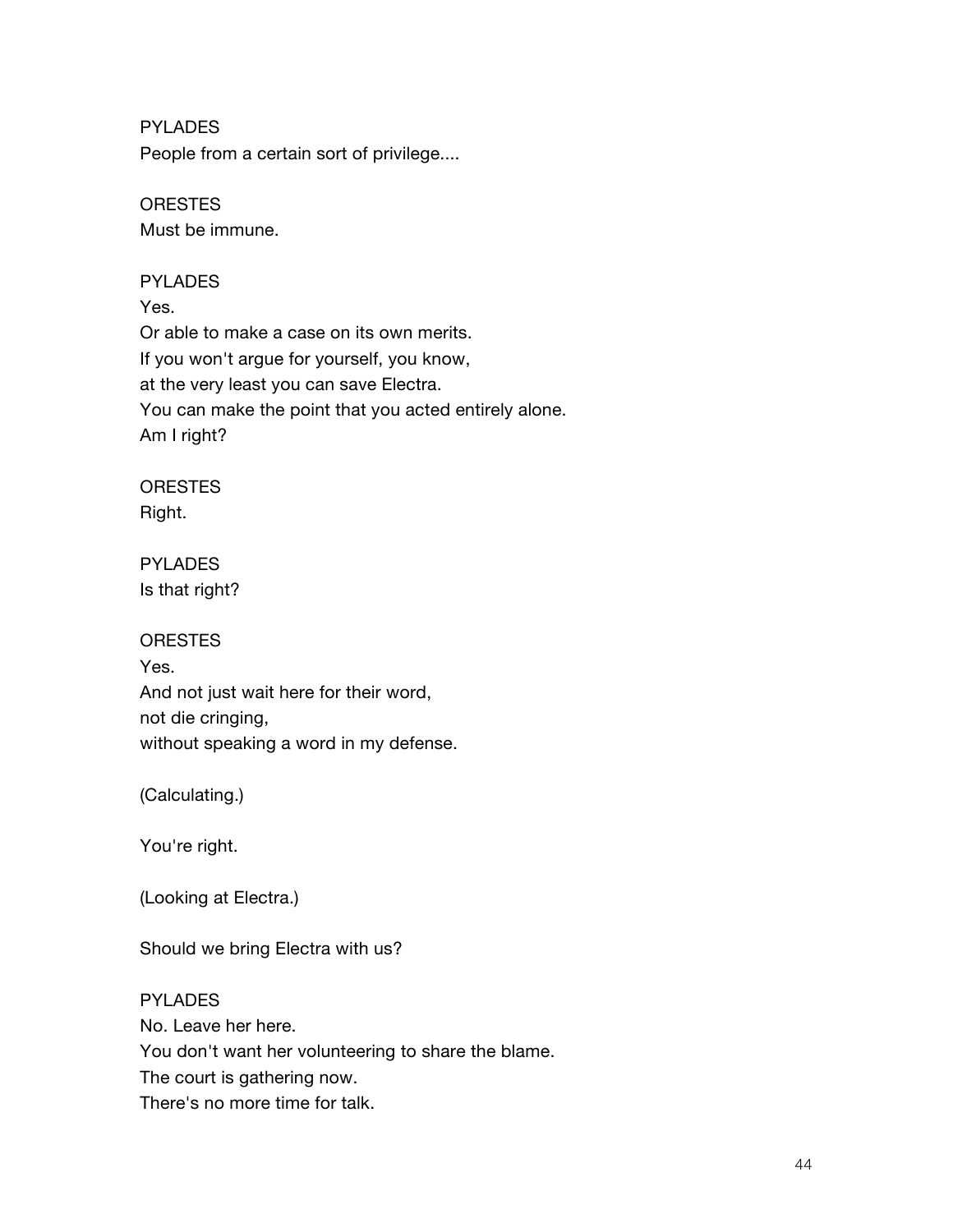**ORESTES** Why are you doing this, Pylades, staying with me now?

#### **PYLADES**

I'm your friend, Orestes. People know we do things together. Times like these are the test of whether a person has any capacity for friendship, love, loyalty. If I pass this test I won't care what other judgment anyone makes of me.

I'm here to take care of you.

# **ORESTES**

But my mind—you know, the way that it goes off if I were to start all at once to: go off the subject.

PYLADES I'll be with you.

**ORESTES** Thank you, Pylades. We've become good friends, you and I.

NURSE 1 In just a moment.

(The nurses grab Orestes before he can exit. They stand him in a white porcelain tub, strip him of his hospital gown and ritually give him a sponge bath. They dress him in a light gray agnes b. conservative suit. They comb his hair and spray it lightly. A dreamlike atmosphere. Electra continues to sing.)

#### **ORESTES**

Well, we talked. We had a few kisses. She was in the pantry with me, and we went down the stairs to the beach. I said: do you want to go for a swim, but she said no, so I took off my clothes and went into the water. I thought, well: she'll wait for me, but then when I came up again she was running, so I grabbed her by the ankle, that's when she fell, if she hurt her back I don't know.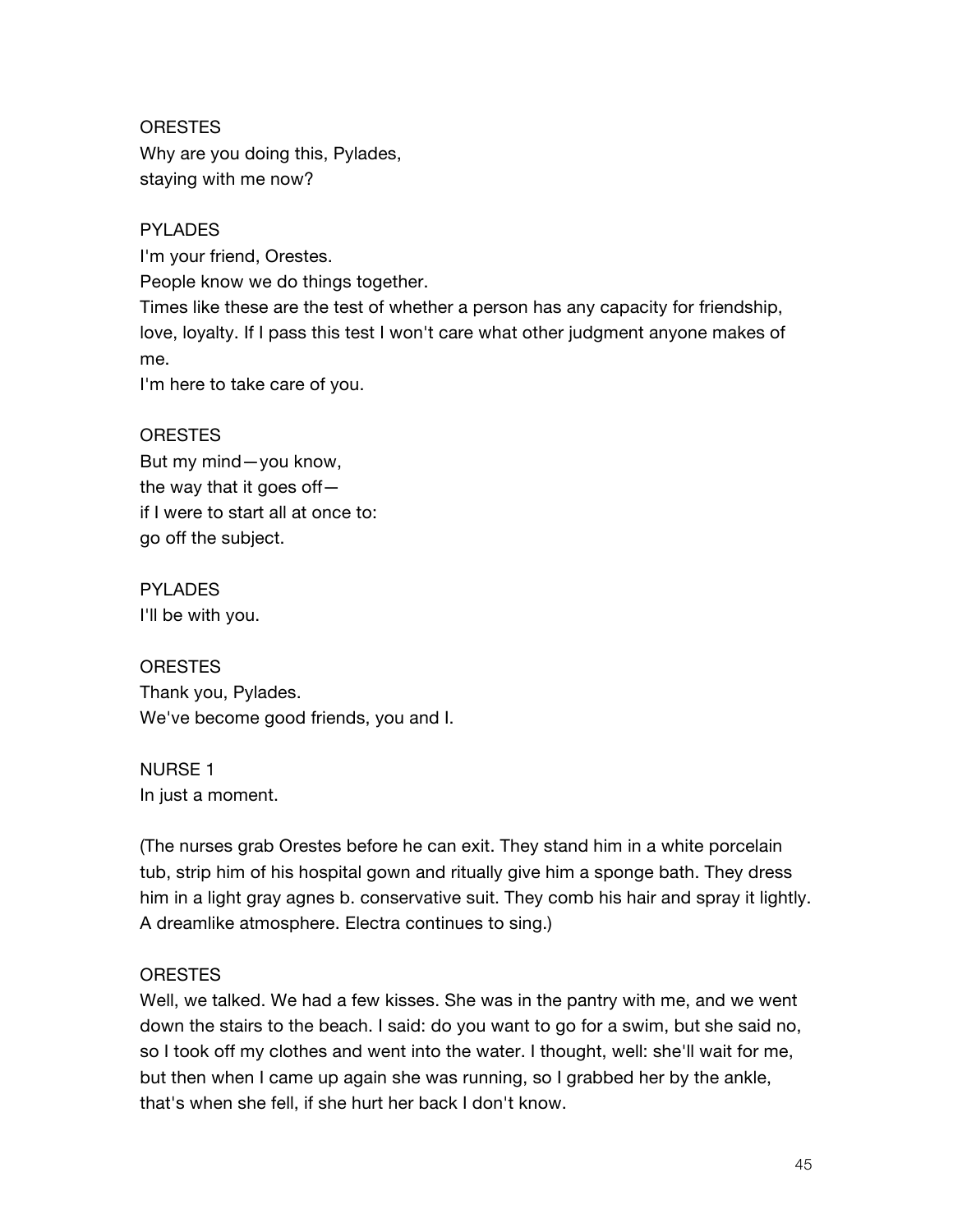Well, she was in the pantry, you could call it the kitchen, or the mud room. I went in and found her there, and we went into the dining room together that's where we had some kisses. And I said, you want to swim? And she said, in the pool? No, I said, in the ocean. But she started running toward the pool, I thought it was a game, so I ran after her and caught her by the thigh, you know, or foot, whatever, she came down hard, I don't know what happened then, I don't remember.

I might have caught her rib-cage in my hand. You know, I might have grabbed her there. I, you know, we knew each other, I'd seen her around. You know, as far as that goes, I mean we had been kissing in the pantry, or in the dining room, I think she liked that all right. But then she was shaking, I guess she'd had a chill, I don't know, she might have hurt herself when she fell, because I don't think I did that to her, I don't remember. I might have, you know, held her down a little bit.

#### TAPEMOUTH MAN

#### (Speaking elegiacally.)

In tort law, rulings about product liability first began with objects that entered the human body such as food and drink, or were directly applied to the body's surface, such as cosmetics, soap, before being extended to objects in less immediate relation to the body—as, for example, the container for food.

And the most obvious, continuous manifestation of the degree to which body and state are interwoven is the fact that one's citizenship ordinarily contains physical presence within the boundaries of that country.

It is because political learning is deeply embodied that the alteration of the political configuration of a country, continent, or hemisphere so often appears to require the alteration of human bodies through war.

While in peacetime a person may absorb the political reality into his body by lifting his eyebrows in a certain manner, by employing a particular kind of handshake or salutation, in war his agreement is registered by entering a certain terrain and participating in certain acts—and consenting to the tearing out of his forehead, eyebrows, and eyes. The arms and legs that are, in peacetime, lent out to the state for a few seconds and then reclaimed may in war be permanently loaned in injured and lost limbs.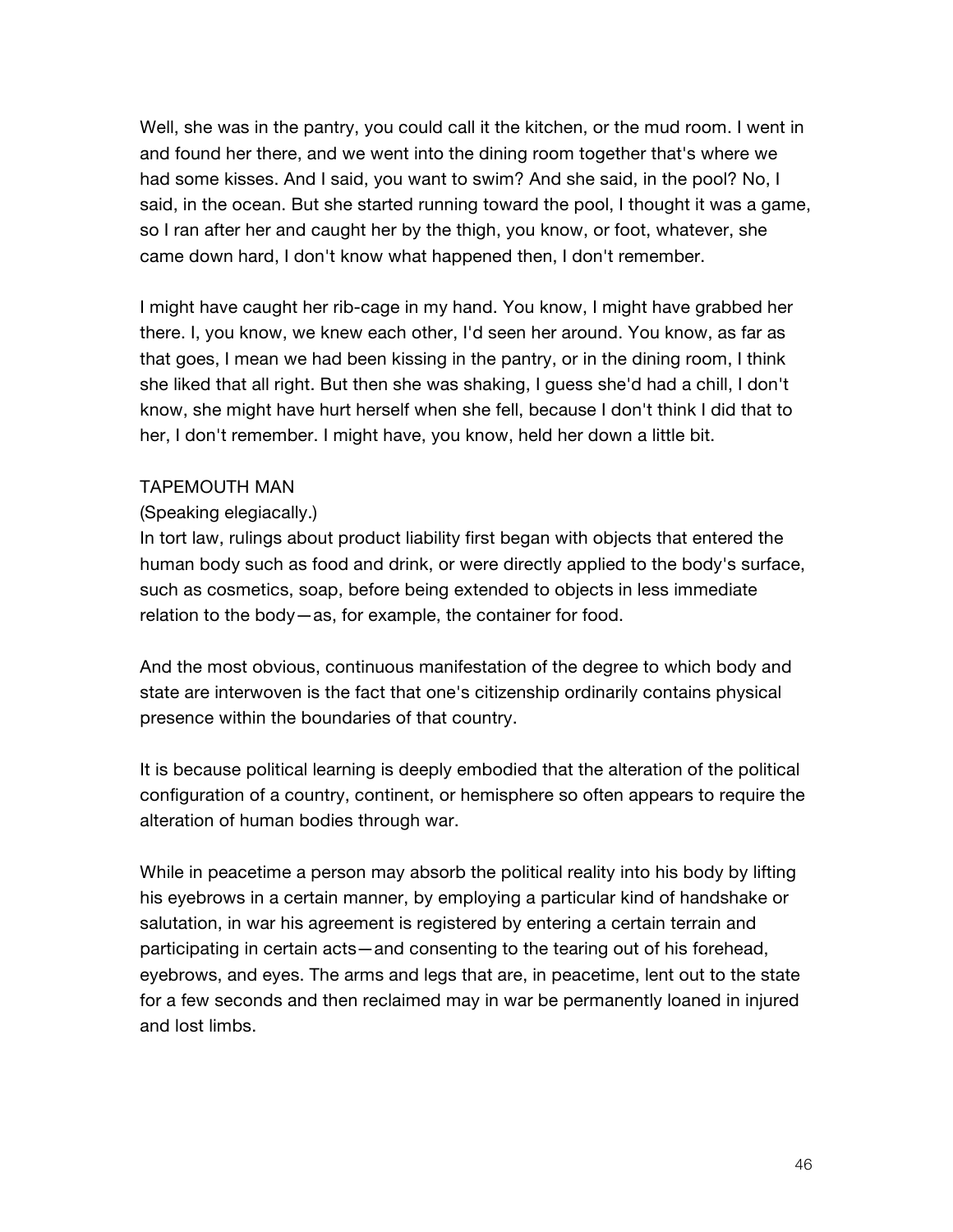There is a literalness about this, about the way the nation inscribes itself in the body, the literalness with which the human body opens itself and allows the nation to be registered in the wound.

And what is remembered in the body is well remembered, and quietly displayed across the surviving generations. The record of the war survives in the bodies, both alive and buried, of the people who were hurt there—just as, from day to day, the nation is embodied in the gestures and the postures, the customs and behavior of its citizens.

(A nurse replaces the tape over his mouth.)

(Here begins The Trial.)

WILLIAM The trial will come to order then.

(The participants in the trial all enter at once.)

The trial will come to order. Is there a speaker?

(During the Trial, there are two levels of text: one delivered in the foreground, one in the background, sometimes simultaneously. The foreground text, which is mostly what we hear, is all about private—indeed, intimate—life. The background text, which we mostly don't hear, is the text of public life, the trial—which is treated as so irrelevant that even those speaking it sometimes neglect to listen to it. In short, the judicial system is in ruins. This is the Crazy Trial. First, here is the foreground text: the nurses are speaking. They sit at a table, where there is a microphone, as though they were on a radio talkshow, and we hear their voices over loudspeakers.)

NURSE 2 This friend of mine met her husband through a newspaper ad?

NURSE 1 Right.

NURSE 2 And so now he's beating her up,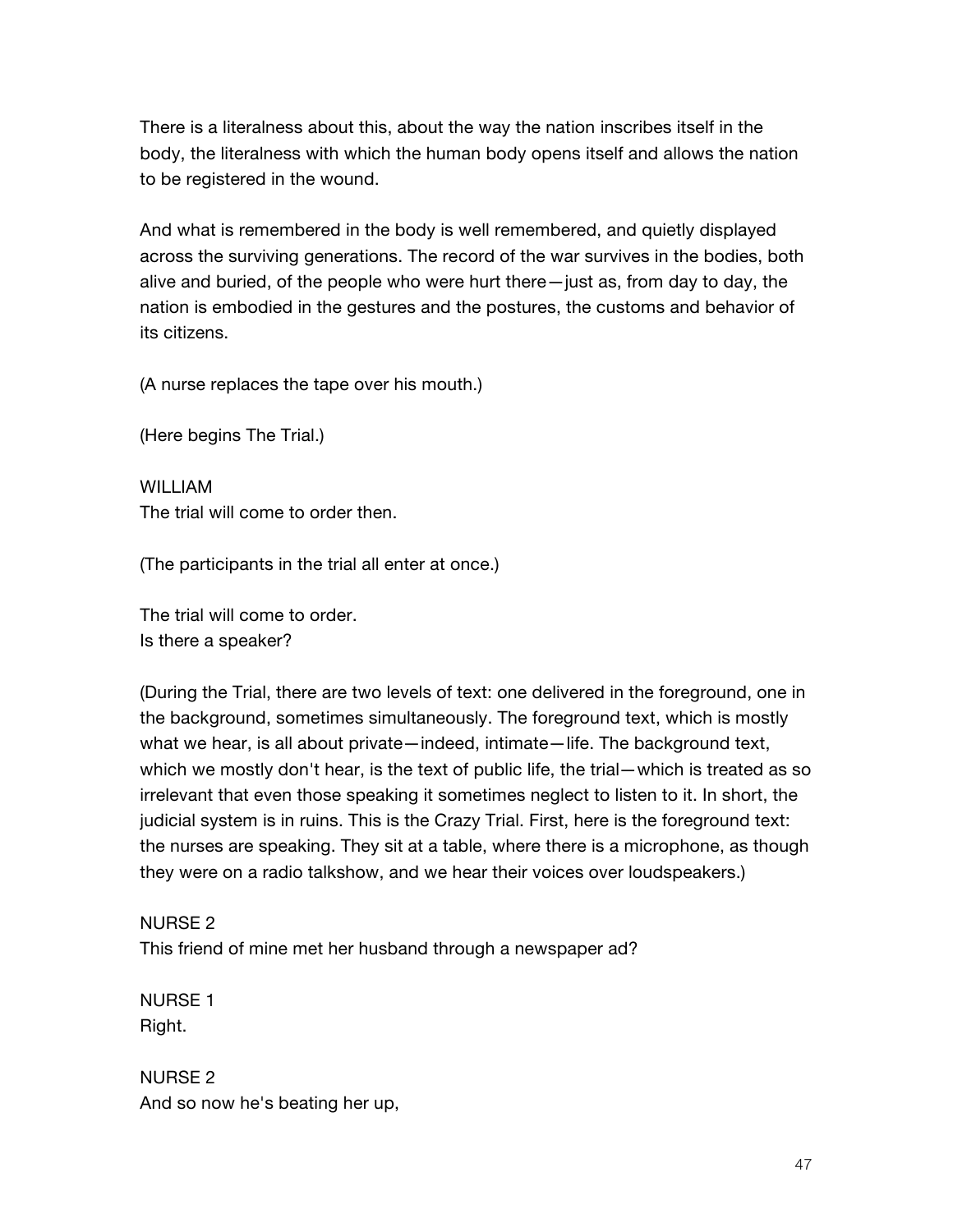NURSE 1 What did she expect?

NURSE 2 and threatening he'll commit suicide if she leaves.

NURSE 1 She should leave.

NURSE 3 Who's that put herself in a bag full of shit?

NURSE 1 I don't remember.

NURSE 3 Of course you do. Because of her stepfather.

NURSE 2 Right. These people, you know, where I come from they still arrange marriages.

NURSE 1 Can you believe it?

NURSE 2 I wouldn't mind it.

NURSE 3 You say so.

NURSE 2 I wouldn't.

NURSE 2

They say you marry for love, and then it's nothing but trouble.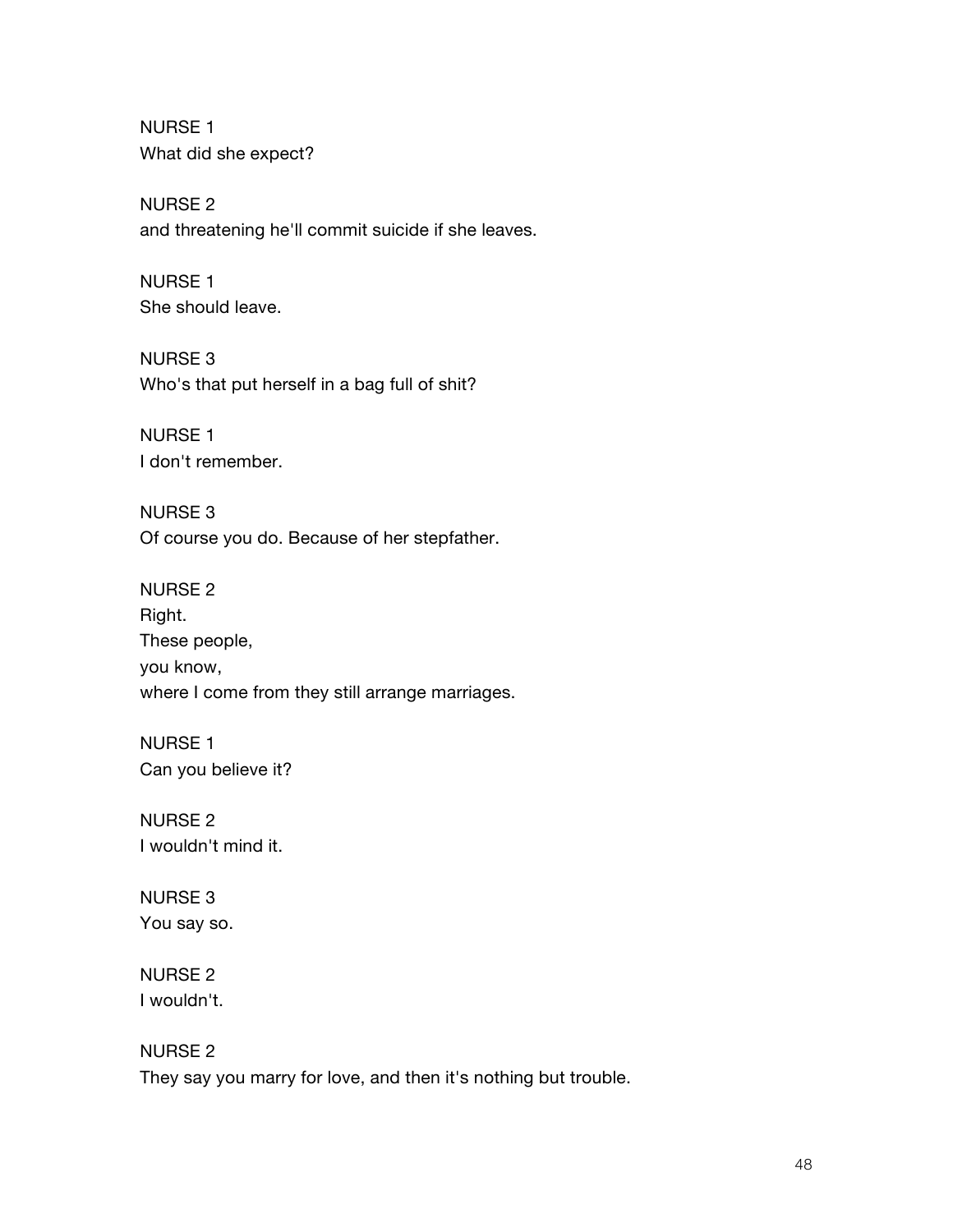NURSE 1 It would be nice to have it settled.

NURSE 2 And just live with it.

NURSE 1 Have your family looking out for you.

NURSE 2: Oh, sure.

(Sarcastically.)

Then you could just relax and live your life.

(They all laugh.)

For me, I'm turned down 70% of the time I want sex now. It's been five years since I had as much sex as I want and I keep trying to adjust to less sex. Doing porno films really helps satisfy my appetite.

Right after I left my husband and was getting less sex than I wanted, I used to masturbate for 5 minutes in the morning when I woke up. Soon, I was doing it for 2 hours.

Same thing at night, soon masturbating for 4 hours before going to sleep.

I'm not saying this to brag, and I'm not making it up.

I had constantly repeating orgasms, one after the other. I was a slave to my orgasms. It took 6 hours a day out of my life that I could be doing other things. One time, I was playing with myself so much it was interfering with a job I had. My boyfriend pulled the vibrator cord out of the wall and said "You gotta get out of bed." I felt ashamed I was so attached to my body I would do something so awful. I never had that urge to masturbate when I was living with my husband, who was fucking me all the time.

So when I started doing films, that urge started to curb after 6 months. Now I hardly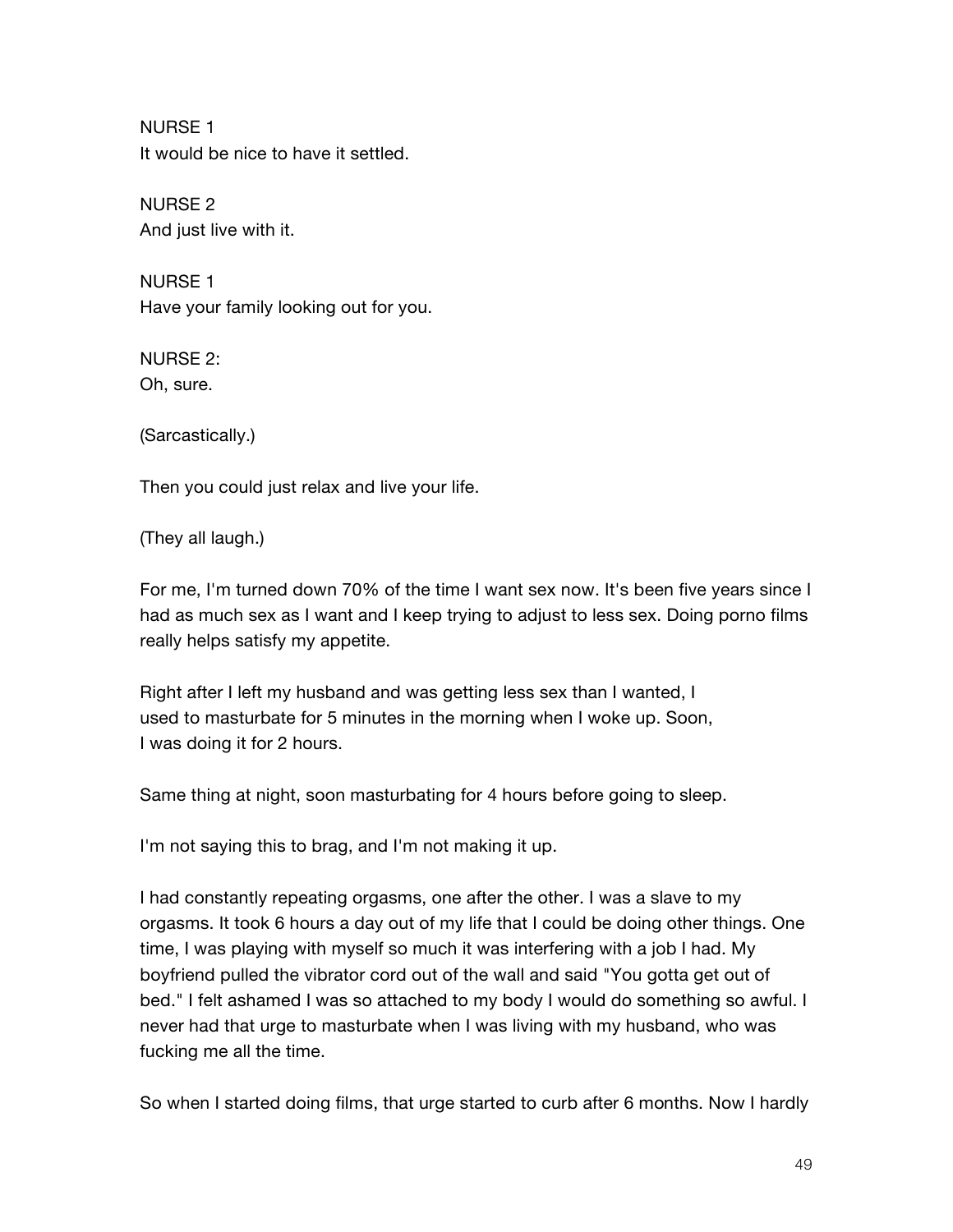ever masturbate more than an hour. Usually I'm very happy with a half hour. I try to explain to my boyfriends that, for me, masturbation is not the same as cock sex. And oral sex is not the same as vaginal-cock sex or masturbation.

It's like the difference between beef and ham.

I get a different satisfaction from holding a person I love next to me than holding a person who is just an acquaintance. Different dildos and vibrators feel differently. So I get a different feeling when I have a vibrator up my vagina and somebody's fucking me in the ass, or if I have a vibrator in my ass and somebody's manipulating my clitoris with his finger. Even the orgasms are different for me.

Once I've masturbated I may stop at that, or I may feel like having something else next. I may want to go on to another thing. Or I may want to do only one thing for 6 months.

(The following dialogue—though it, too, is "foreground" text—overlaps the preceding solo, so that not much of it is heard.)

#### NOD

I'm not one of these guys who thinks you ought to hunt somebody down. But, you hear what some of these guys say who are coming back now.

JOHN about what they saw on the ground—

#### NOD

the atrocities, the horror stories you hear, I forget,

# JOHN

and about one of our guys who was captured and dragged through the streets, and you've got to believe the people who actually perpetrated these tortures are going to be held accountable.

#### NOD

How are you going to find these people?

JOHN They'll be found.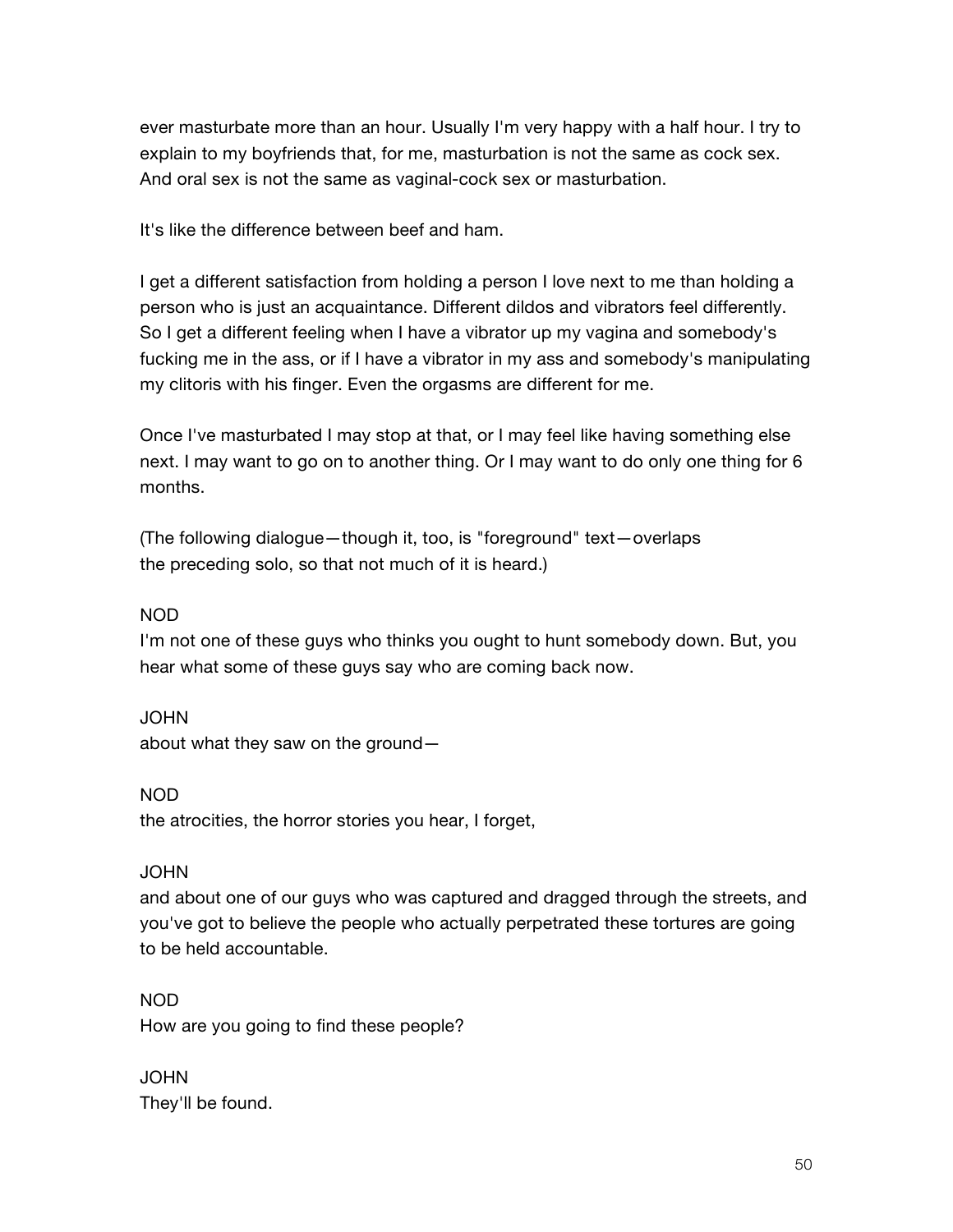NOD How are you going to find them?

**JOHN** They have ways of—you know,

NOD their neighbors know who they are.

# JOHN

Right, and people who protect them who will probably just get a little tired of protecting them.

NOD

I think we're going to get satisfaction on the whole war crime aspect.

(And this dialogue from the Trial is spoken further in the background, underneath the foreground text, and is not heard at all.)

# **MENELAUS**

I must say, speaking as a man of Agamemnon's generation—there was a man of character I may say: in contrast, for whatever reason, to this younger generation which strikes one as being made of cheap, malicious stuff.

And I ask myself: shall parents never be safe in their own homes? Shall children be the judges, juries, and executioners of their parents?

JOHN (With indifference.) They should be stoned to death.

#### **MENELAUS**

Both Orestes and Electra should be punished. But banished. Not killed.

## NOD

I think they should be stoned to death. Their throats slit. Their eyes gouged out. Their gold teeth pulled. Their flesh should be boiled off their skulls to make table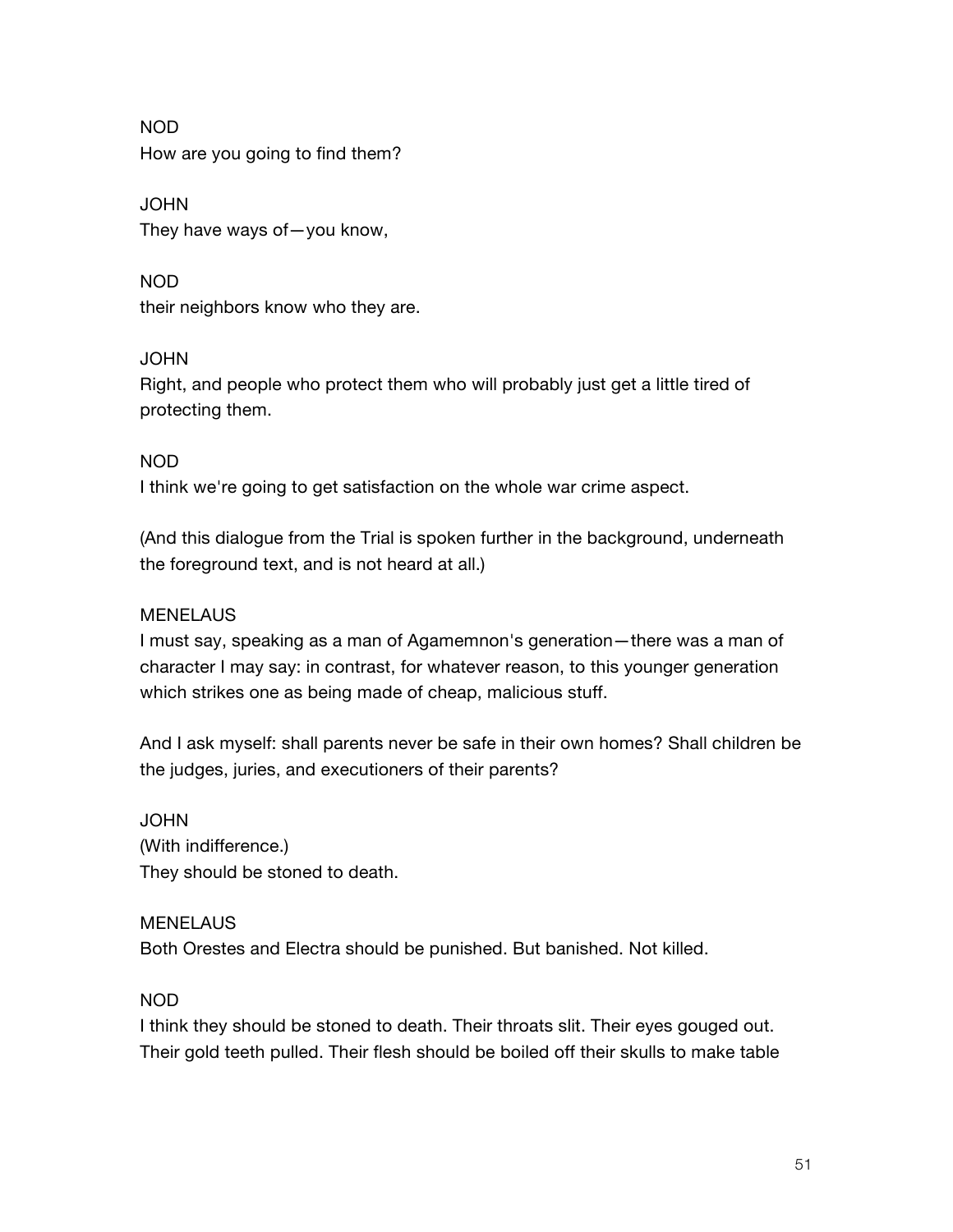ornaments for sweethearts. And their bones should be carved into letter openers. I'd like to read something into the record.

WILLIAM

Go ahead.

# NOD

(Reads.)

Manny waited until they were finished. "Now," he said, "I know you fellows are unhappy because your girlfriends are sleeping with the Arabs and you've had to sell your Volkswagens to meet next month's mortgage payment, but I'm here to make you laugh in spite of yourselves...."

"Go ahead and do it then, you kosher cocksucker!" yelled the big drunk.

"I wish to thank you for telling me like it is," Manny said very quietly. "Now, if you'll stop finger-fucking your lady under the tablecloth I'll get on with my act."

(Silence among the foreground actors. The action stops. This text is heard alone. Then the foreground speakers resume, drowning this out.)

"You better. It's almost sunrise."

"OK, then, have you heard the one about the chocolate soldier who went to bed with the chocolate mail order girl?"

"Yes!"

"All right, then, have you heard the one about President and Nancy's big surprise for him?"

"You told that one last night."

"You were here last night."

"Yes!"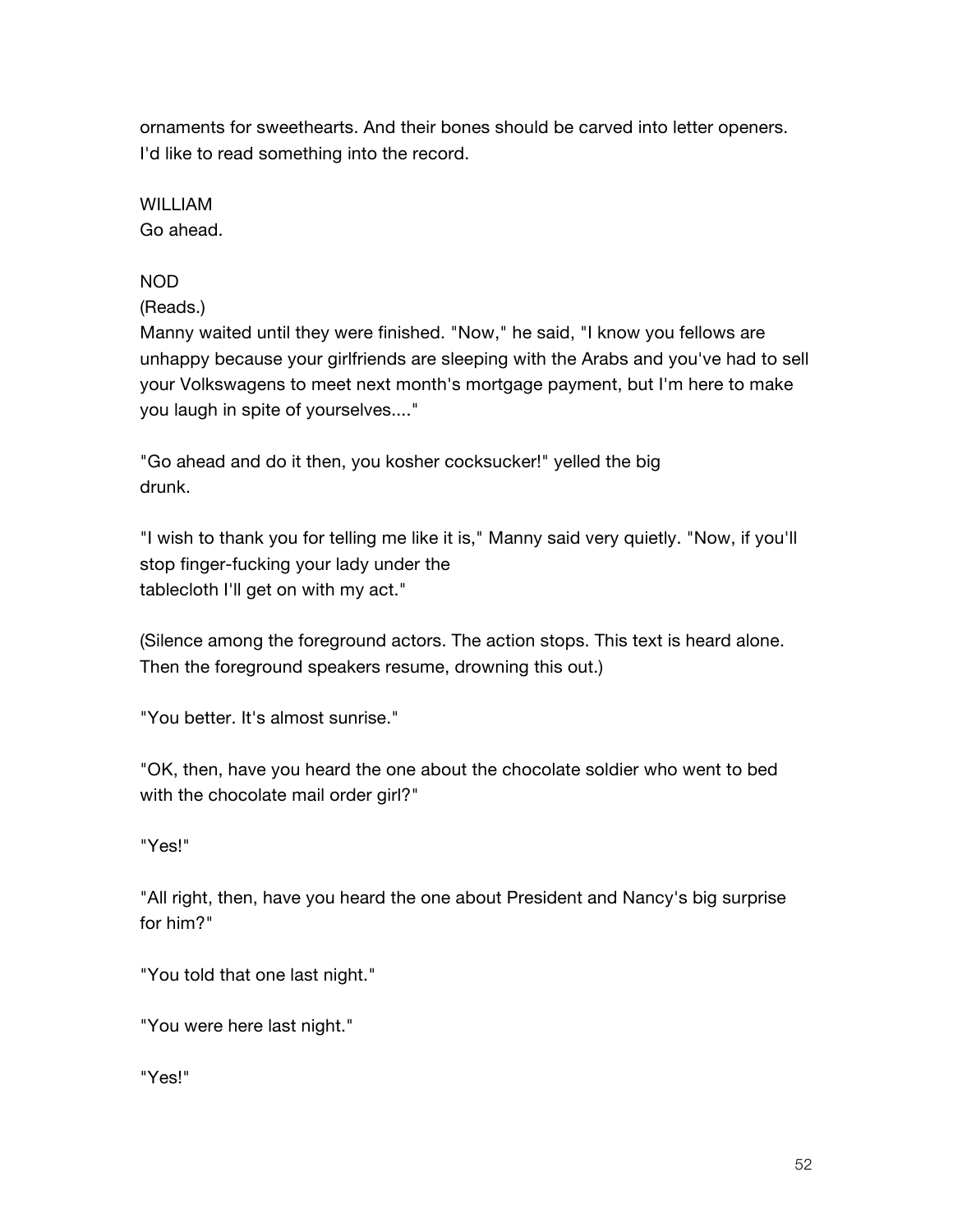"Well, fucker, that makes two of us who are stupid. The only difference is that I'm getting paid!"

JOHN (Speaking inaudibly.) -------

NOD (Almost inaudibly.) I didn't.

JOHN Somebody did.

NOD I didn't do it.

JOHN Well, somebody put pubic hair on my coke can.

NOD So, somebody put pubic hair on my coke can, too.

JOHN I'm saying, somebody put pubic hair on \*my\* coke can.

NOD I'm saying, somebody put pubic hair on my coke can, too.

JOHN Are you saying I put pubic hair on your coke can?

NOD (Backing off.) I'm not saying anything.

JOHN Is that what you're saying?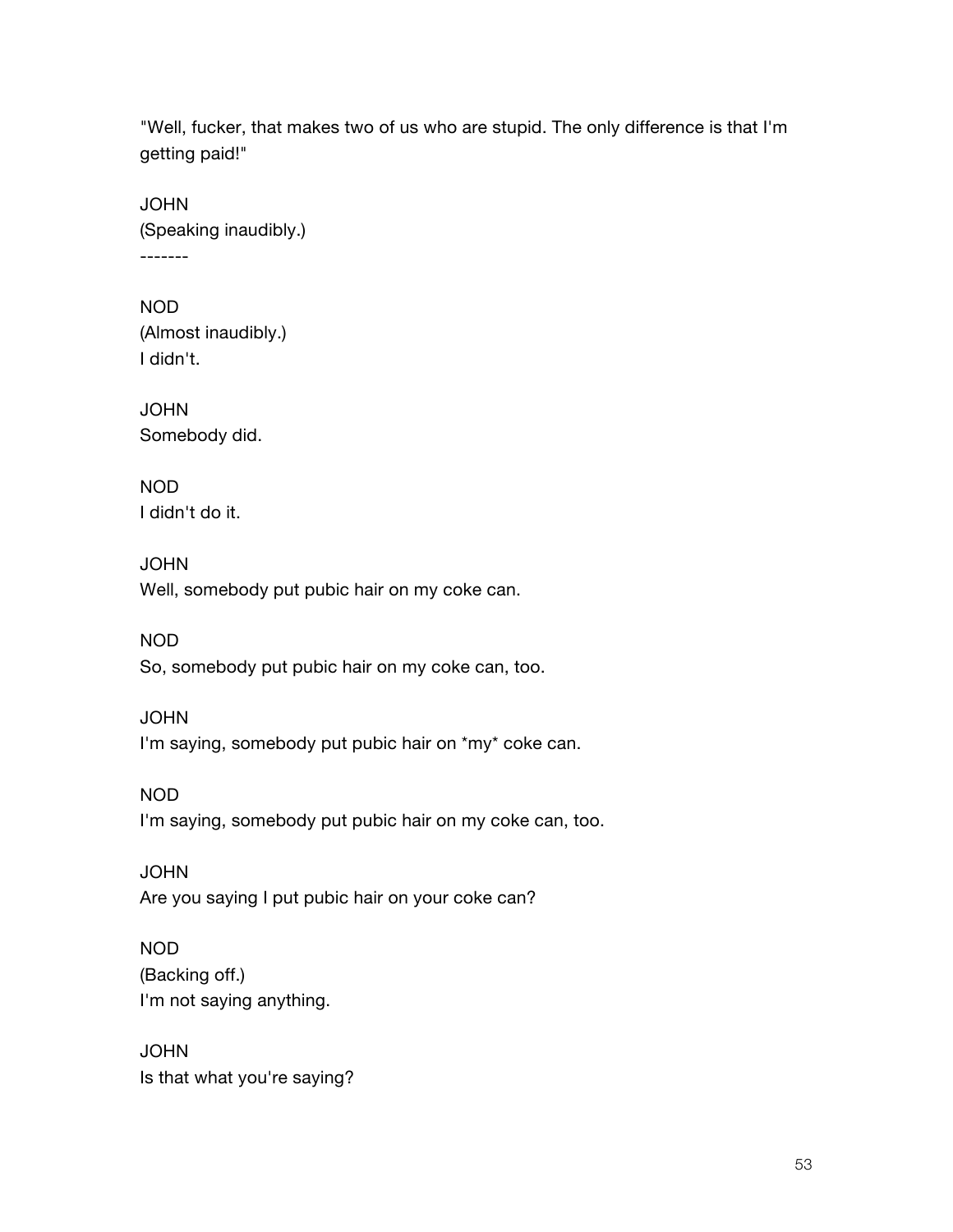NOD (Walking away.) I'm not saying anything.

(The coke can conversation occurs under the following:

# NURSE 1

I like it gentle, gentle as a lamb. That's why I like faggots a lot. Once you break a faggot they're one of the best lovers you can find.

NURSE 2 Break a faggot? How do you do that?

# NURSE 1

You get into their trip and you understand them...while you're lusting over them, then you take too many downers with them...or rather you make them take too many downers....

#### NURSE 2

You mean while they're lying there helpless you just do your evil heterosexual thing with them?

#### NURSE 1

No, well, they have to move, that's the whole trip. When I was a lot younger my girlfriend and I would hitch over to the Gold Cup Restaurant, dressed up in male costumes. I had short hair then and we'd trap some young gay guy and we'd take him home and just flip him out. He'd scream. One was totally terrified when he found out we were really women.

But it's worth it, you know, because they're so sensual, and, of course, it's an ego trip, I mean, you know, a control trip.

(And, in the background.)

#### PYLADES

Orestes deserves a crown! What he did was avenge his father's murder by killing a worthless whore. A woman, moreover, who kept men back from waging war, kept them at home, tormented by the fear that, if they left, those who stayed behind would seduce their wives and destroy their families and homes.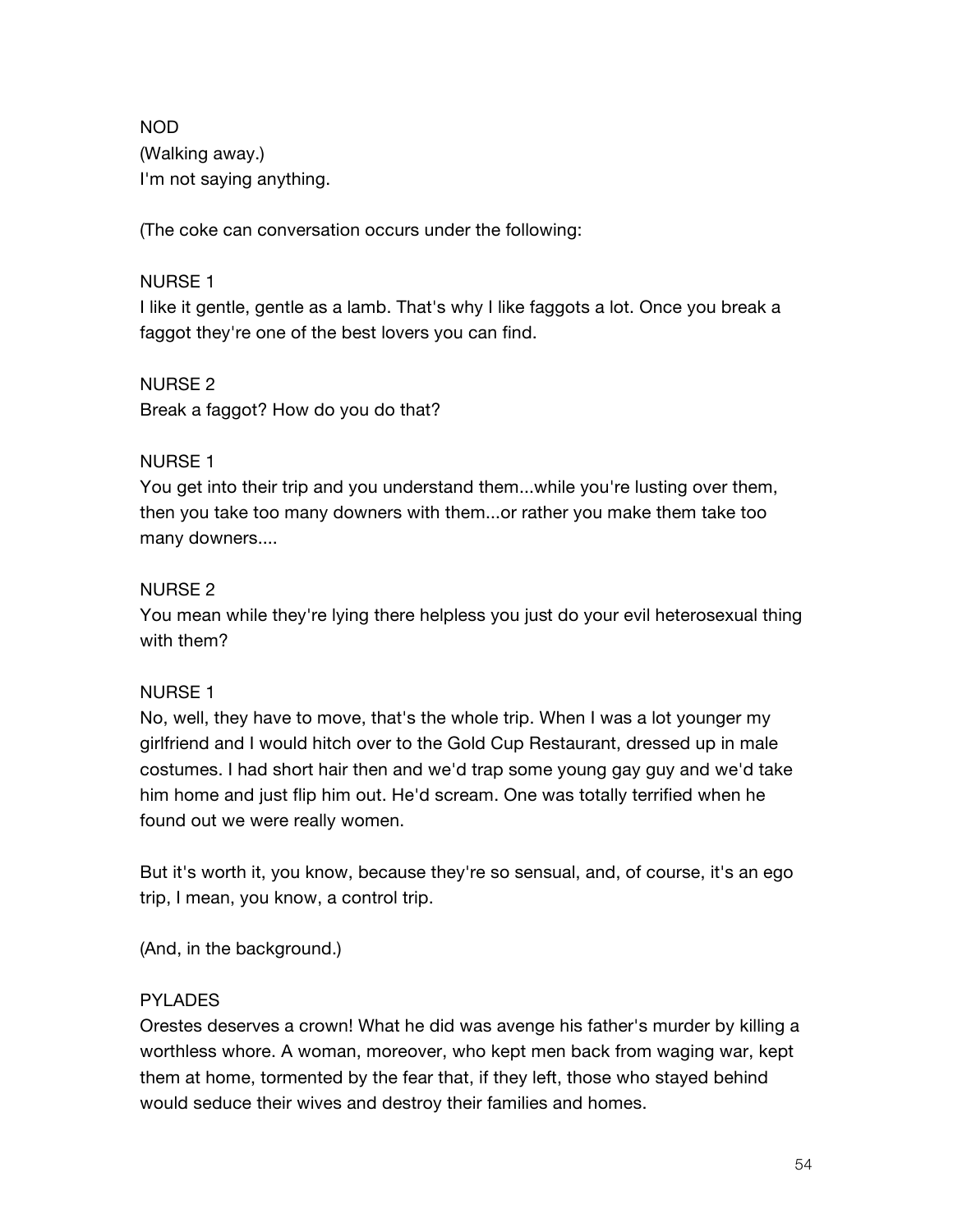**TYNDAREUS** It's a nightmare really.

## NOD

And why should Clytemnestra not take a lover? All the wives did when their husbands were at war. These men were gone for \*years\*, whoring their way through the east, while Clytemnestra stayed at home.

(The following is a fragment of the archaic Greek world.)

# **ORESTES**

Men of Argos, it was for your sake as much as for my father that I killed my mother.

If you sanction the murder of husbands by wives, you might as well go kill yourselves right now or accept the domination of your women.

If you vote that I must die, then you are all as good as dead, since wives will have the courage of their crimes.

#### NOD

A good argument, but not good enough, in fact, a sort of cheap, bragging blabber when you come down to it. Man talk.

I mean: Would the same argument apply if he had killed his father?

These men think they can get away with murder.

JOHN How's that?

NOD Let's say he killed his father because his father had killed his mother.

JOHN Right.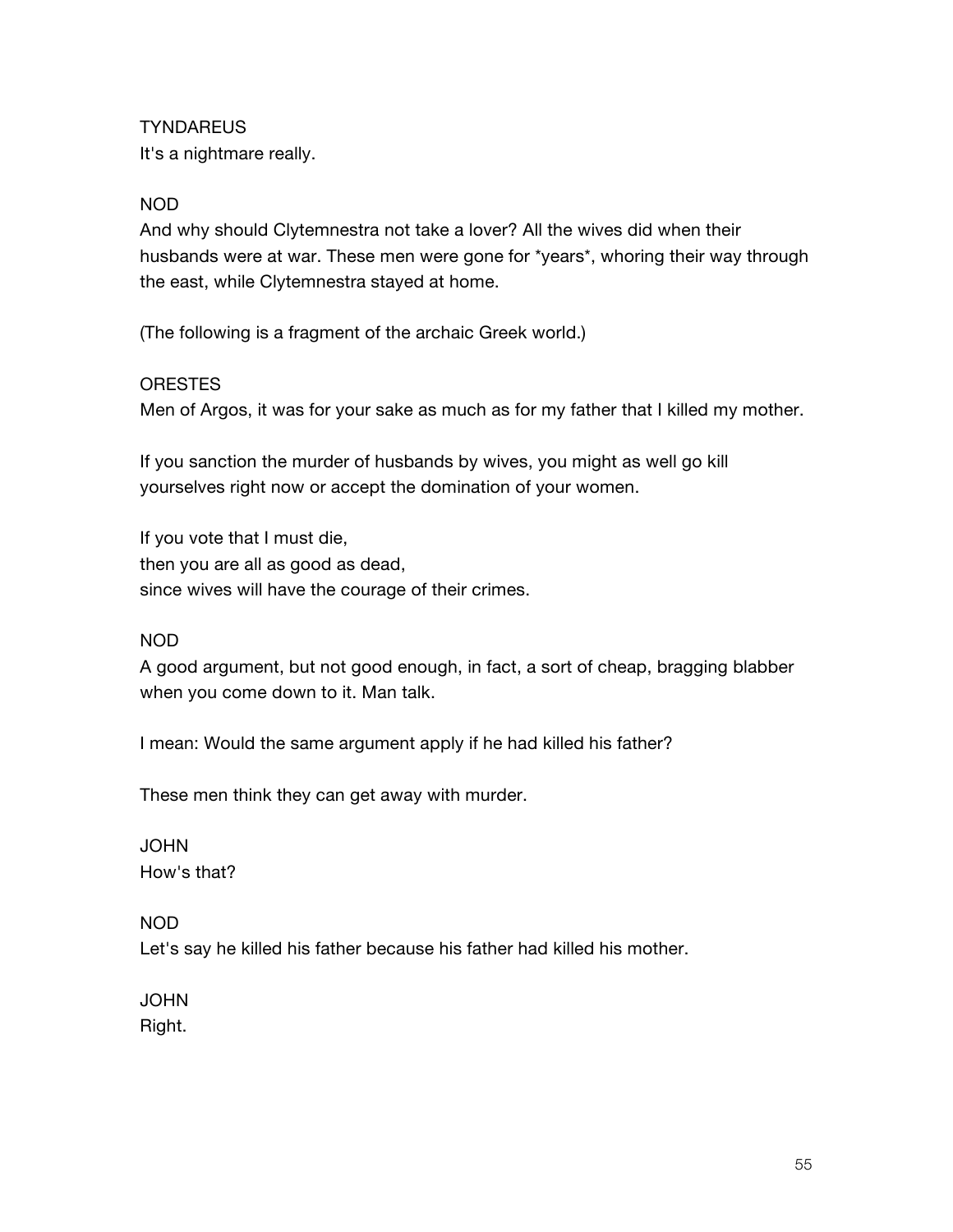## NOD

I mean, would there be any doubt? There's only a doubt because the person he killed was a woman.

# JOHN

Good point.

# NOD

So I say he ought to be stoned. And Electra with him, as an accessory to the crime.

# **ORESTES** I'd like to call an expert witness.

WILLIAM Go right ahead.

(Foreground and background come together now.)

**ORESTES** This is Dr. Tabitha Whitlock.

#### NURSE 1

(Reading from Dr. Whitlock's testimony.) I'd just like to say that in a case hinging on the question of parentage, jurisprudence will take into account the possibility of in vitro fertilization.

(General uproar.)

# NOD

Are you saying that Orestes is the product of in vitro fertilization?

# NURSE 1

It may not be necessary to establish that he is, in order to establish certain apposite legal principles. Indeed, there is precedent in the common law, in any case, for regarding the mother only as the nurse of the seed implanted by the father—so that the father is the parent, sine qua non, and the mother merely the incubator. For without the father, there is no child; the father is the uncaused cause.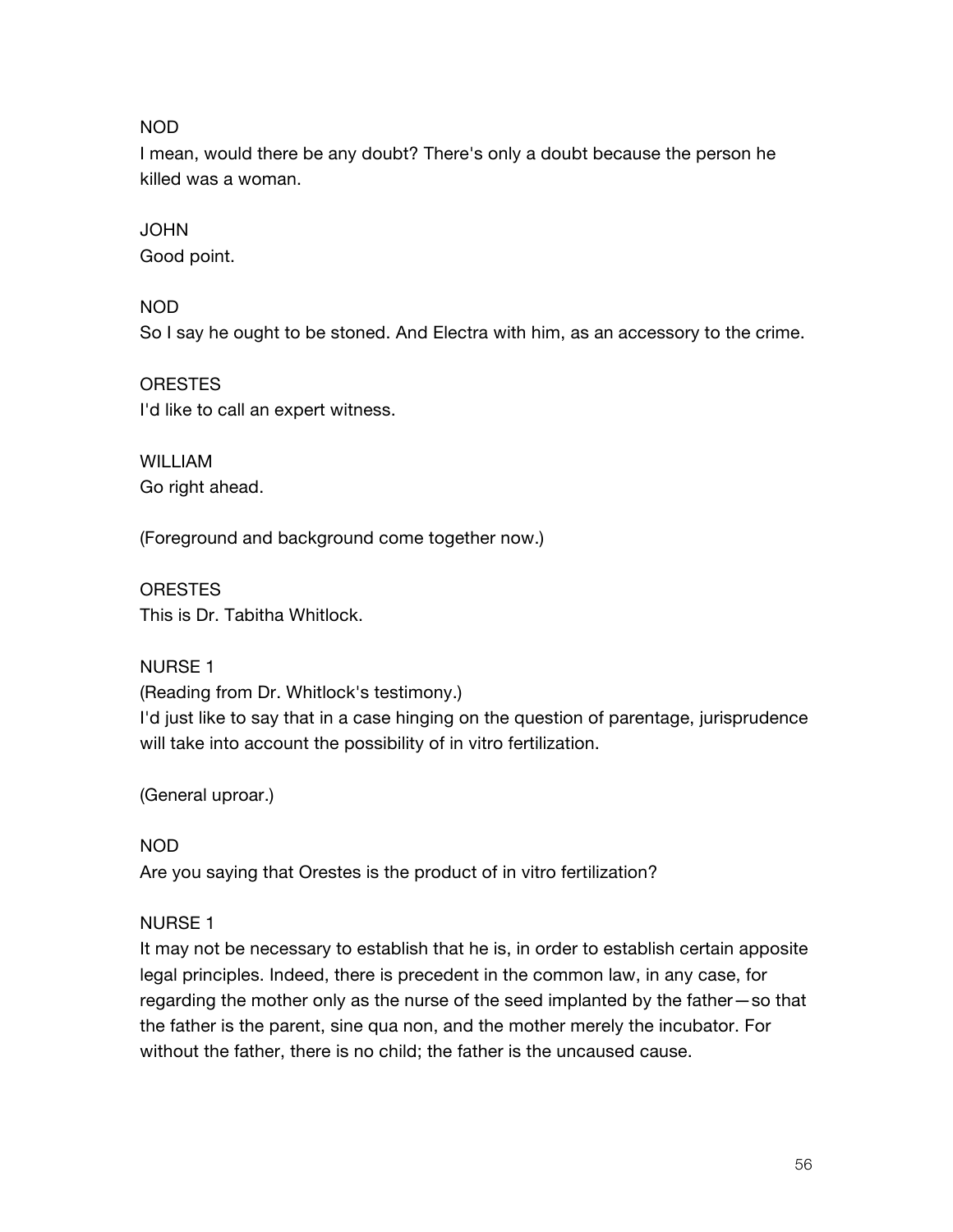Then, too, on the question of parenting altogether, leaving aside the question of parentage, it was Clytemnestra herself who compromised or voided the sanctity of the mother-child relationship years before the event for which Orestes and Electra are now on trial—or certainly voided it by the murder of their children's own father.

#### NOD

This is an argument more clever than true. The young man is guilty. His sister's guilty, too.

**TYNDAREUS** We're all agreed to that.

(The following is another fragment of the archaic Greek world.)

#### ORESTES

Men of Argos, we accept your verdict, having no other choice. But let it not be death by stoning. Rather let us take our own lives, and in that way we ourselves will end the chain of murder that has cursed the House of Atreus, and with our deaths let us restore the public order.

#### NOD

We accept your decision if there is no quarrel.

(Beat.)

Silence is assent. The trial is ended.

(Silence. Orestes pisses in his pants, and urine slowly runs over the stage. We hear a huge soprano aria from Berlioz' Les Troyens. As Orestes continues to piss, the others all leave. Lights darken to twilight.)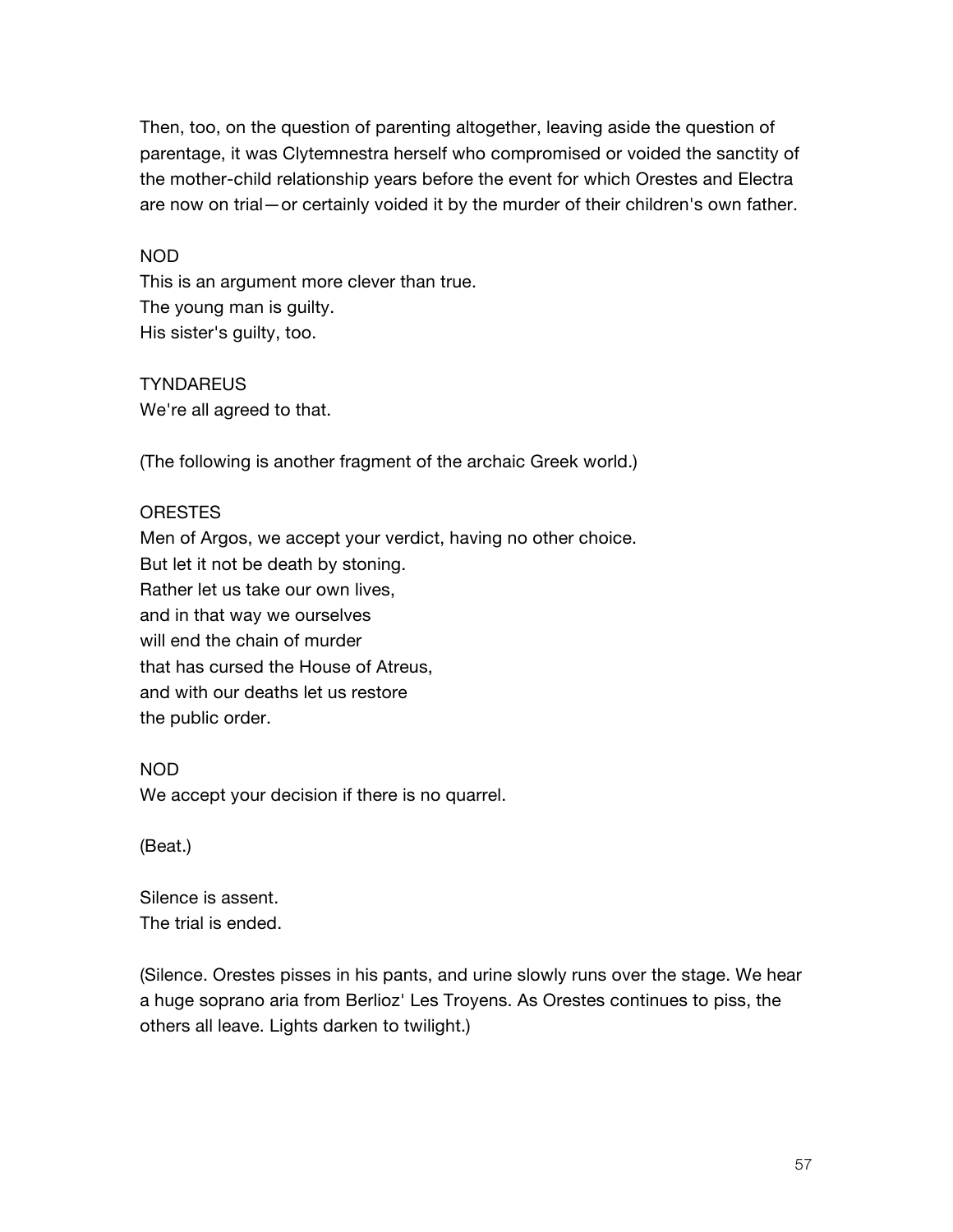#### TAPEMOUTH MAN

(Cheerfully, like a smiling Buddha.) The imagination is less a separate faculty than a quality of all our mental faculties: the quality of seeing more things and making more connections among ideas about things than any list of theories and discourses can countenance. The imagination works by a principle of sympathy with the suppressed and subversive elements in experience. It sees the residues, the memories, and the reports of past or faraway social worlds and of neglected or obscure perceptions as the main stuff with which we remake our contexts. It explains the operation of a social order by representing what the remaking of this order would require. It generalizes our ideas by tracing a penumbra of remembered or intimated possibility around present or past settlements. By all these means it undermines the identification of the actual with the possible.

(Nod, John, and William put the tape back over the man's mouth, pick him up, carry him, in his wheelchair, upstage, put him down sideways on the ground facing away from the audience; when John and William turn away to go back to their places, Nod kicks the Tapemouth Man in the head three times, or shoots him in the head.)

#### ELECTRA

Orestes, I don't think I can bear it. To die. To be gone forever.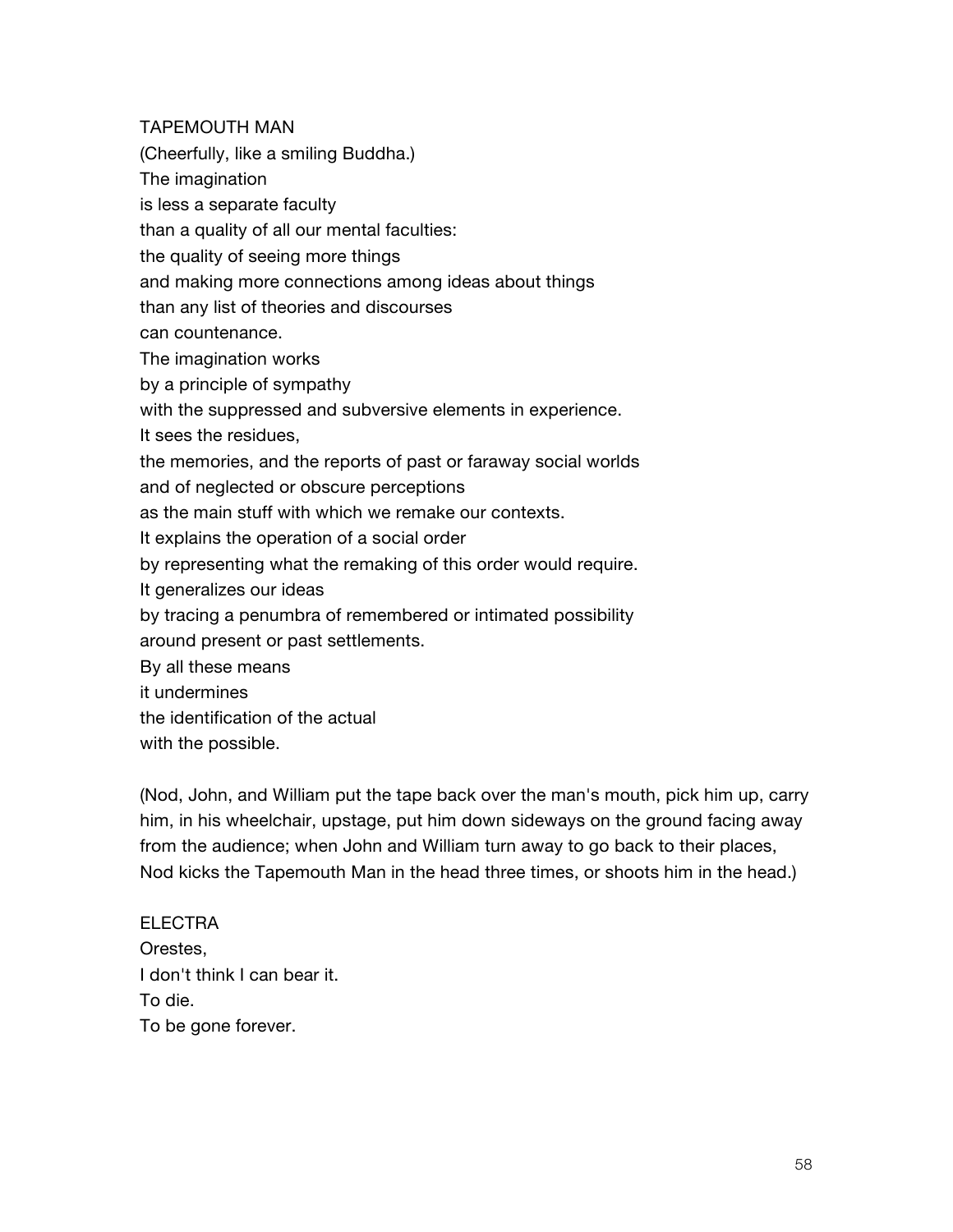**ORESTES** Electra.

(From here on, the piece takes on a slurred, dizzying speed.)

#### ELECTRA

If only I could give my life in place of yours, Orestes. It makes me dizzy. It makes me feel a little light.... Not to see you ever again. To be gone. Not to be with you, or anyone, or anywhere. Not to see anything, or touch it, not to know it's there.

To be here, to see you, to see the world around me, to feel my body, and to think then, all of a sudden, it will be gone.

I like almost anything that falls from the sky you know, snow, hail sleet even, when the sleet is mingled with very white snow. Or anything that's white. Or duck eggs.

Or things that always give you a clean feeling, like a new metal bowl, or an earthen pottery cup, or a new wooden chest.

Or things that give you an unclean feeling. The inside of a cat's ear. A rat's nest.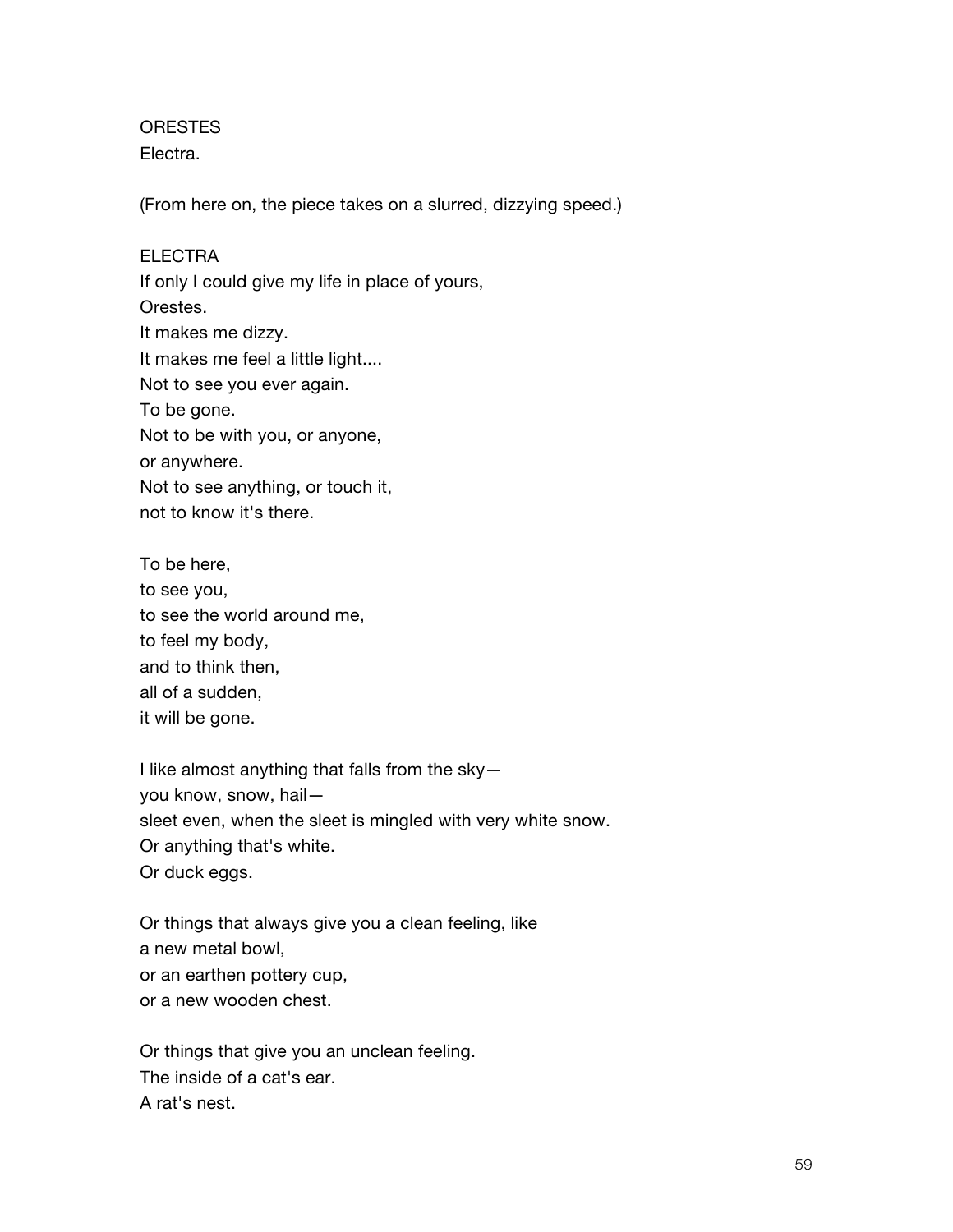I've gotten involved with a lot of men I didn't like, as odd as that seems, so lately I didn't know what to do with someone I did like.

And I never have come with a man, always before or after, and it gets more and more difficult as time goes on. Maybe it's just the way I'm made.

On New Year's Eve one time, I knew a man who kissed me two times kisses so sweet, so remote, so much of something from a different time.

I tell myself: Well, our time has come. This happens. I've thought about it all my life; it always used to seem completely normal. But now, you think: it's inconceivable.

You think: when you die, you never come back. And you don't know where you are.

**ORESTES** I don't think about it. We have one choice left, that's all, to choose the way we have to die.

**ELECTRA** I can't do that.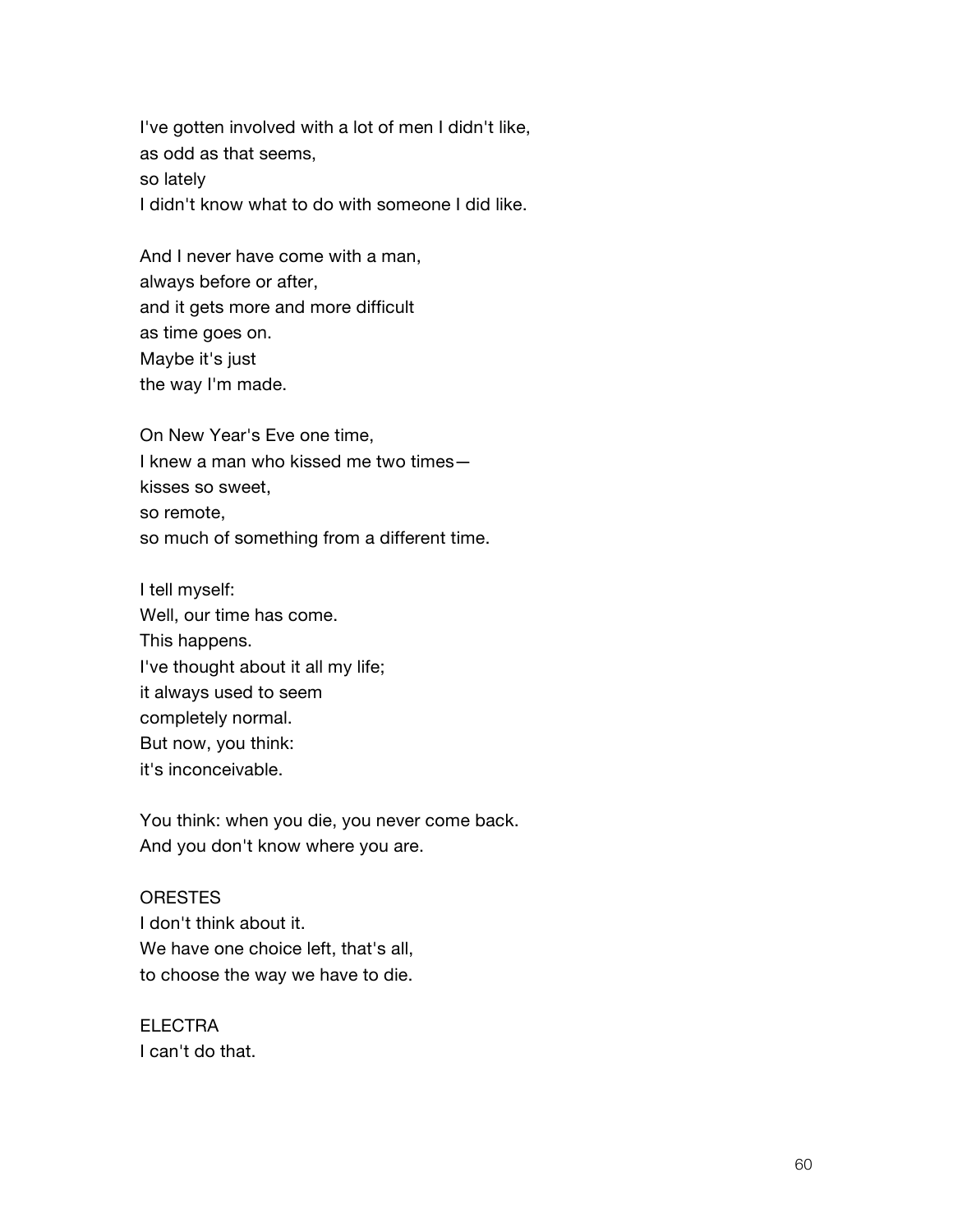**ORESTES** When it comes to it, we all have a preference. Some people cut their wrists.... Some people tie their hands with wire....

(Silence.)

ELECTRA Then, I want you to kill me.

**ORESTES** What?

ELECTRA I want you to kill me.

**ORESTES** (To himself) God....

ELECTRA I can't do it myself, I can't let some stranger do it.

**ORESTES** My hands are still covered with my mother's blood. I can't do it, Electra. We'll each have to take our own lives.

(Silence.)

**ELECTRA** Then promise me: Let me die first.

**ORESTES** I promise.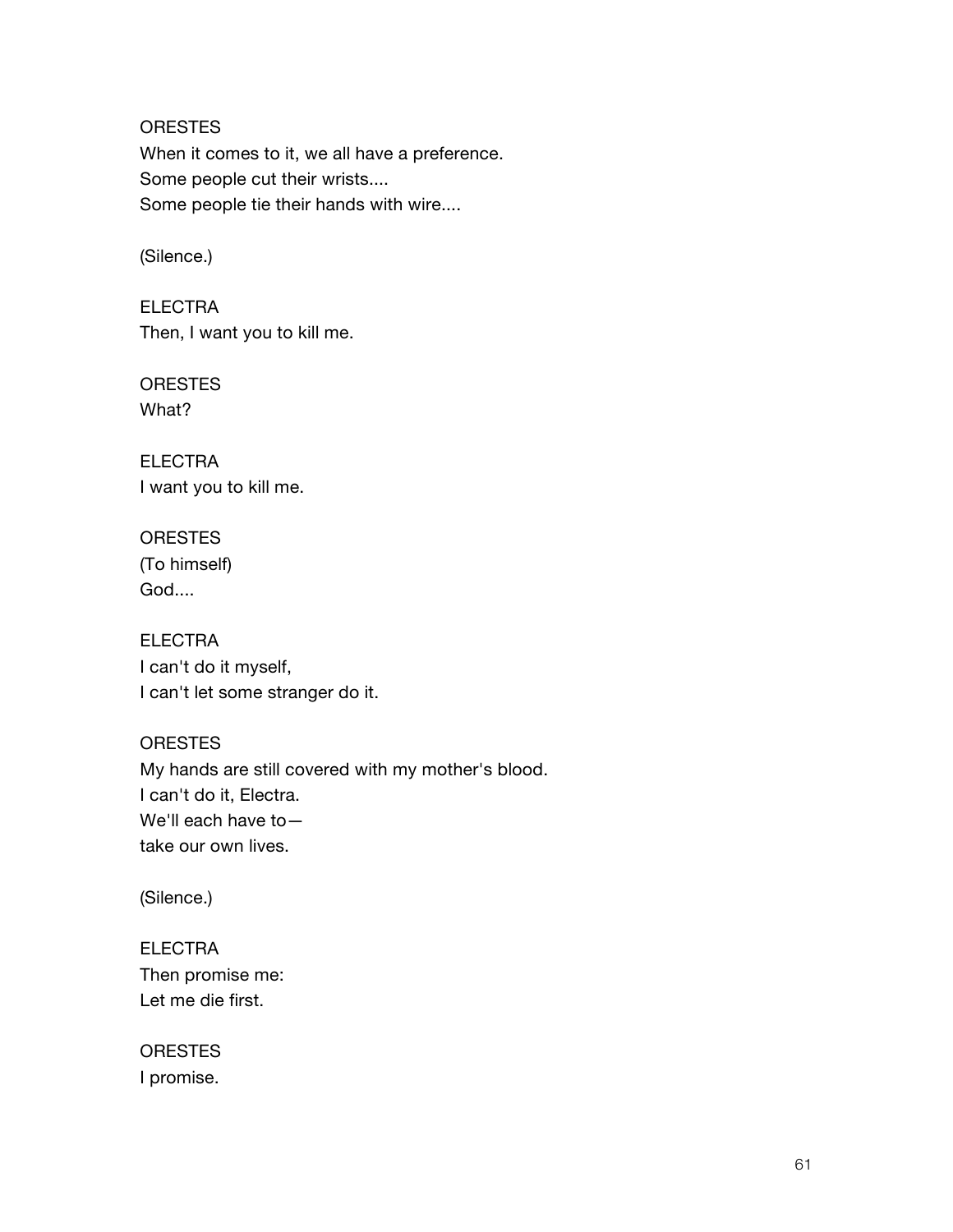ELECTRA And let me hold you.

(They embrace.)

I love you, Orestes.

(Beat.)

I wish we could share one grave.

(Music. They dance. We hear the following text, in Electra's voice, over the music.)

All I ever had in mind was to do the right thing. I got one or two things at auction, thinking they might be all right, a chair, and a few little paintings, nothing special. I hadn't even thought it might be a Constable, I only thought that it was pretty, and this man Keating came to dinner and absolutely berated me for it. I can tell you, he said, beyond the shadow of a doubt that this painting has nothing to do with John Constable. Well, I said...Nothing whatever, he said. If it were a Constable, it would be worth five or six million plus. But no, it's not a Constable. It's not even an F W. Watts. It's not even a John Paul! Well, maybe it's a Paul.

I hadn't even cared until he said all that to me, but then I began to cry, thinking I can do nothing right, not even when I'm not trying I must be just incorrectly positioned, I think I always was, from the start, the way it is when you can never get the right grip on anything because you're at the wrong end, or on the wrong side of it! And I wanted everything to be just fragile.

(Note Orestes and Electra are still out of it at the beginning of the following scene and, while Electra comes to at a certain point, Orestes remains out of it to the end.)

**PYLADES** Orestes. What's happening?

ORESTES We've been condemned to death, Pylades. It's over.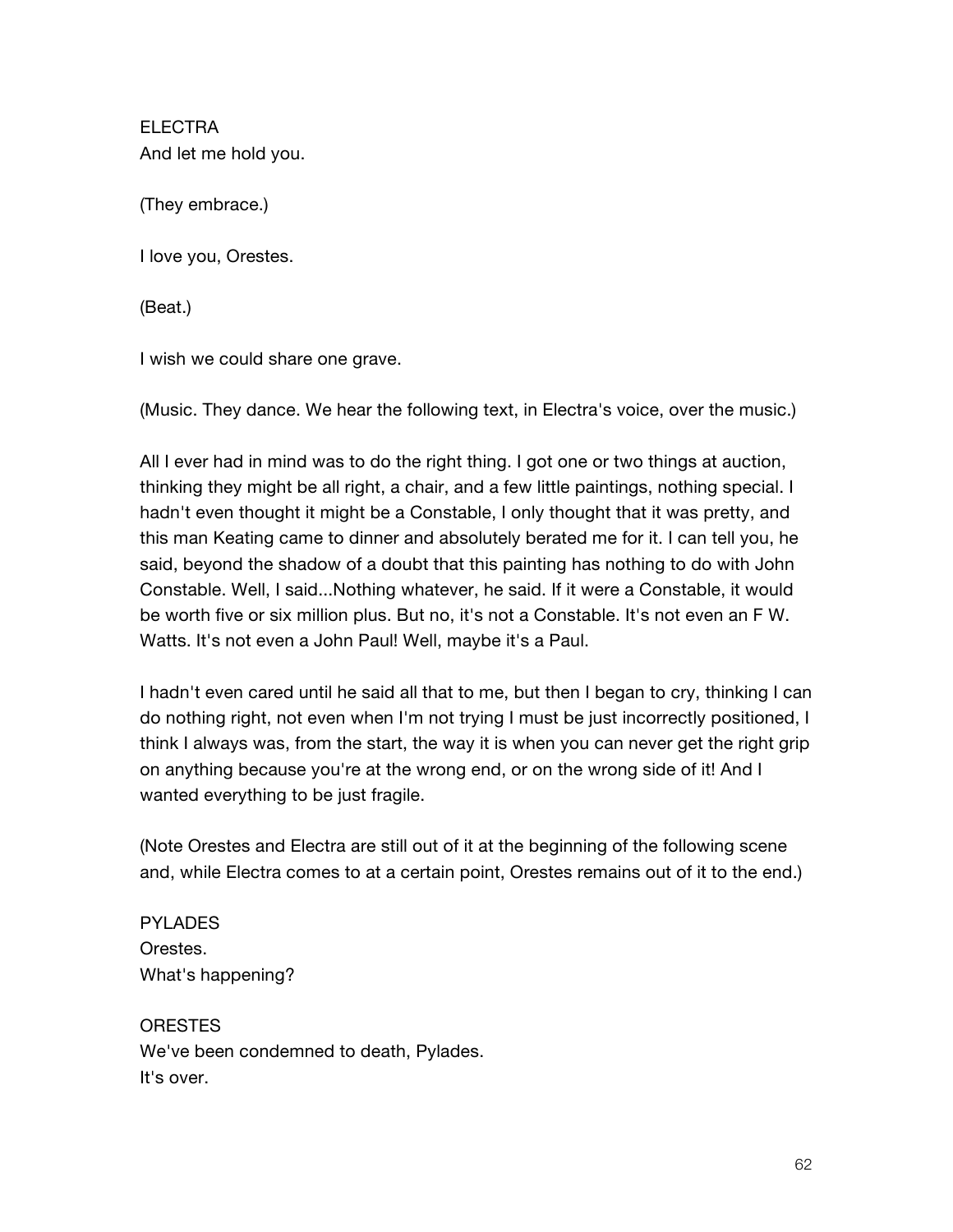(This scene is on speed.)

PYLADES You're giving up?

**ORESTES** It's finished. You'll be the next to go on trial.

(Silence.)

PYLADES Well, if what you say is true —and there's no hope for us— OK. Then: Let's take Menelaus with us.

**ORESTES** What?

#### PYLADES

These good men think this game is all played out, but there are some moves still to be made.

#### **ORESTES**

Try to see it as it is: this is the end.

# PYLADES

Not at all. The end is when you're dead, your insides are torn out and your bones are scattered whitened on the ground. You mean to say you'll just stand by and watch your sister die? Menelaus could have saved her at least. Could have spoken up. Could have pleaded for her life. Could have argued leniency for her at least. The hero of Troy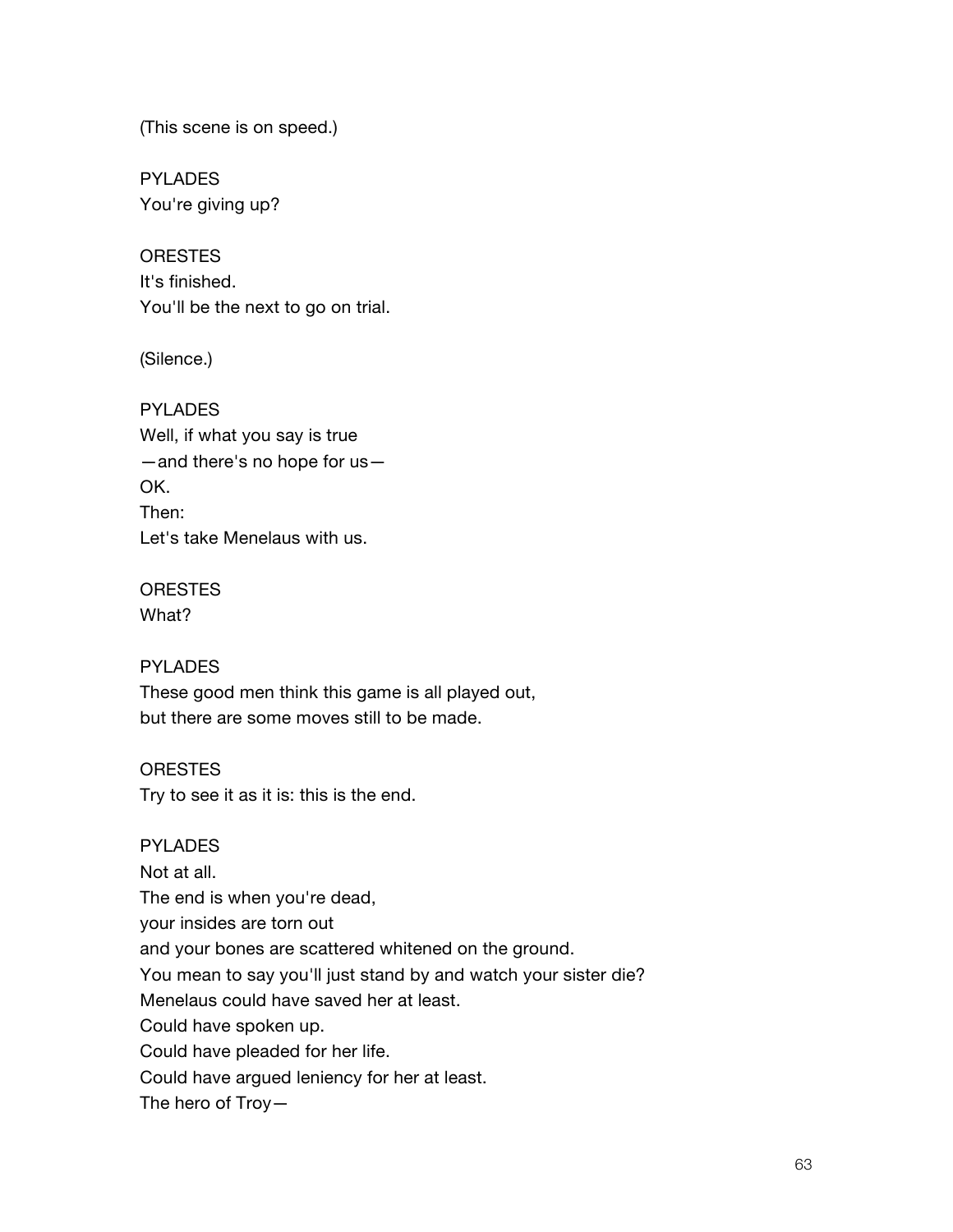could have spent some little credit on behalf of your sister, instead of hoarding it all for himself and for his wife Helen. But—tell me, Orestes you wouldn't want to hurt him?

**ORESTES** I'd hurt Menelaus if there were any way.

**PYLADES** The way is there. We only have to take it.

**ORESTES** What way?

PYLADES Cut Helen's throat.

**ORESTES** Cut Helen's throat.

PYLADES Right.

**ORESTES** Now I feel dizzy.

(He sits.)

**ELECTRA** Cut Helen's throat....

PYLADES The act itself would give me pleasure, and whose fault is all this if it isn't Helen's fault?

**ORESTES** You blame it all on her?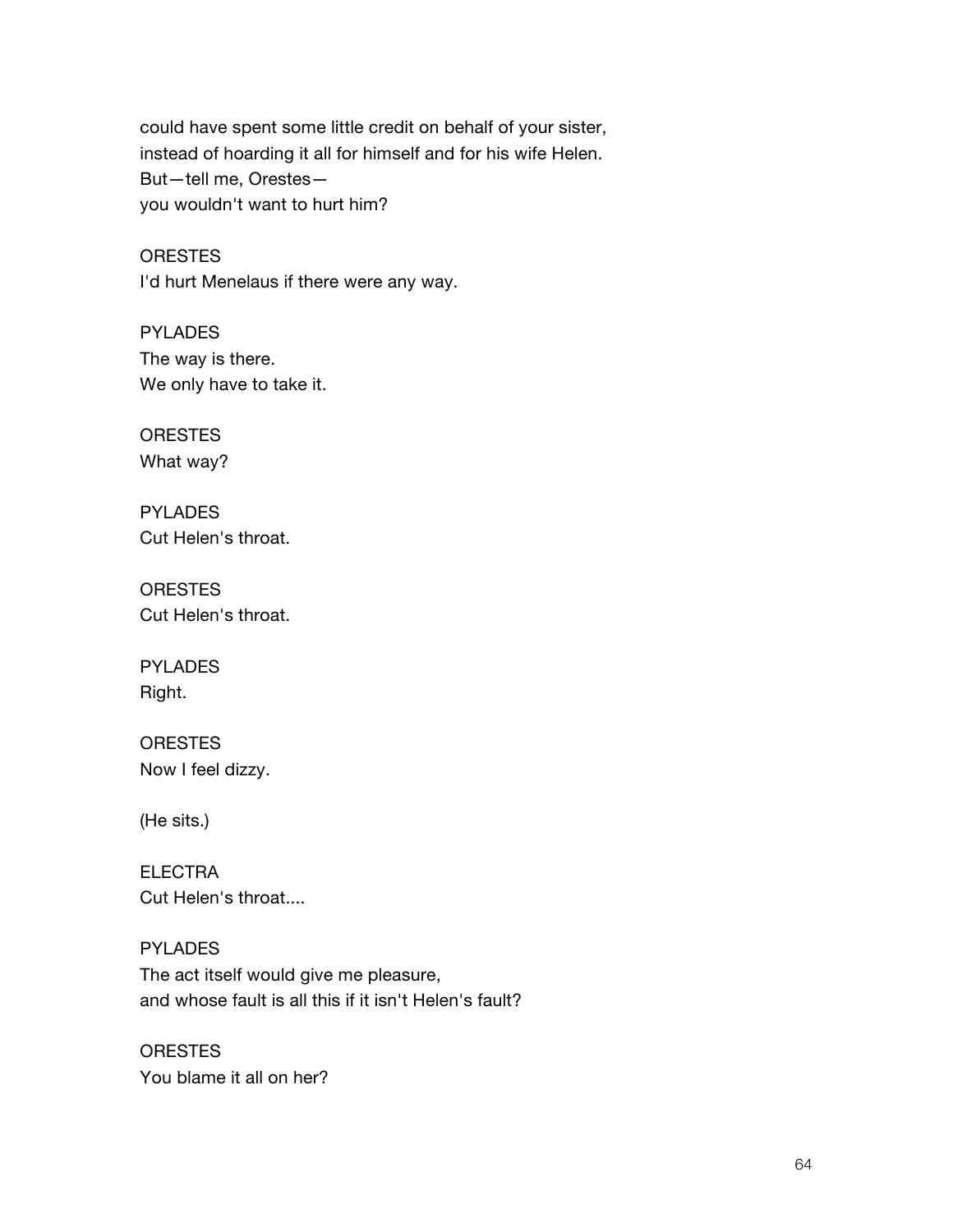PYLADES No one would disagree with that. Who do you think they all gossip about?

**ORESTES** They gossip about everything.

**ELECTRA** Cut Helen's throat....

(Silence.)

**ORESTES** What sort of scheme is this?

PYLADES If justice is what's wanted, let's have justice.

**ORESTES** This isn't justice.

PYLADES This is a just revenge.

**ORESTES** Yes, you mean: if we're going to die, let's bring them all down with us.

PYLADES But then: Why speak of dying?

**ORESTES** (Shouting.) We are going to die, Pylades. Is nothing clear to you in your mind? We're going to die!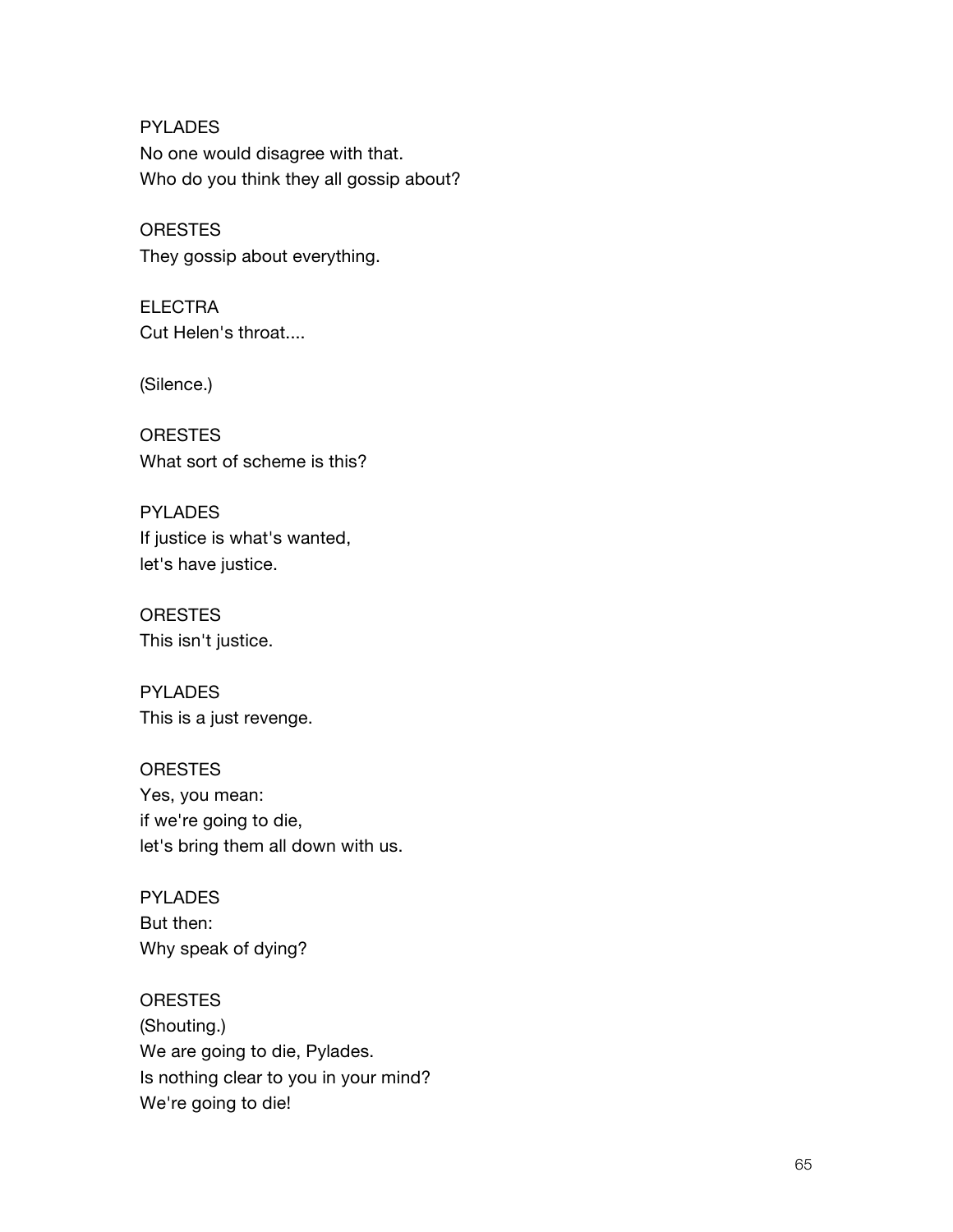PYLADES (Shouting.) Not necessarily.

(Quietly.)

Think it through. Let's say, after we kill her, we kidnap her daughter.

ELECTRA (Musing.) Hermione.

PYLADES Lure her to us, hold her as a hostage.

ELECTRA (Coming alert.) Use her for safe passage out of town.

PYLADES For all three of us.

ELECTRA This is the way to save your life, Orestes.

**ORESTES** To save my life....

PYLADES This is the way to save your sister's life. It comes to this: you have a choice now between your sister's life and Helen's. Which one will you sacrifice to save the other?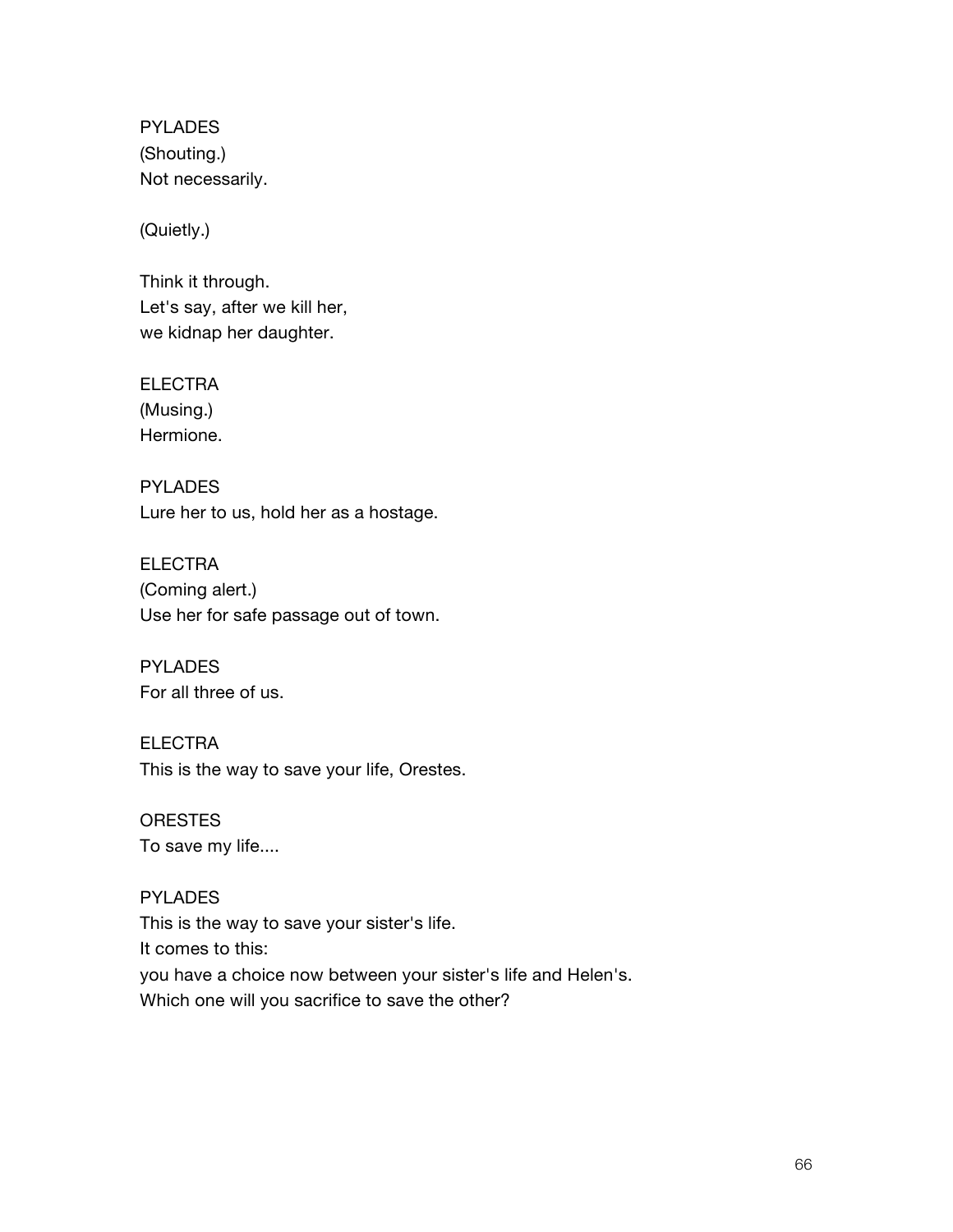ELECTRA I can't believe it's right, finally, after all this, for you to sacrifice your life to save Helen.

# **ORESTES**

This is my choice?

#### PYLADES

You do something in the world. You take an action. That's a commitment. You have to see it through, you know? You bring other people along with you, you have an obligation. Some people think you can go through life saying. oh, I take it back, no, I apologize, that isn't what I meant at all. Let's start all over again. Some people think: well, I can always take it back. But that's not the case. Some things, it happens just like that—

(Snaps his fingers.)

And that's a done deal. That's where you are in your life.

(Silence as he lets this since in, then:)

It's going to be all right. You'll see how fast Menelaus meets our demands, when he sees his wife in a pool of blood and a knife at his daughter's throat. And everyone who sees this will know that finally justice has been done.

ELECTRA This is so clear.

**ORESTES** We start this all over again?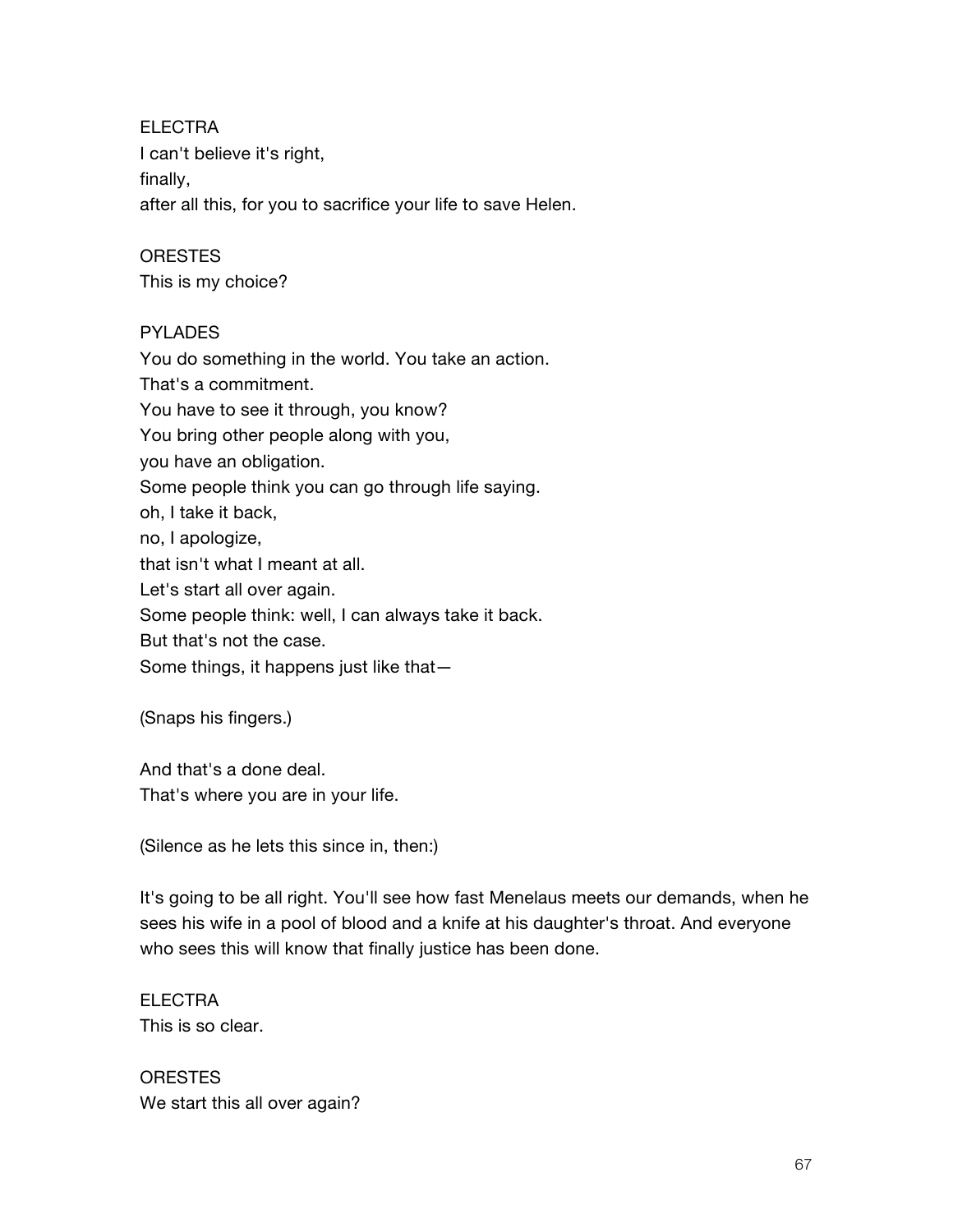(Beat.)

**ELECTRA** This is the right thing, Orestes. This feels right to me.

(Long silence: slow motion.)

#### PYLADES

I've tried to think of this as you would yourself. The kind of person you are those qualities that first drew me to you to be your friend. I've tried to put myself in your place. And this is right for you.

#### ELECTRA

Listen to him, Orestes. this is a person who knows the world and how it works. This is a person you can count on.

#### **ORESTES**

I don't feel well. We've come full circle. We'll take some time to think this through.

# PYLADES

There's no time.

#### **ORESTES**

I don't know. I'm not thinking clearly now. We need some time.

# PYLADES

There wasn't time after you made your first move! This is it. Make your next move.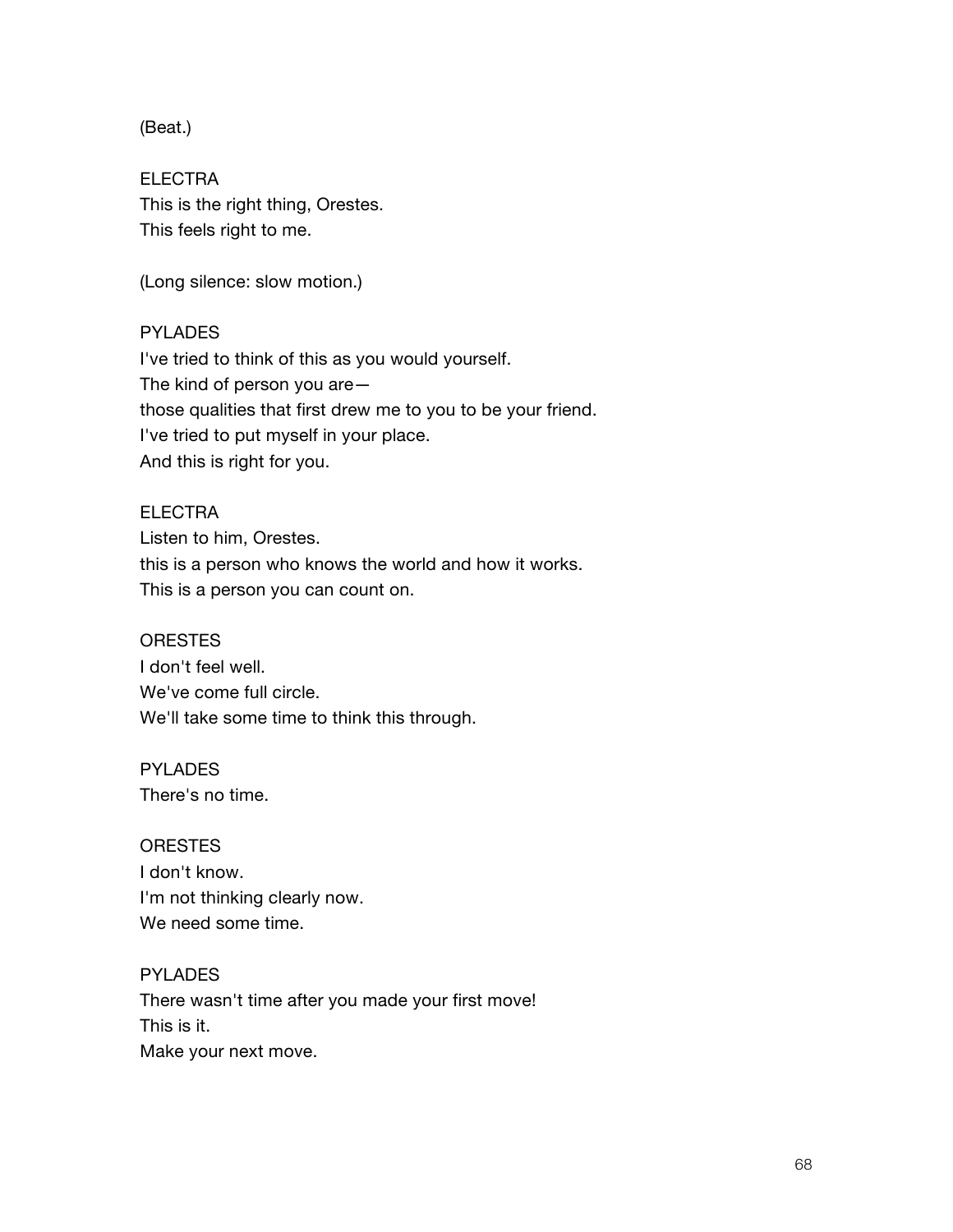ELECTRA Let's do it. Let's do this.

# PYLADES (Quietly.) What kind of man would throw away his sister's life?

(Silence.)

**ORESTES** (Quietly.) I'll go along with it.

(They all exit. It is very quite. Silence. The men are in bed.)

WILLIAM Do you think forgiveness is possible?

# **JOHN**

Uh, primarily, uh, uh, the, uh, the...primarily the question is does man have the power to forgive himself. And he does. That's essentially it. I mean if you forgive yourself, and you absolve yourself of all, uh, of all wrongdoing in an incident, then you're forgiven. Who cares what other people think, because uh...

#### WILLIAM

Was this a process you had to go through over a period of time. Did you have to think about it?

#### JOHN

Well, no. Not until I was reading the Aquarian gospel did I, did I strike upon, you know I had almost had ends meet because I had certain uh you know to-be-or-notto-be reflections about of course what I did. And uh,

WILLIAM I'm sorry, what was that?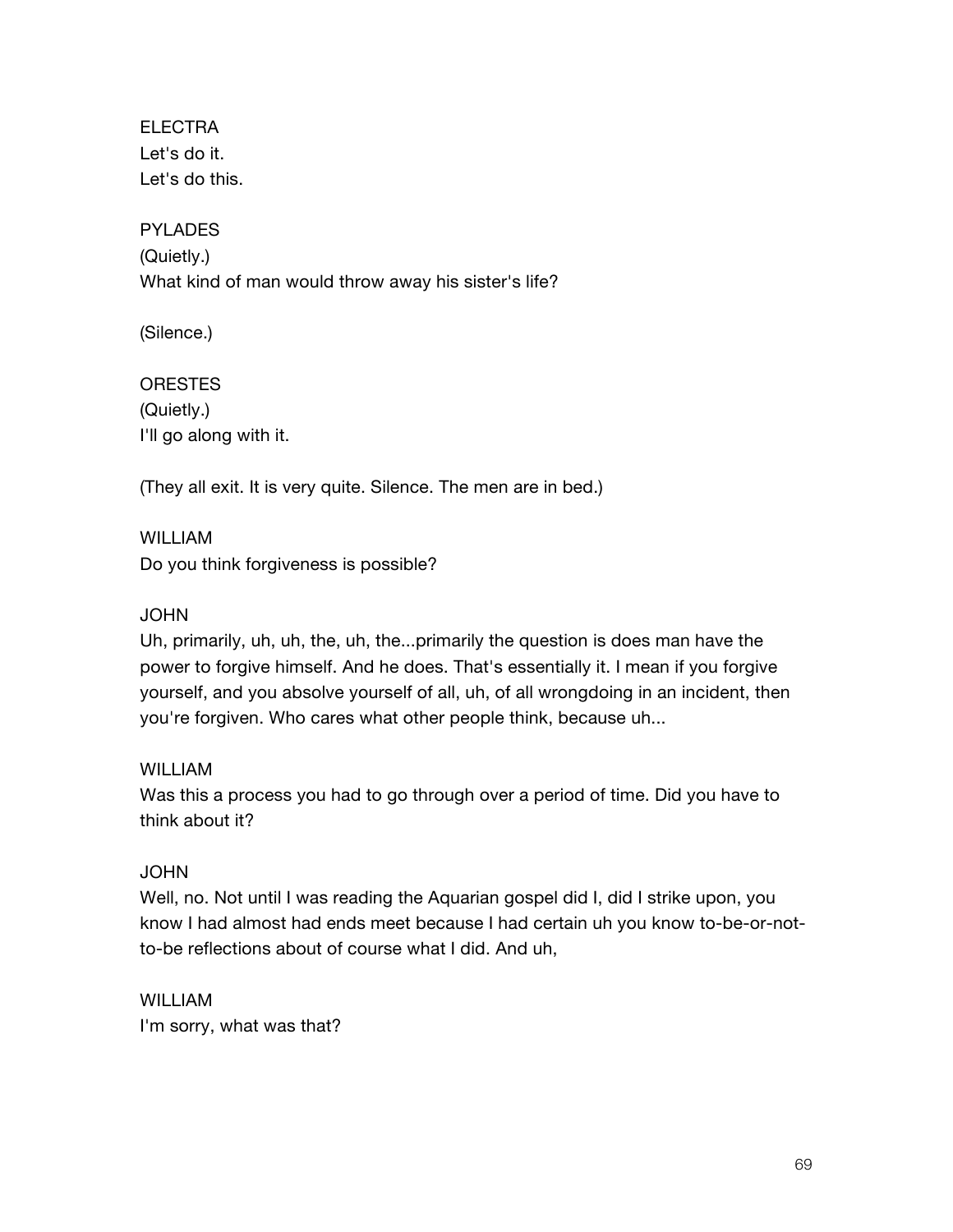#### JOHN

Triple murder. Sister, husband. Sister, husband, and a nephew, my nephew. And uh, you know, uh, manic depressive.

# WILLIAM Do you mind my asking what instruments did you use? What were the instruments?

JOHN It was a knife. It was a knife.

WILLIAM Knife?

JOHN Yes.

WILLIAM So then, the three of them were all...

JOHN Ssssss...

(points to slitting his throat)

like that.

# WILLIAM

So, uh, do you think that as time goes by, this episode will just become part of your past, or has it already...

#### JOHN

It has already become part of my past.

#### WILLIAM

Has already become part of your past. No sleepless nights? No...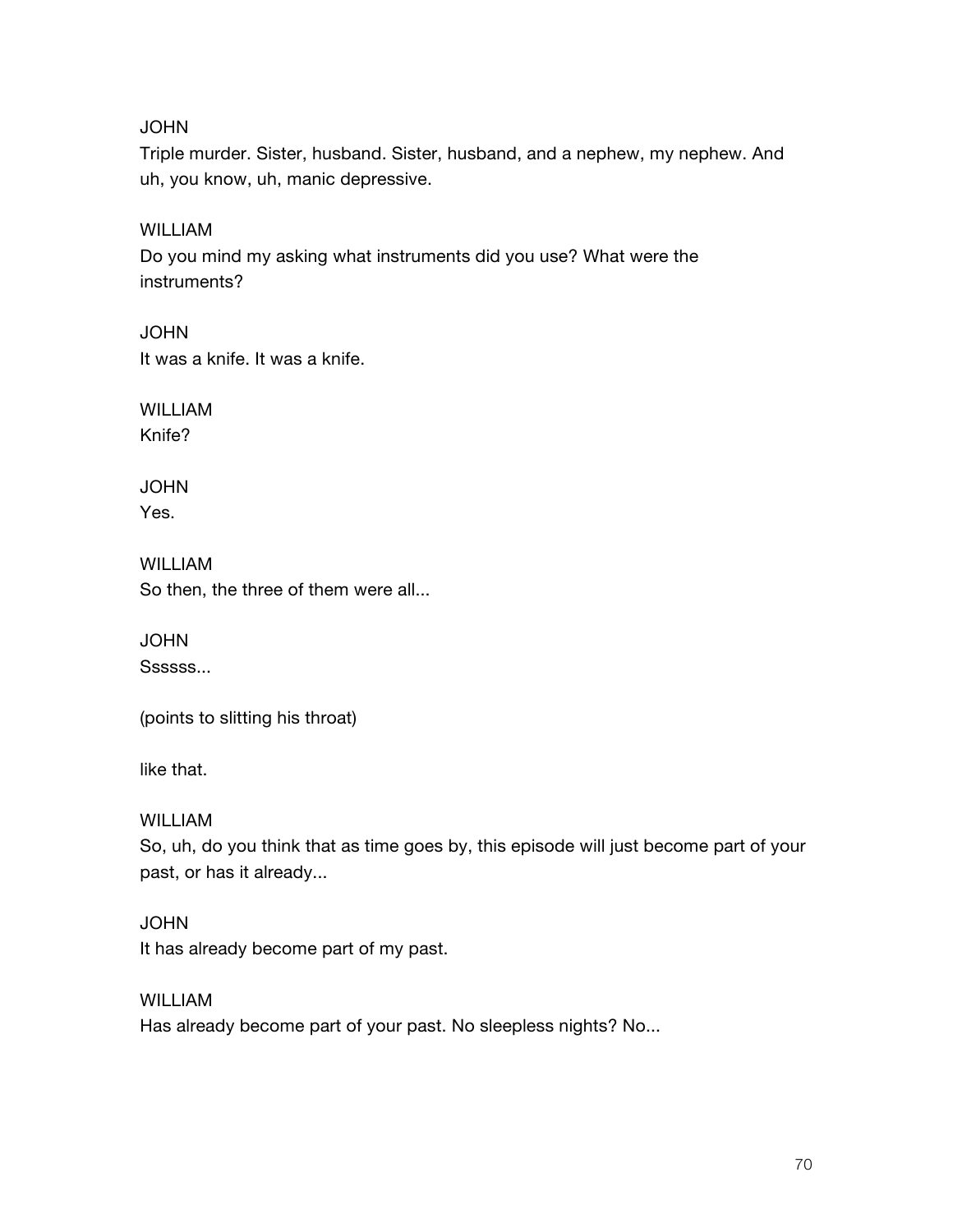#### JOHN

Aw, no. In the first three or four years there was a couple of nights where I would stay up thinking about how I did it, you know. And what they said...they told me later there were so many stab wounds in my sister and I said no, that's not true at all, you know. So I think I had a little blackout during the murders, but uh...

#### WILLIAM

I'm sorry, they said there were many stab wounds....

#### JOHN

Well, uh, they said there was something like thirty stab wounds in my sister, and I remember distinctly I just cut her throat once. That was all, you know, and I don't know where the thirty stab wounds came from. So that might have been some kind of blackout thing. You know, I was trying to re- re- re- uh, re- uh, uh, resurrect the uh, the crime—my initial steps, etc. You know, and uh, and uh, I took, as a matter of fact, it came right out of the, I was starting the New Testament at the time, matter of fact I'm about the only person you'll ever meet that went to, to do a triple murder with a Bible in his, in his pocket, and, and, listening to a radio. I had delusions of grandeur with the radio. Uh, I had a red shirt on that was symbolic of, of some lines in Revelation, in the, in the New Testament. Uh I had a red motor...as a matter of fact, I think it was chapter 6 something, verses 3, 4, or 5, or something where uh it was a man, it was a man. On a red horse. And, and, a man on a red horse came out, and uh, and uh uh, and he was given a knife, and unto him was given the power to kill and destroy. And I actually thought I was this person. And I thought that my red horse was this red Harley Davidson I had. And I wore...it was just, you know, it was kind of a symbolic type of thing. And and and uh, you know, uh after the murders I thought the nephew was, was the, was a new devil or something, you know. This, this is pretty bizarre now that I think back on it. I thought he was a new devil and uh, uh. I mean basically I love my sister, there's no question about that. But at times my sister hadn't come through uh for me. You know and I was in another, one of these manic attacks. And uh, and uh, uh, uh, you know, uh, I was just uh, I was just you know, I mean I was fed up with all this you know one day they treat me good and then they tell all these other people that I was a maniac and watch out for me and etc. and like that. And uh, uh, so I went to them that night to tell them I was all in trouble again, you know, and could they put me up for the night, you know, and they told me to take a hike and uh so uh, believing that I had the power to kill, uh you know, that was that for them. You know. I mean when family turns you out, that's a real blow. You know. But uh, back to the original subject of forgiveness. If I forgive myself I'm forgiven. You know that's essentially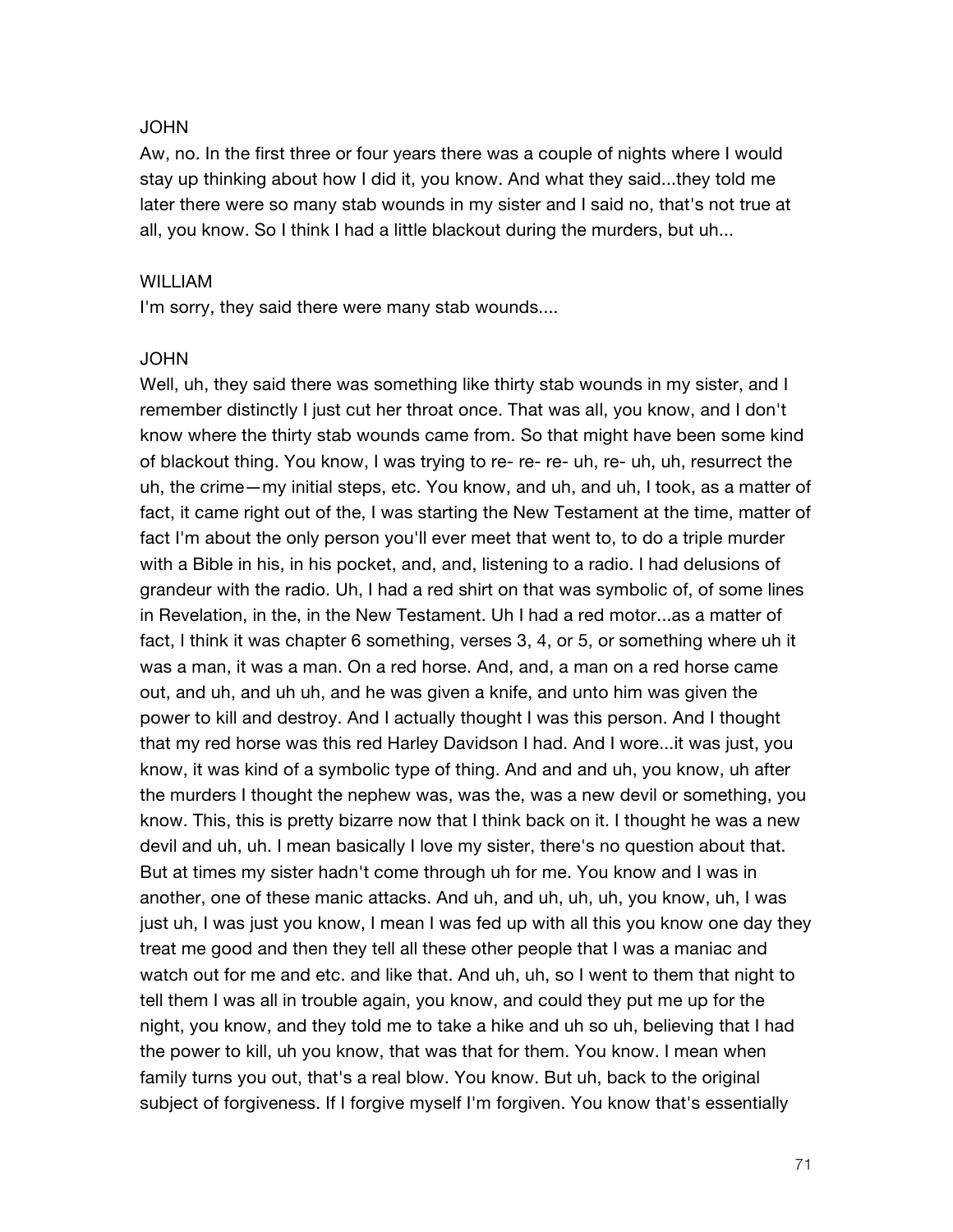the answer. I'm the captain of my own ship. I run my own ship. Nobody can crawl in my ship unless they get permission. I just (he nods) "over there." You know. "I'm forgiven." You know. Ha-ha. You know. (Laughs.) It's as simple as that. You know. You're your own priest, you're your own leader, you're your own captain. You know. You run your own show, a lot of people know that.

NOD What do you think of the soaps?

JOHN What?

NOD The soaps.

JOHN You mean the daytimes?

NOD Right.

JOHN They're OK.

NOD

I think they're wonderful. I think the clothes could be better, and they could use some comic relief, you know, but otherwise I think they're wonderful. Although, of course, I guess they could use some more fantasy. You know. In times like these, we need a little more "I wanna be," and not so much "I am."

JOHN Unh-hunh.

NOD

I think it's incredible how much excellence you see in the scenes.

JOHN Unh-hunh.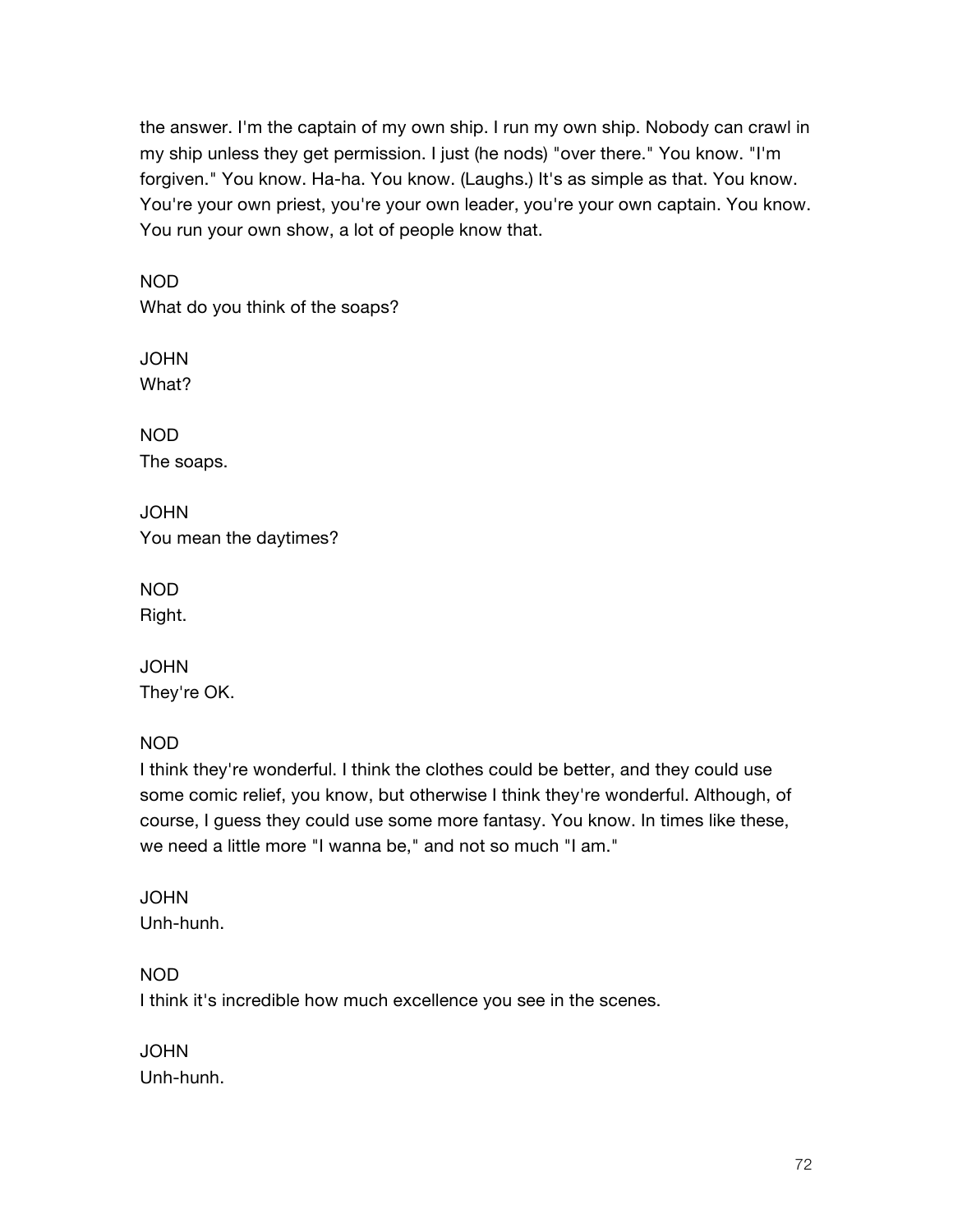# NOD

Although I think they could have more minority representation. And I think they should move faster. You know, they should have shorter stories—beginning, middle, end, like that, and not just have the same story go on for a year or something. I mean they get lost in the past, they don't quite catch up with the times. You know, I like to see some stuff going on, I don't just want to watch my next door neighbors.

Do you think they're too believable?

JOHN No.

WILLIAM Yes, I do. That's what I would say.

# NOD

I'm a little tired of seeing spouses coming back from the dead all the time and plots with missing babies. I think that's a little too obvious.

# JOHN

To me, my only complaint would be that most shows are overly lit.

NOD Too bright.

JOHN Exactly.

(Horrible cries from off. The Phrygian enters at a dead run shouting, first to the men in bed, and then, as they enter, to the nurses.)

PHRYGIAN (Speaking at breakneck speed.) Oh god, god Trojans, women, children, slaves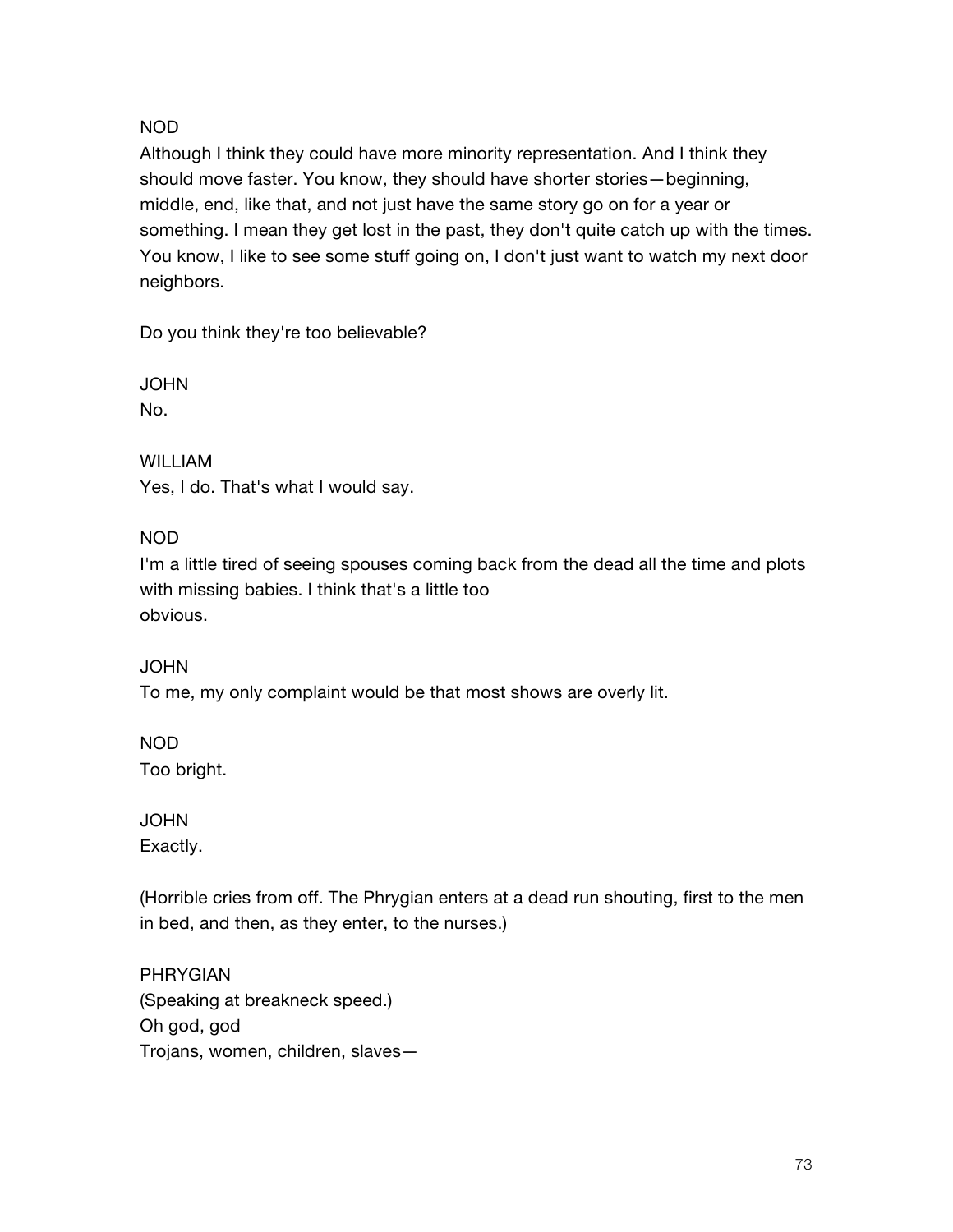terror screaming fall upon you from the sky cut your knees cut women come home

NOD Who's this?

WILLIAM This is Helen's servant.

NOD

Oh.

PHRYGIAN Oh, hill of Tigris, sacred city, poets, learned men, temples, courtyards, little, little fountains children play for pride more than rubble stone from stone courtyards, bedrooms opened to the sky graves and craters all for Helen

(The nurses grab him and hustle him to bed; he continues, taking his time to speak distinctly.)

These are men, mind you. They threw their arms around the lady's knees, begging for their lives.

And then, suddenly, they attack.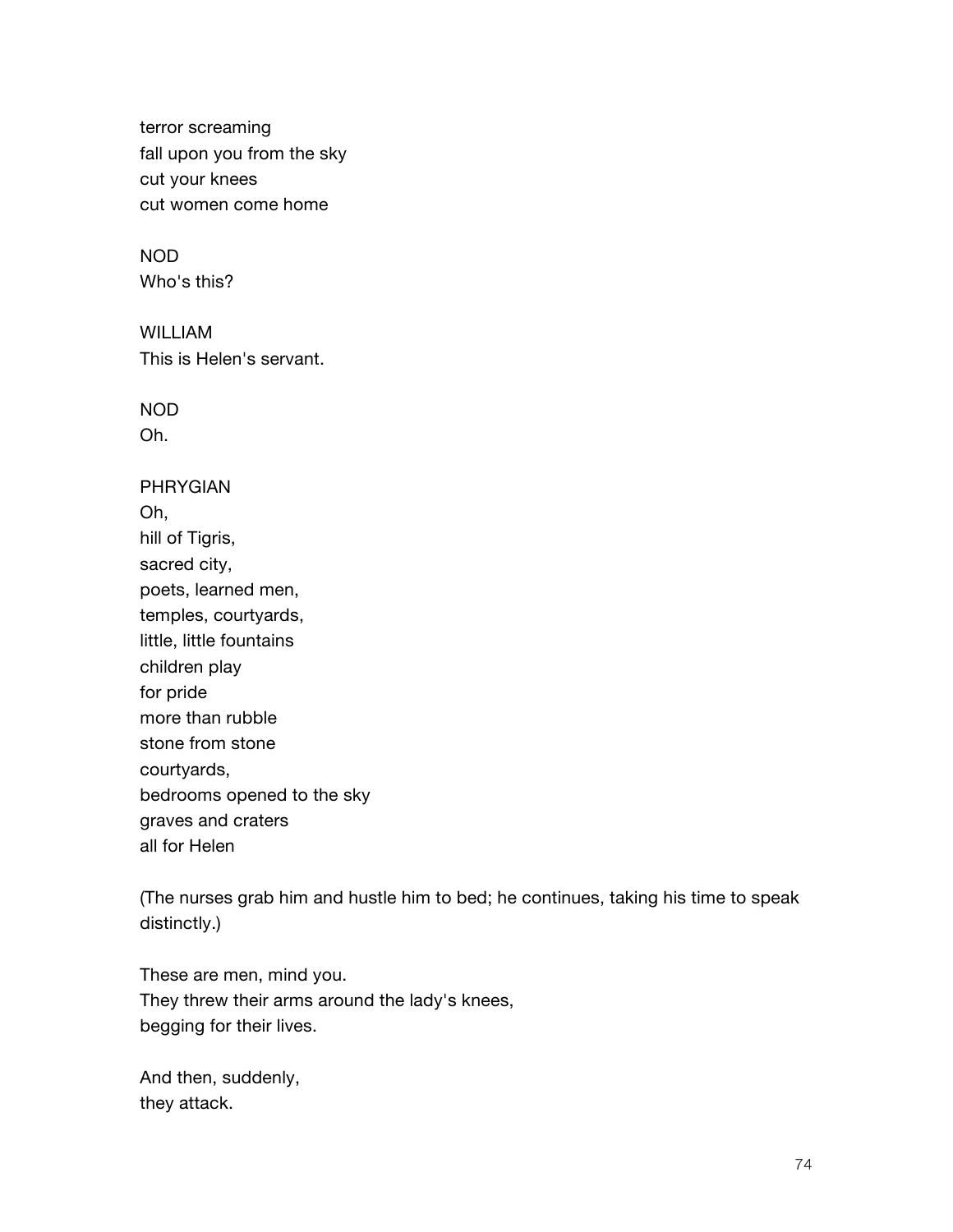Suddenly there is terror. Suddenly confusion. Suddenly the servants scatter in all directions, crying out:

(Resuming breakneck speed.)

Lookout, lady! too late too late. Lookout, lady! As they run. Lookout, lady! rush away, falling, stumbling stairs cry out: Treachery! Treachery!

And it is done.

(The nurses give him an injection.)

NURSE 3 It's OK now. Tell me quietly. Where were you.

PHRYGIAN next to her, fanning her a round feather fan gentle breeze

(Smoke has begun to fill the stage. He is beginning to go to sleep.)

her hand reached up her fingers wound themselves around the fan caught up in feathers let her yarn fall to the floor

And Orestes shouting to the slaves to go They fell on her like wild boars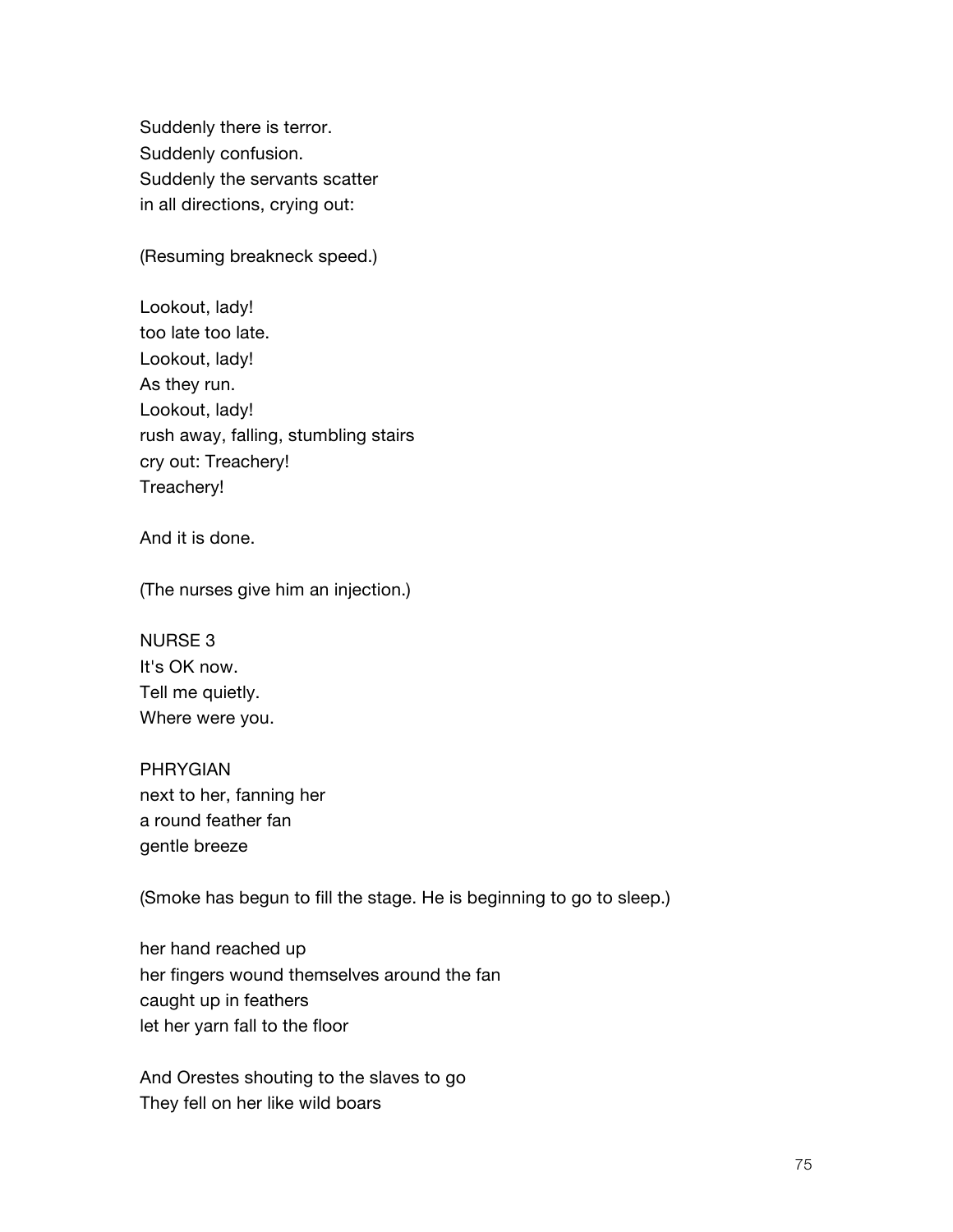like wild boars come snuffling through the woods and screaming Die!

(Spent.)

the lady screamed, snow white arms reaching out Her fingers caught in her own hair tearing out her hair collapsing to the floor

(He is close to sleep now.)

But then, just as she sank to the ground, Hermione came in

(More smoke.)

the men stopped as for an instant from respect and shame

#### But

then they turned and seized the girl their new victim

When suddenly Helen vanished.

(He's very sleepy now, partly dreaming.)

Vanished. They turned around she was gone. As though she passed right through the roof.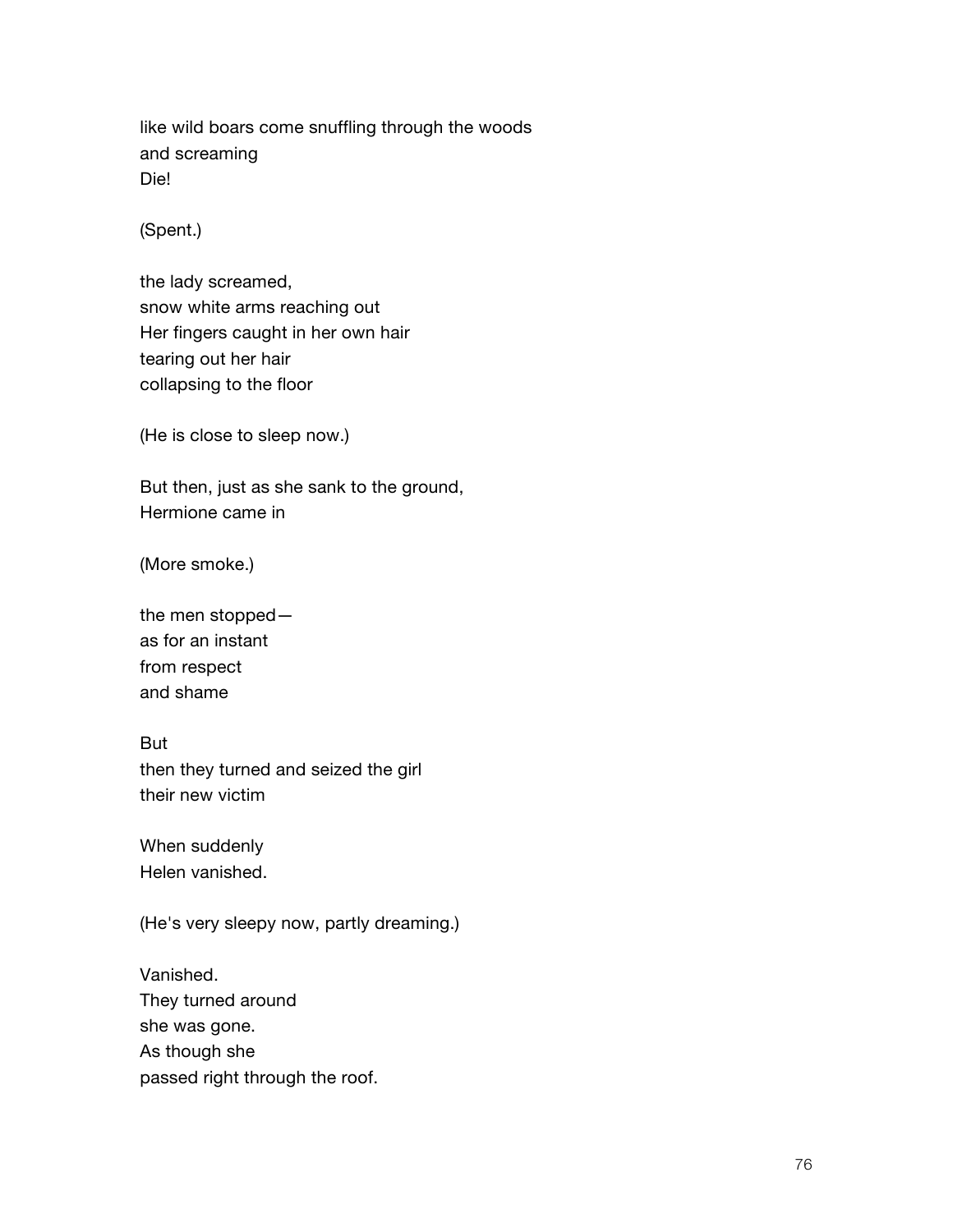And she was gone. As though stolen by the gods.

The cause of wa has been removed is gone— And all that's left is ruin.

(He is asleep.)

#### NOD

There was a guy checked in here once, were you on the floor then? who had this old shoebox full of female genitalia. Did you see that? He had nine vulvas. This is a true story. Most were dried and shriveled, though one had been sort of daubed with silver paint and trimmed with a red ribbon. Another one, the one on top, seemed really fresh. He had part of the mons veneris with the vagina and anus attached. And when you looked real close you could see little crystals on it, he had sprinkled it with crystals of salt.

Another box, he had four noses, human noses, and there was a Quaker Oats box with scraps of human head integument.

And several pairs of leggings he had made, and a vest that he had made from the torso of a woman, tanned like leather, with a string on it so you could pull it up and wear it, breasts and all.

And masks that he had made by peeling the faces from the skulls of different women. Of course they had no eyes, just holes where the eyes had been. But the hair was still attached to the scalps. A few were all dried out, but some of them had been treated with oil, to keep the skin smooth and lifelike, and some had lipstick on their lips. If you had known them, and you had seen their masks, you would have recognized them.

(Menelaus rushes in—in a panic—his bodyguard behind him.)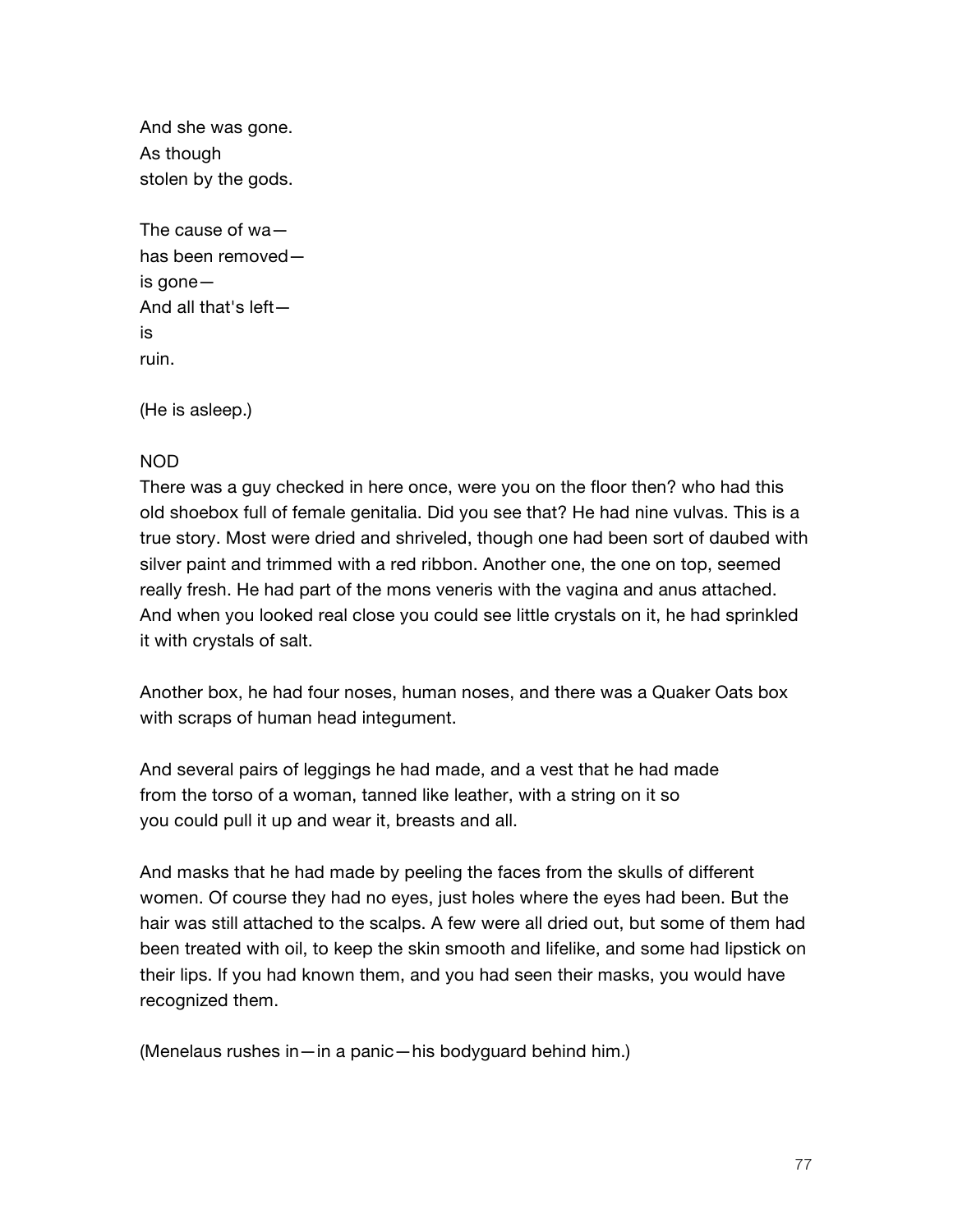**MENELAUS** What's happened here? Where is my wife?

(The palace is in flames. Smoke fills the stage. Dimly visible through the smoke, Orestes and Pylades appear on the roof of the palace. They have Hermione between them. Orestes holds a knife at her throat. Further back Electra stands, holding a torch.)

**MENELAUS** Who let this happen? Is that my daughter?

(Instantly out of control.)

What the fuck is this, Orestes, you fucking madman. Who let him up there? Get your fucking hands off her, Orestes. How did they get up there? Get him the fuck down here. What the fuck do you think you're doing?

#### **ORESTES**

Do you want to ask your questions, Menelaus, or do you want me to give you some answers first?

**MENELAUS** What the fuck sort of question is that?

# **ORESTES**

In case it is of any interest to you, I am going to kill your daughter.

# **MENELAUS**

I am going to have your fucking ass, Orestes. You are dead meat, you fucking nut case, Who the fuck let him up there? You won't walk away from this alive.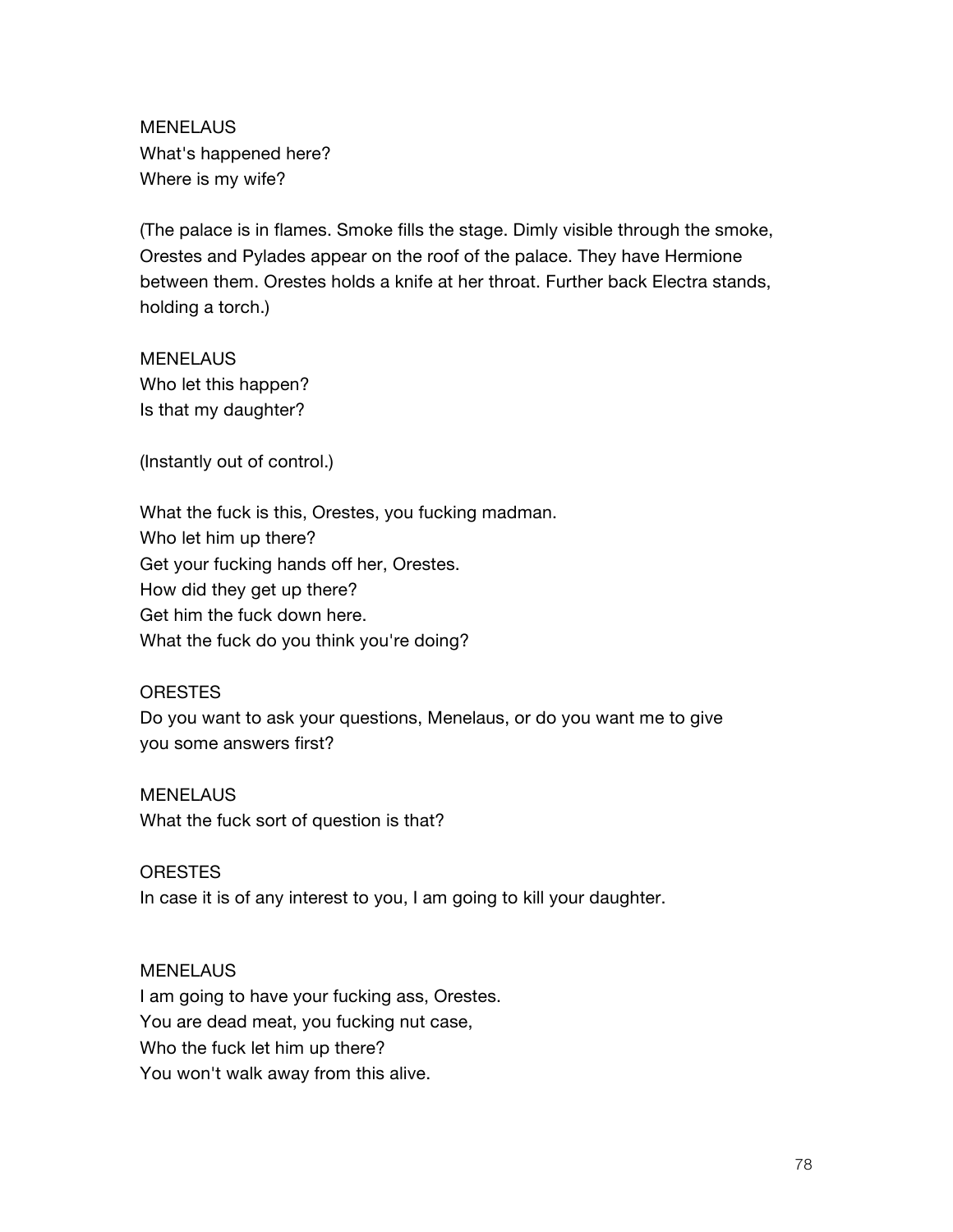#### **ORESTES**

No, I'm not walking anywhere, until I've burned this fucking house down, and you've brought in a helicopter to fly us out. Otherwise, your daughter is dead meat.

MENELAUS What have you done with Helen?

**ORESTES** I don't remember.

**MENELAUS** Don't fuck with me!

**ORESTES** I think she's gone.

**MENELAUS** Gone where?

**ORESTES** I think she's gone to heaven.

**MENELAUS** Don't fuck with me, Orestes.

**ORESTES** (Very offhand, chilling.) Really, I think she's gone to heaven. I meant to kill her. I really did. But then the gods came down and spirited her away. Something like that.

**MENELAUS** Where is she?

**ORESTES** You don't believe me? You don't think the gods would do that for her?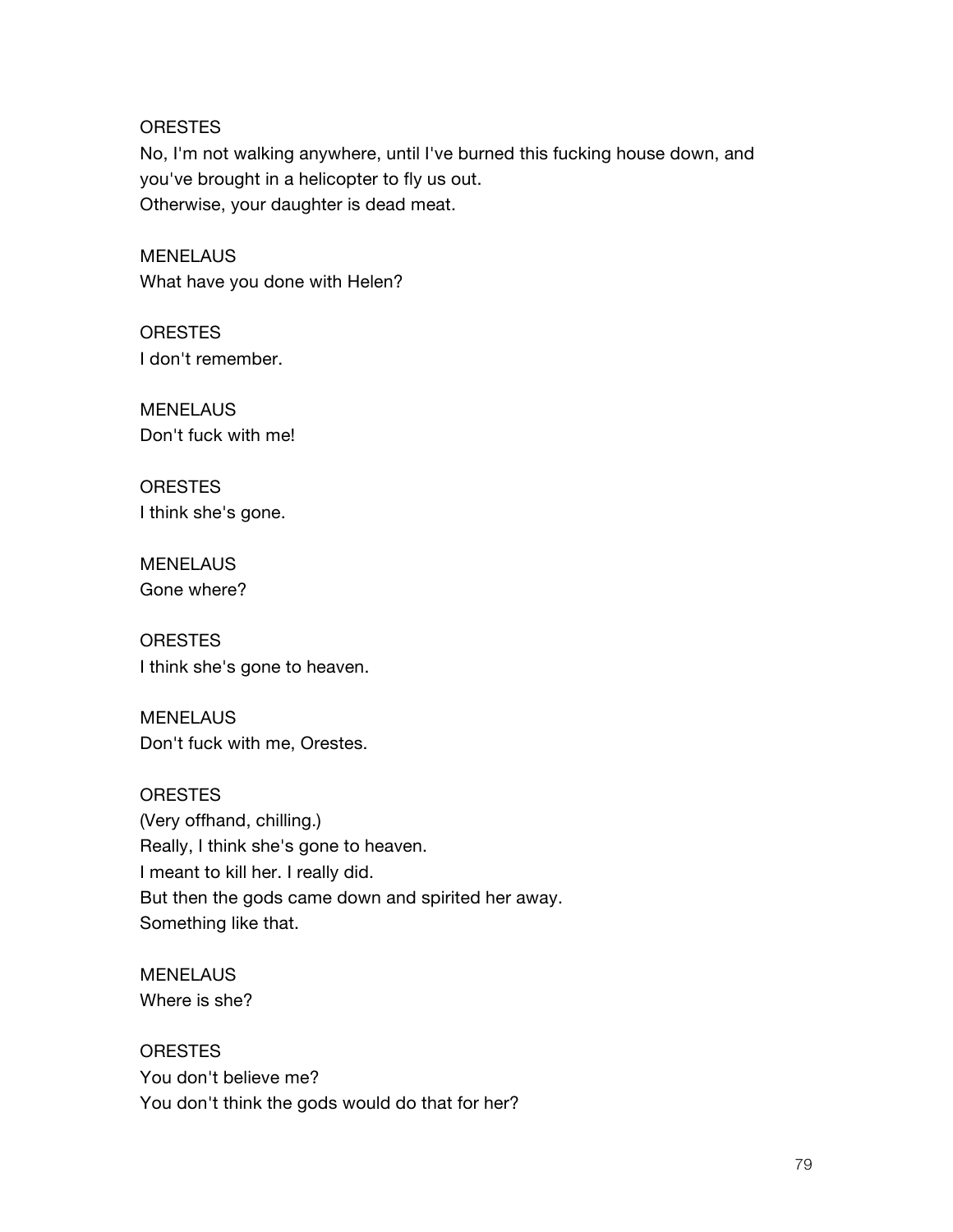I can't help what you think, Menelaus. She's disappeared.

#### **MENELAUS**

You surrender her body to me for burial, or I'll fuck you up.

#### **ORESTES** (Screams.)

I didn't kill her.

(Controlled.)

Now your daughter: that's another matter.

I'm going to cut her throat right before your eyes unless you arrange to get us out of here.

(Fire now everywhere.)

**MENELAUS** (Turning to the others on stage, in a quiet but urgent tone of voice.) Can't you get someone up there?

**ORESTES** What is your answer, Menelaus?

**MENELAUS** Haven't you had enough of killing?

**ORESTES** I never get enough of killing whores!

**MENELAUS** I'll have his fucking ass!

(Sounds of helicopter. Police and fire lights. Loudspeaker voice with instructions to "stand back," "stand back from the car," "get back there!" etc.)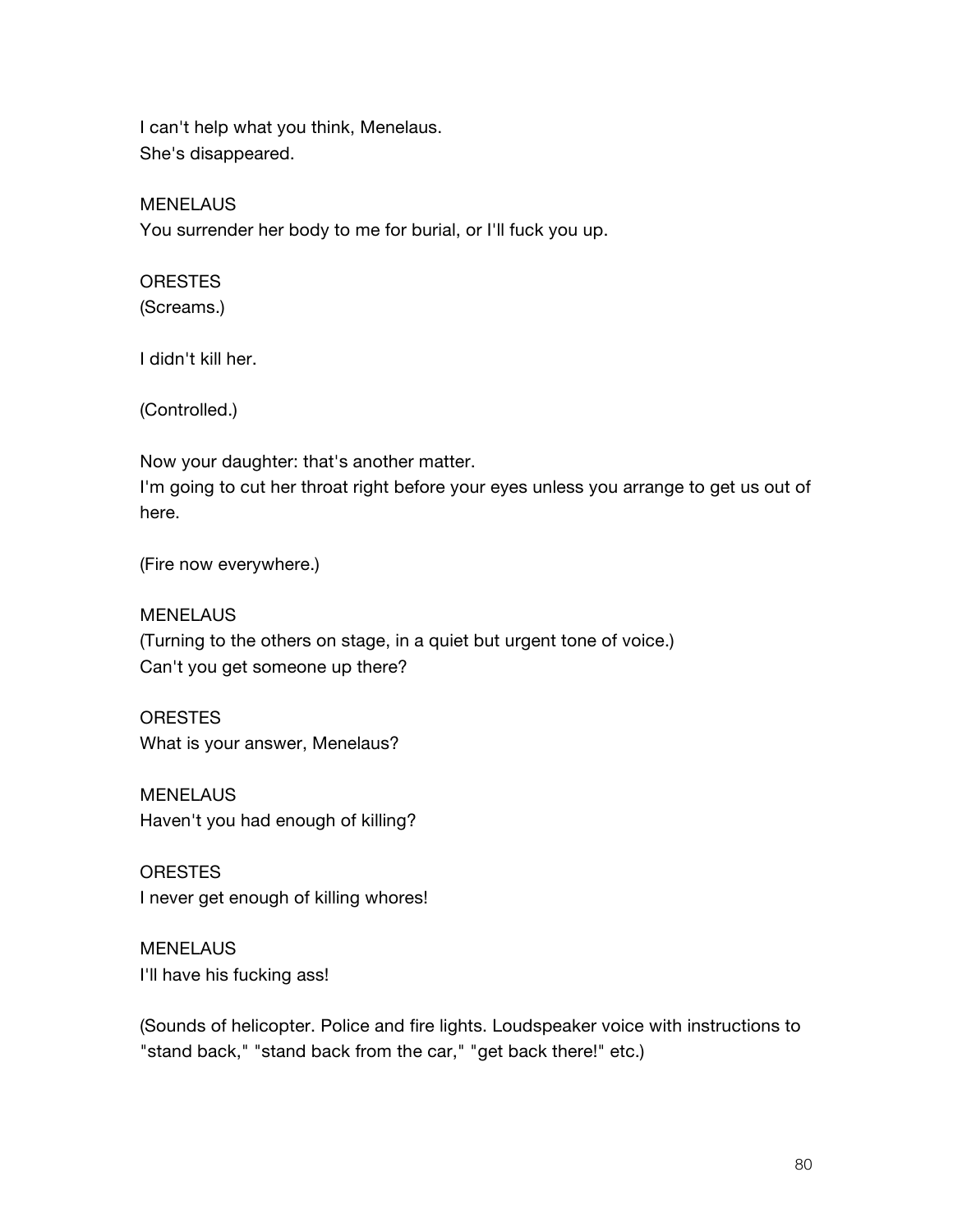**MENELAUS** Go ahead and kill her, then, you fuck. I'm giving you nothing! You think you can jerk me around!

**ORESTES** OK, I will!

**MENELAUS** No, no, for god's sake.

(Uncontrolled weeping and wailing and crying out.)

Oh, god, he's got my daughter up there.

(Collapsing to his knees weeping.)

This fucking madman has my daughter.

(The voice of Apollo over a loudspeaker.)

APOLLO All right. That's enough. Everyone stay calm. This is Apollo speaking. Put down your knife, Orestes. And listen, all of you,

(Apollo enters. He wears a conservative gray suit. With him is Helen, now in the form of a giant blow-up fuck-me doll. Apollo's voice continues to be miked so that he can speak very quietly, in the manner and accent of the current American president, and his voice still fills the theatre.)

to what I have to say. Let's hope things have not gone so far that not even a god can put things to right!

(He smiles at his own little tension-relieving joke.)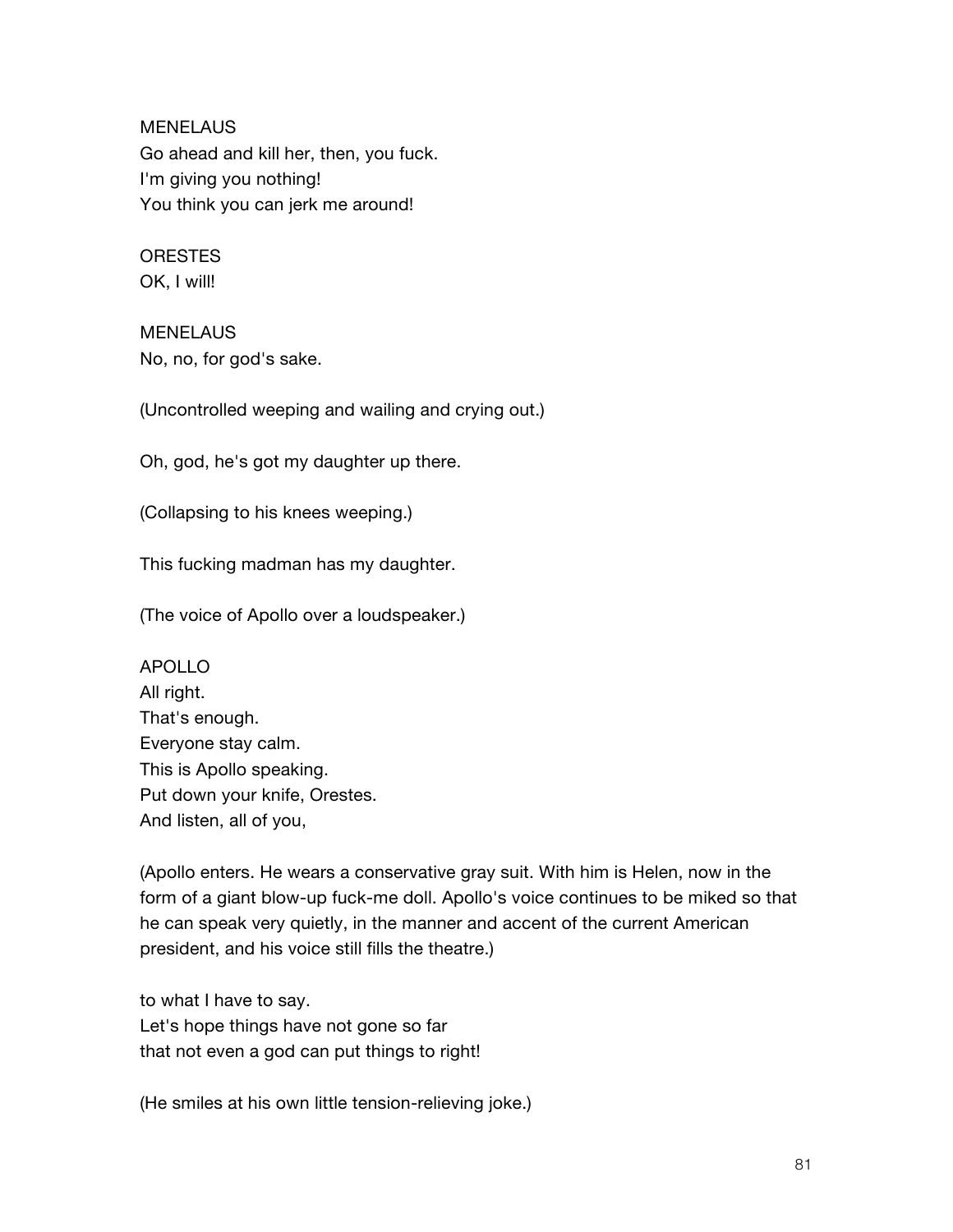You see, with me, I have Helen. Orestes, as you can see, did her no harm. I rescued her, at the command of Zeus, her father. Understand: because Zeus is her father, Helen could not die although she has gone to heaven, having caused enough anguish here below. She will take her place there in the sky, like a beautiful, bright star, a guide to mariners forevermore. Such is Helen's end. You see how things work out, when you approach things with a little patience and goodwill, some thought to the long term good of all a sense of charity, respect, a due regard for the good opinion of mankind.

Indeed, what you see written in the stars can as well be rewritten with a sense of what is right, with a sense of warmth and compassion.

That's why I say to all of you here: watch. and learn.

(The city goes on burning, even as Apollo speaks. And, one by one, those who listen to him become bored and stop listening. The nurses are the first, returning to a game of mah jong.)

Orestes, for example: henceforth, it is ordained that he will take a long trip. And when he returns to the city of Athens, he will be ensured a fair and impartial trial. I myself will preside. And see to it that he is not unduly punished.

(Looking around, hands outstretched.)

Let us not forget, after all, who he is, and the family that he comes from.

(Nod turns on the radio, and now we hear, under Apollo's voice, music.)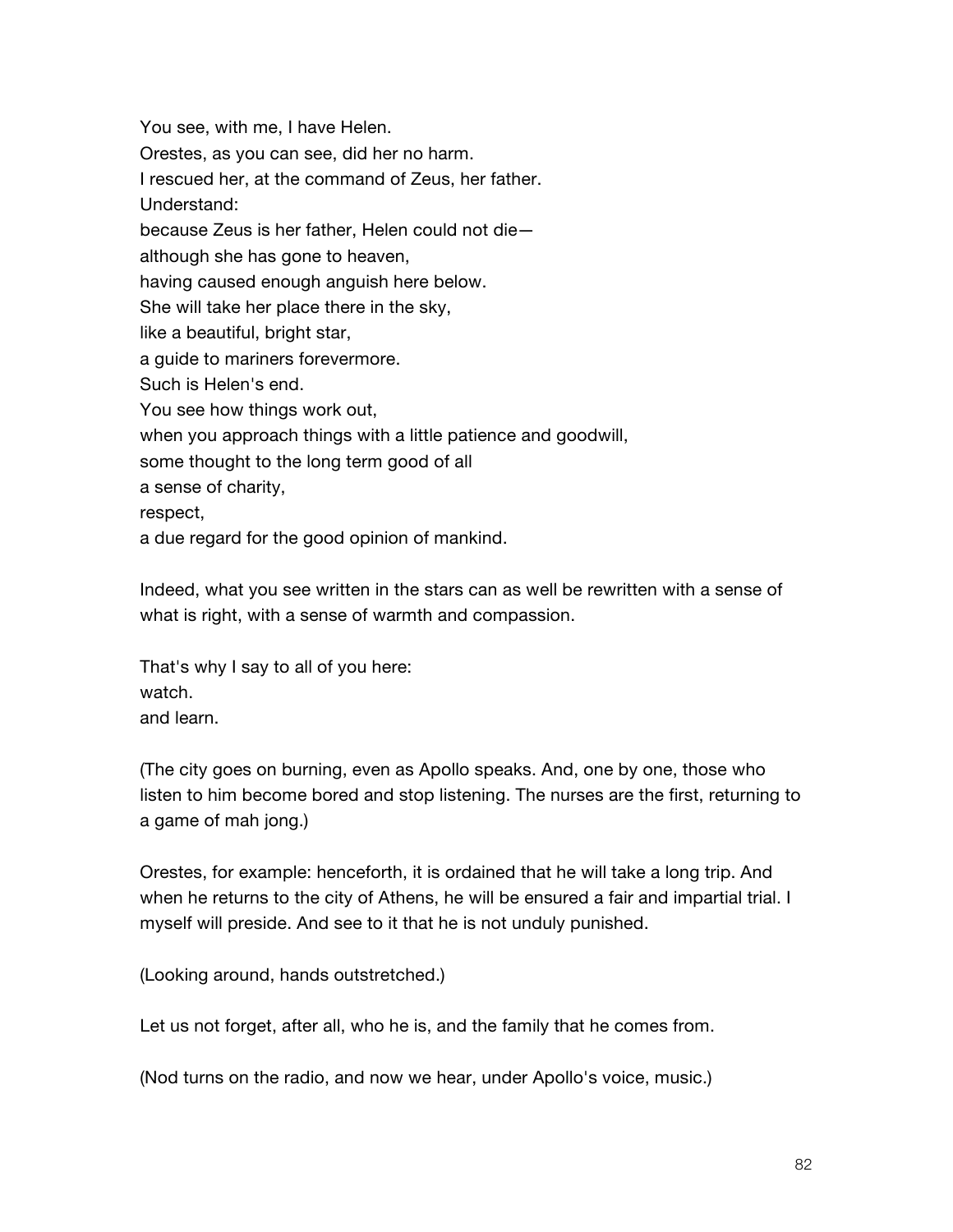In time to come, Orestes will marry Hermione. And the two of them will live in great joy together.

As for Electra, a life of wedded happiness awaits her, too, with her husband Pylades.

(One by one, all but Apollo take seats, or lie down or wander out.)

And Menelaus will leave the rule of Argos to Orestes. Menelaus himself will reign in Sparta—the rightful dowry of his beloved wife Helen.

This is a land whose citizens have always believed, and still believe today, that they have a heritage, they have a civilization and a culture, a set of practices and well known customs values and ideals that are the rightful envy of the world. This is what I believe. The traditions that help them make a world that will endure as long as their faith and their goodwill remain intact and they share their gifts with all those in the world born less fortunate than they. Then may we say with confidence truly this is a blessed people, the rightful envy of the world.

(Apollo is left alone on stage. His bodyguards pick him up unceremoniously like a piece of furniture—and carry him out. The city remains a smoking ruin, a smoldering fire. The quiet of a hospital ward. The music on Nod's radio continues—like the music that continues on the radio after a car wreck. Nurse 3 goes to one of the beds.)

NURSE 3 Are you William?

**JOHN** Over there.

NURSE 3 I've come to change your dressing.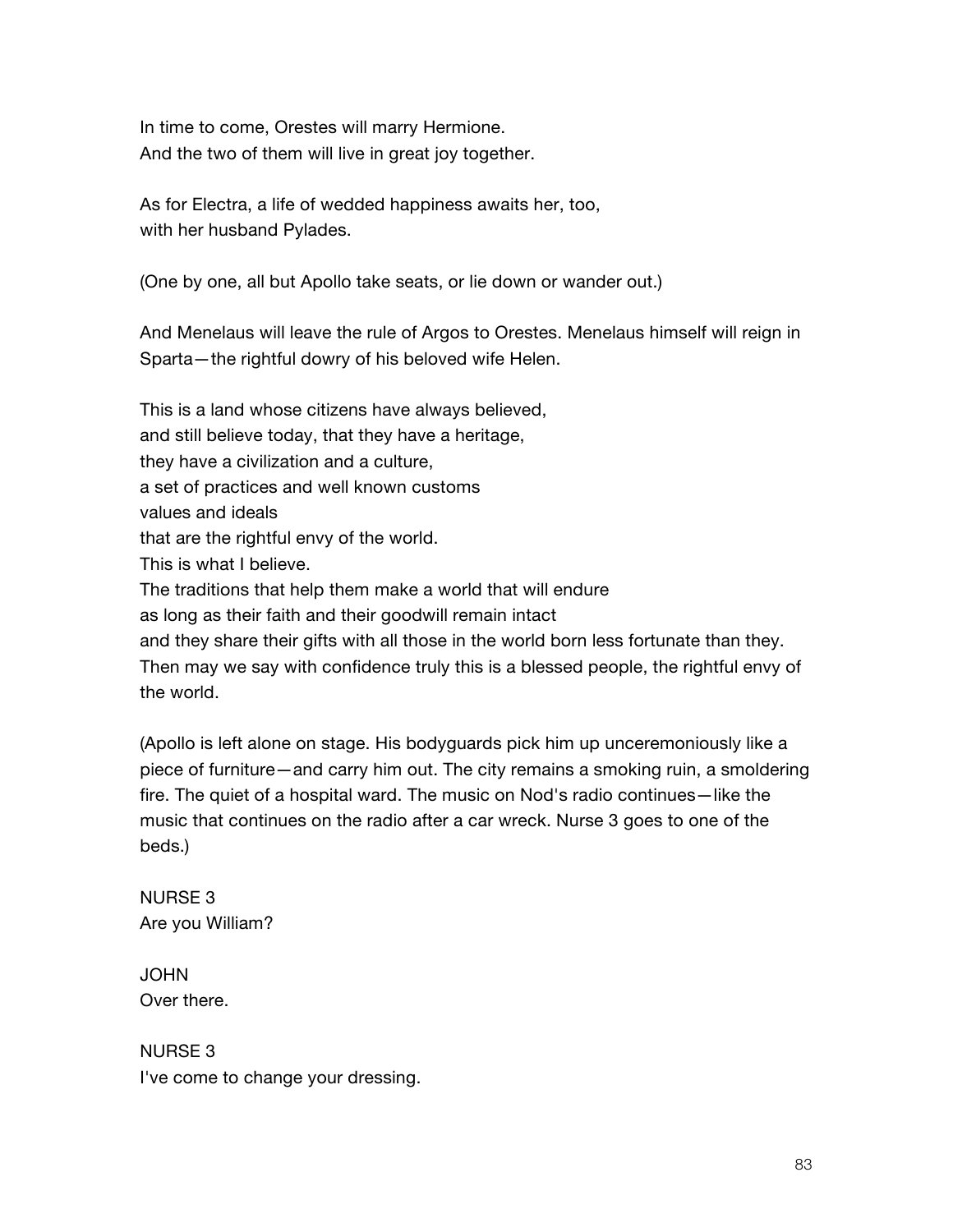WILLIAM Oh, yes.

NURSE 3

I guess you'll be dressing for dinner, eh?

# WILLIAM

Yes.

NURSE 3 Do you have any pain?

WILLIAM

Oh, yes.

I'd say that's the least of it.

I'd say:

I'm not myself any more.

My head wrapped in bandages.

More like Lazarus gone into the tomb instead of leaving it.

Listening to the sounds,

someone's foot rapping on the ceiling,

the jailer's keys,

the sound of the water running,

and someone washing their hands

the incessant washing of hands.

I hear city noises from time to time,

they have nothing to do with me any more.

I think:

how beautiful the city used to be in September,

going home after dark.

Our senses ripened in the sun, they used to say,

But now, you'd have to say, people know better how to mind their own damned business:

the ability to distinguish between degrees of light,

licking the twilight and floating in the huge open mouth filled with honey and shit horse piss collaborating with the heat of an animal

incubating the baser instincts,

flabby, insipid flesh multiplying itself with the help of computer- assisted gene splicing.